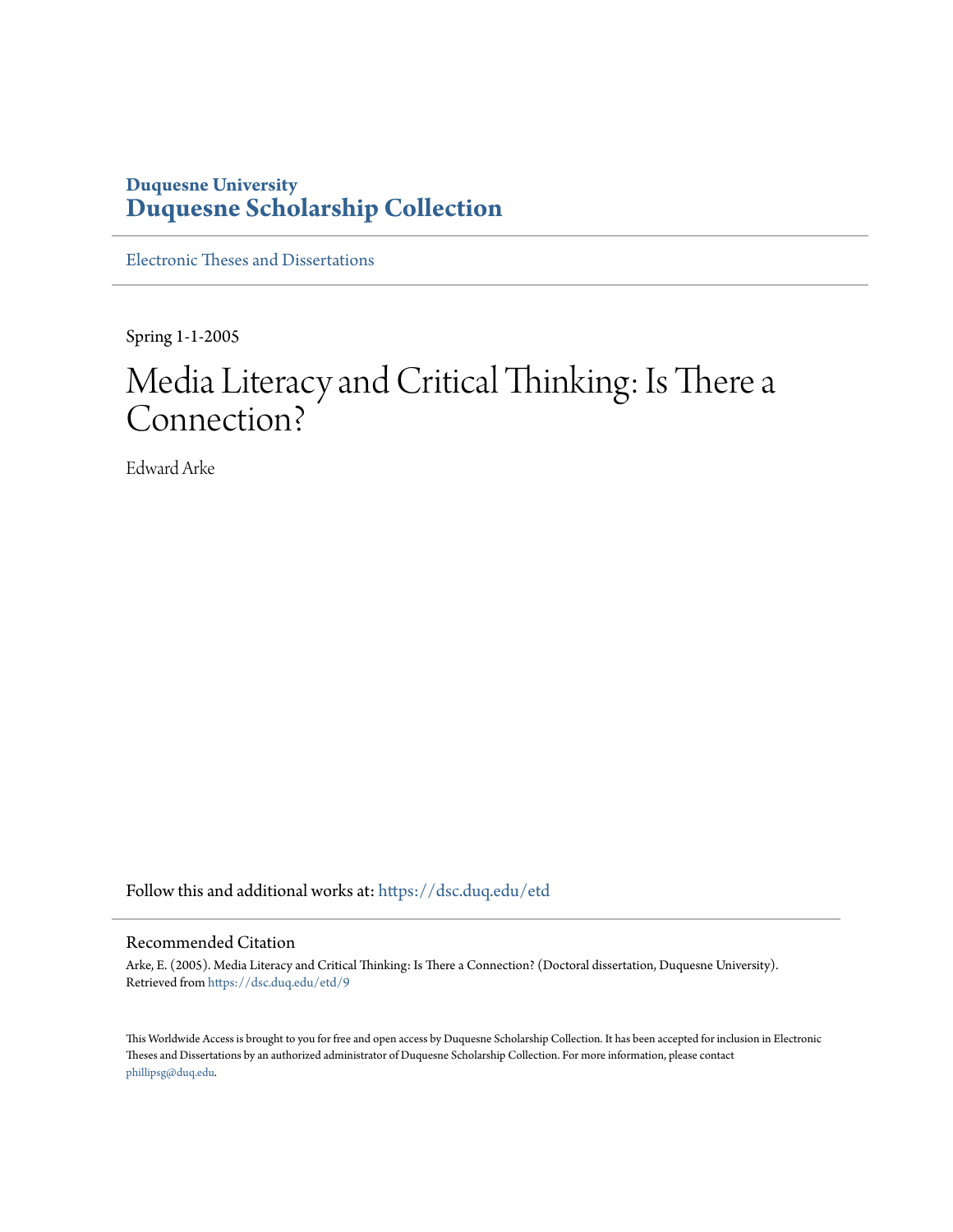## MEDIA LITERACY AND CRITICAL THINKING: IS THERE A CONNECTION?

by

Edward T. Arke

Submitted in partial fulfillment of

the requirements for the degree

Doctor of Education

Interdisciplinary Doctoral Program for Educational Leaders

School of Education

Duquesne University

August, 2005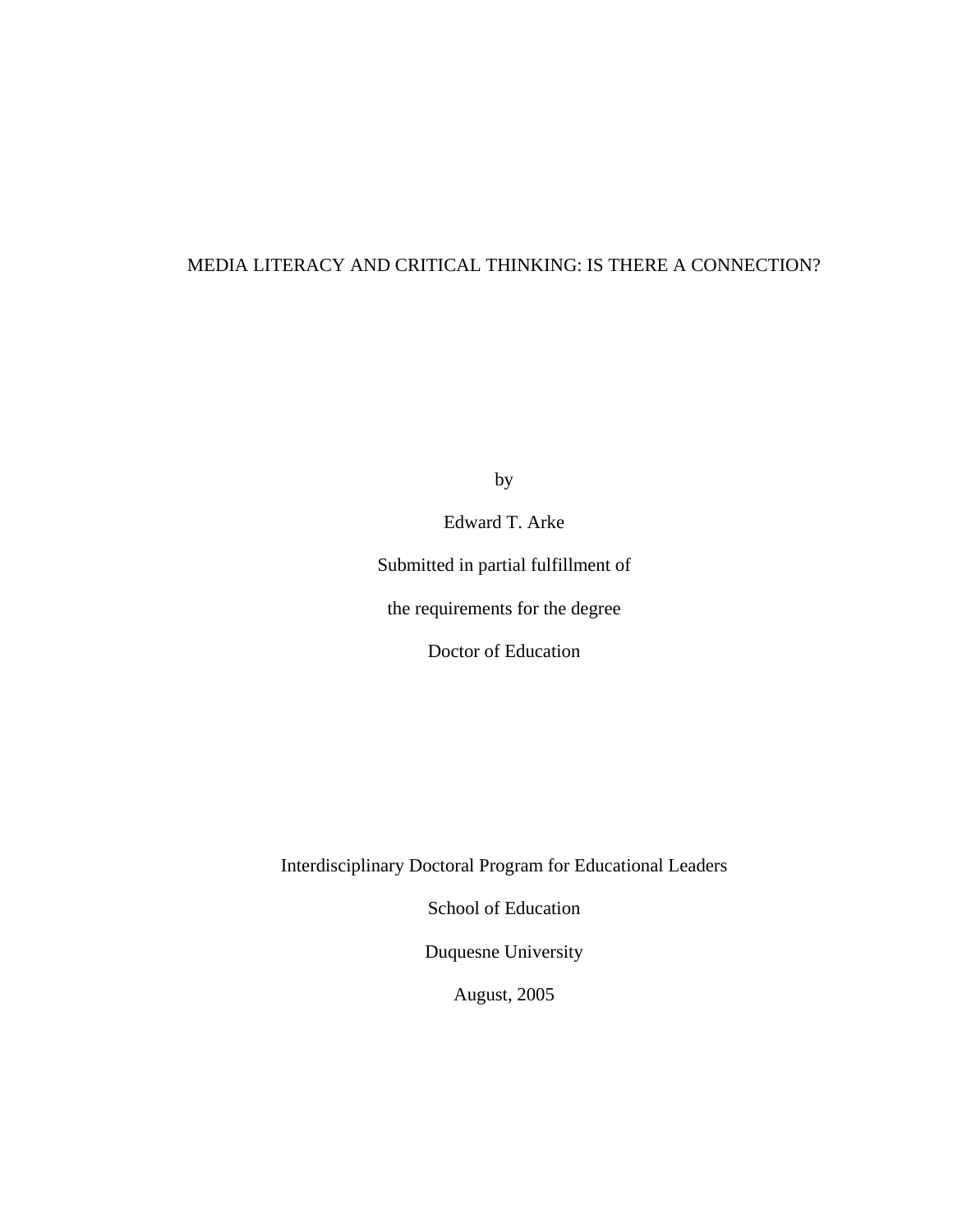[signature page]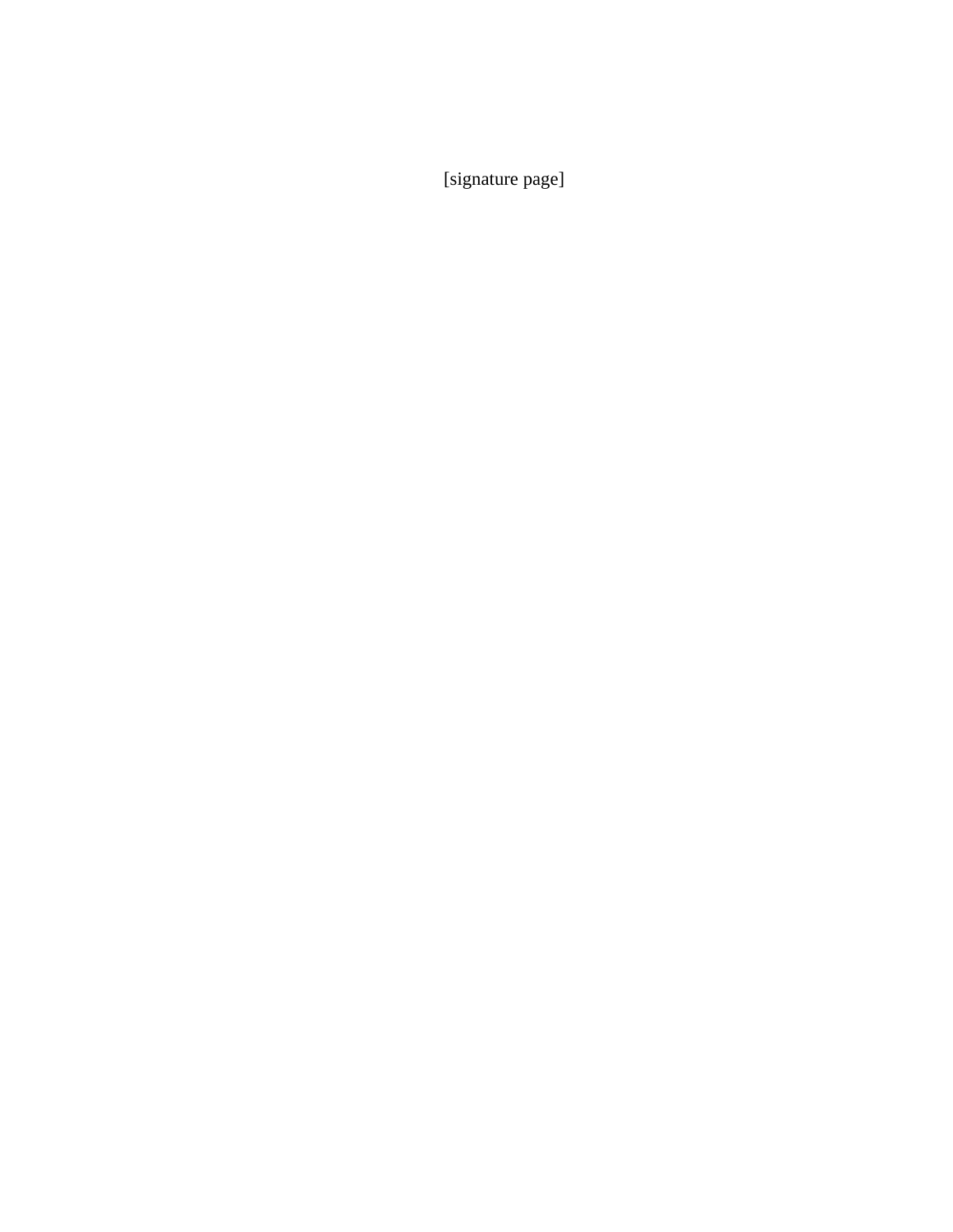Copyright by Edward T. Arke, 2005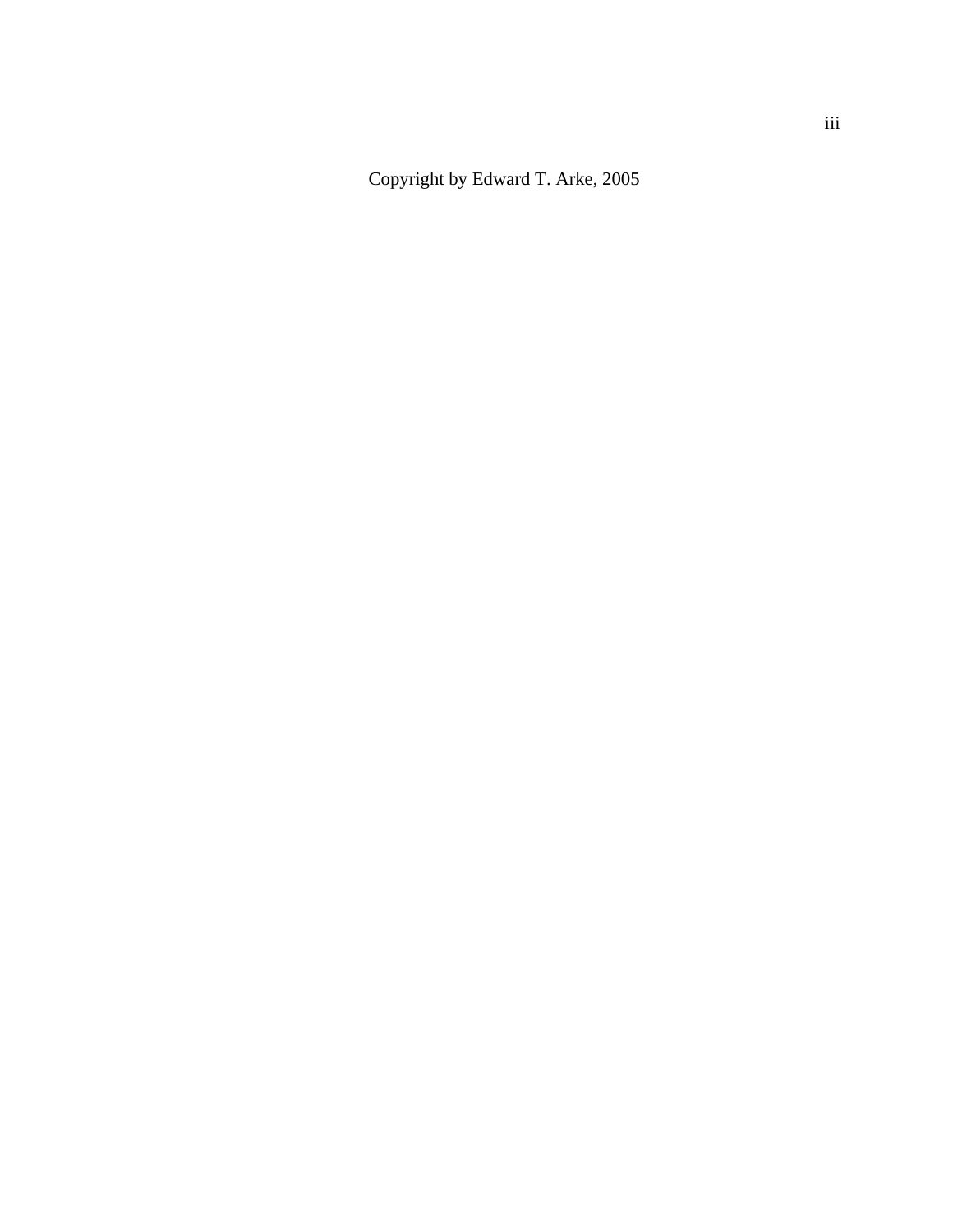#### Abstract

This study investigated the relationship between media literacy and critical thinking skills. To date media literacy advocates have not developed a quantitative means of measuring media literacy. While numerous claims that media literacy and critical thinking are related, a review of the existing literature has not revealed any academic support for the assertion. As a result, a demographic survey and test to measure each skill set respectfully was administered to a sample of undergraduate college students. For this study, a new media literacy measure was developed. Statistical analysis of the test results did show a statistically significant correlation between the scores recorded on each measure  $(r(34) = 0.322, p < 0.05)$ . The results did not provide support for statistically significant correlations between college students' self-reported level of media literacy education or self-reported media consumption and their critical thinking scores. This study provides a starting point for the quantitative measurement of media literacy and makes an argument for the inclusion of media literacy education at institutions of higher education.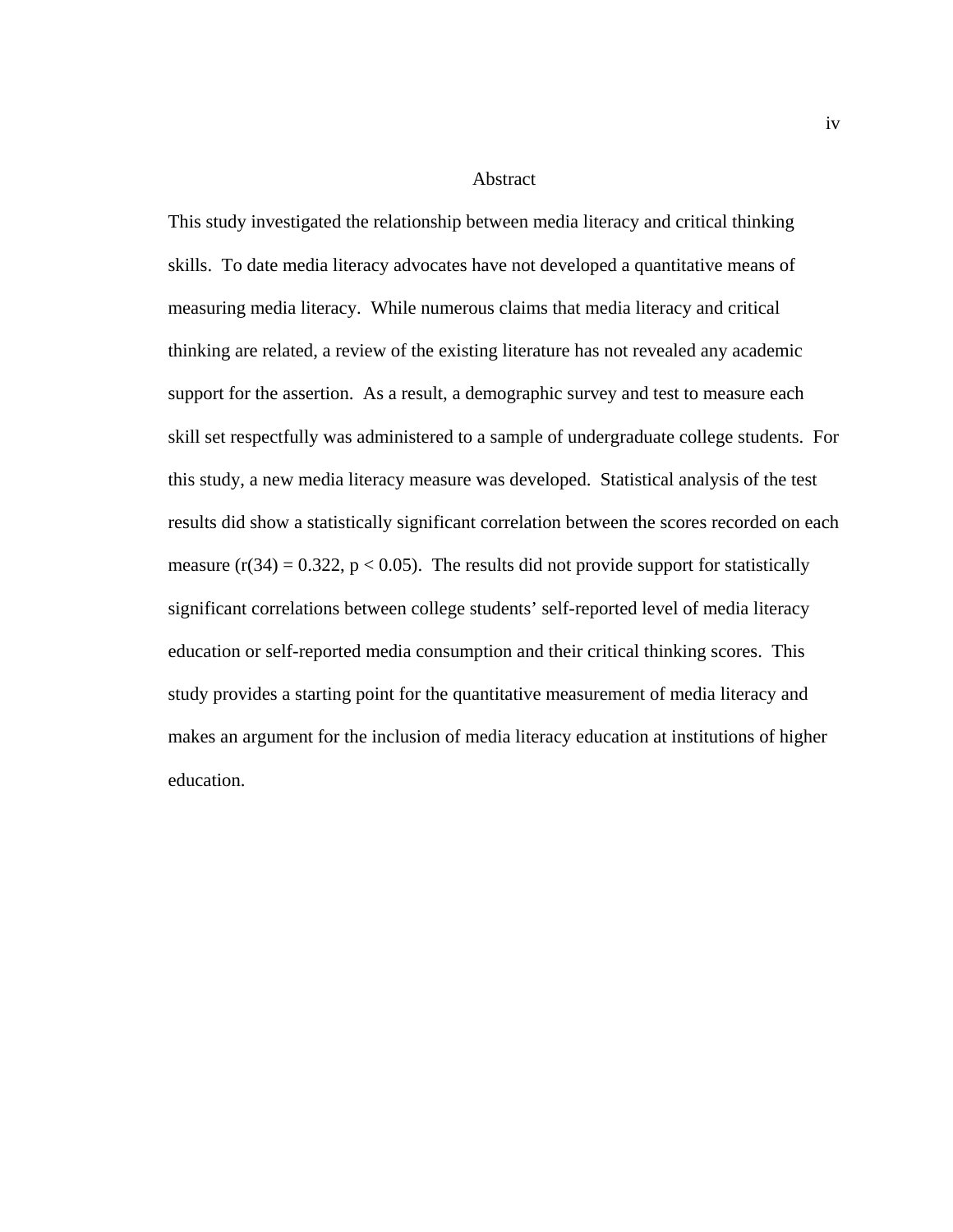## Abstract MEDIA LITERACY AND CRITICAL THINKING: IS THERE A CONNECTION? Edward T. Arke Doctor Of Education, August 2005 Duquesne University Chair: Robert Bartos, Ed.D.

This study investigated the relationship between media literacy and critical thinking skills. To date media literacy advocates have not developed a quantitative means of measuring media literacy. While numerous claims that media literacy and critical thinking are related, a review of the existing literature has not revealed any academic support for the assertion. As a result, a demographic survey and test to measure each skill set respectfully was administered to a sample of undergraduate college students. For this study, a new media literacy measure was developed. Statistical analysis of the test results did show a statistically significant correlation between the scores recorded on each measure  $(r(34) = 0.322, p < 0.05)$ . The results did not provide support for statistically significant correlations between college students' self-reported level of media literacy education or self-reported media consumption and their critical thinking scores. This study provides a starting point for the quantitative measurement of media literacy and makes an argument for the inclusion of media literacy education at institutions of higher education.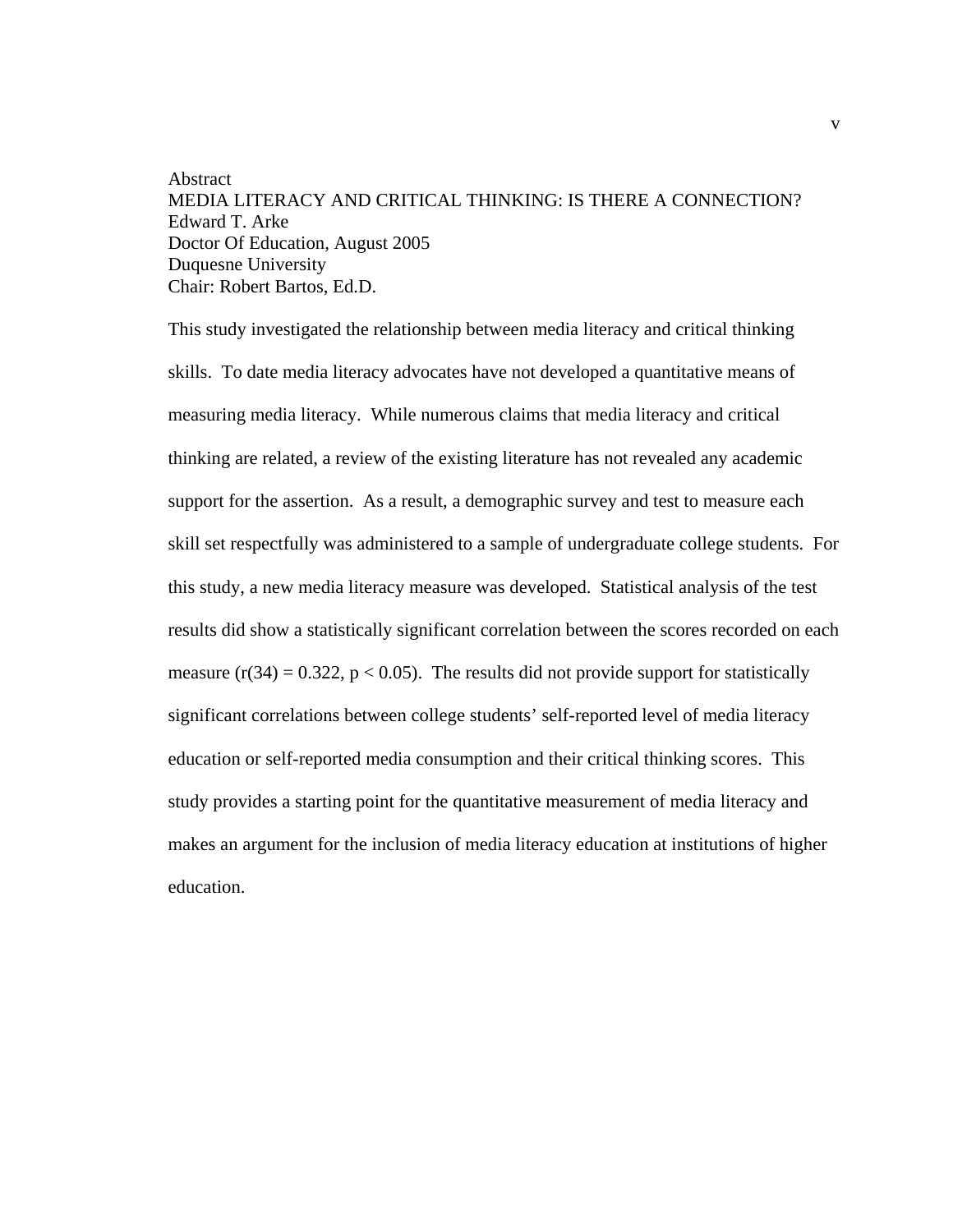# TABLE OF CONTENTS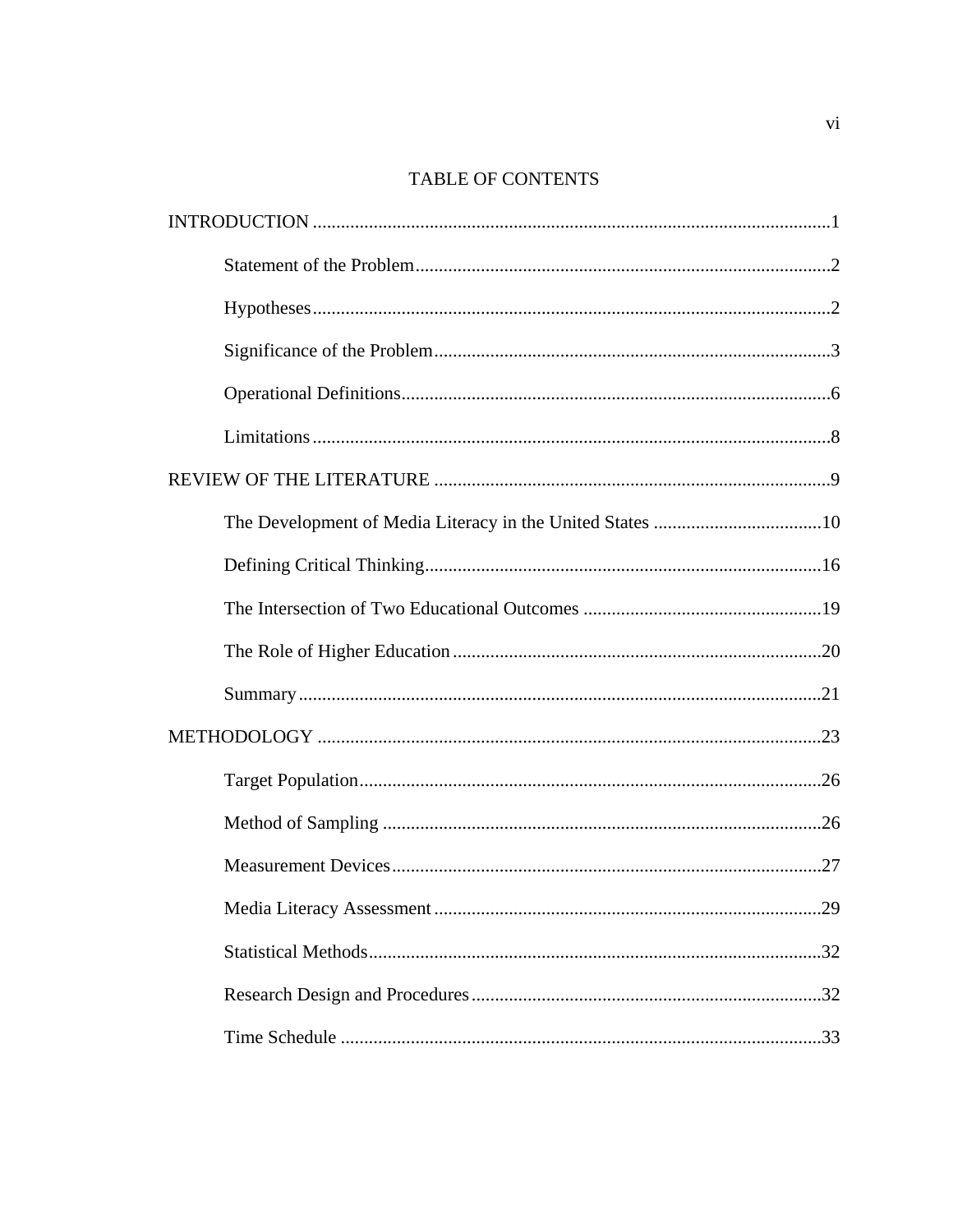# TABLE OF CONTENTS (cont.)

| INTERPRETATIONS, CONCLUSIONS AND IMPLICATIONS 46 |  |  |  |
|--------------------------------------------------|--|--|--|
|                                                  |  |  |  |
|                                                  |  |  |  |
|                                                  |  |  |  |
|                                                  |  |  |  |
|                                                  |  |  |  |
|                                                  |  |  |  |
|                                                  |  |  |  |
| $A$ :                                            |  |  |  |
| B:                                               |  |  |  |
| C:                                               |  |  |  |
| $\mathbf{D}$ :                                   |  |  |  |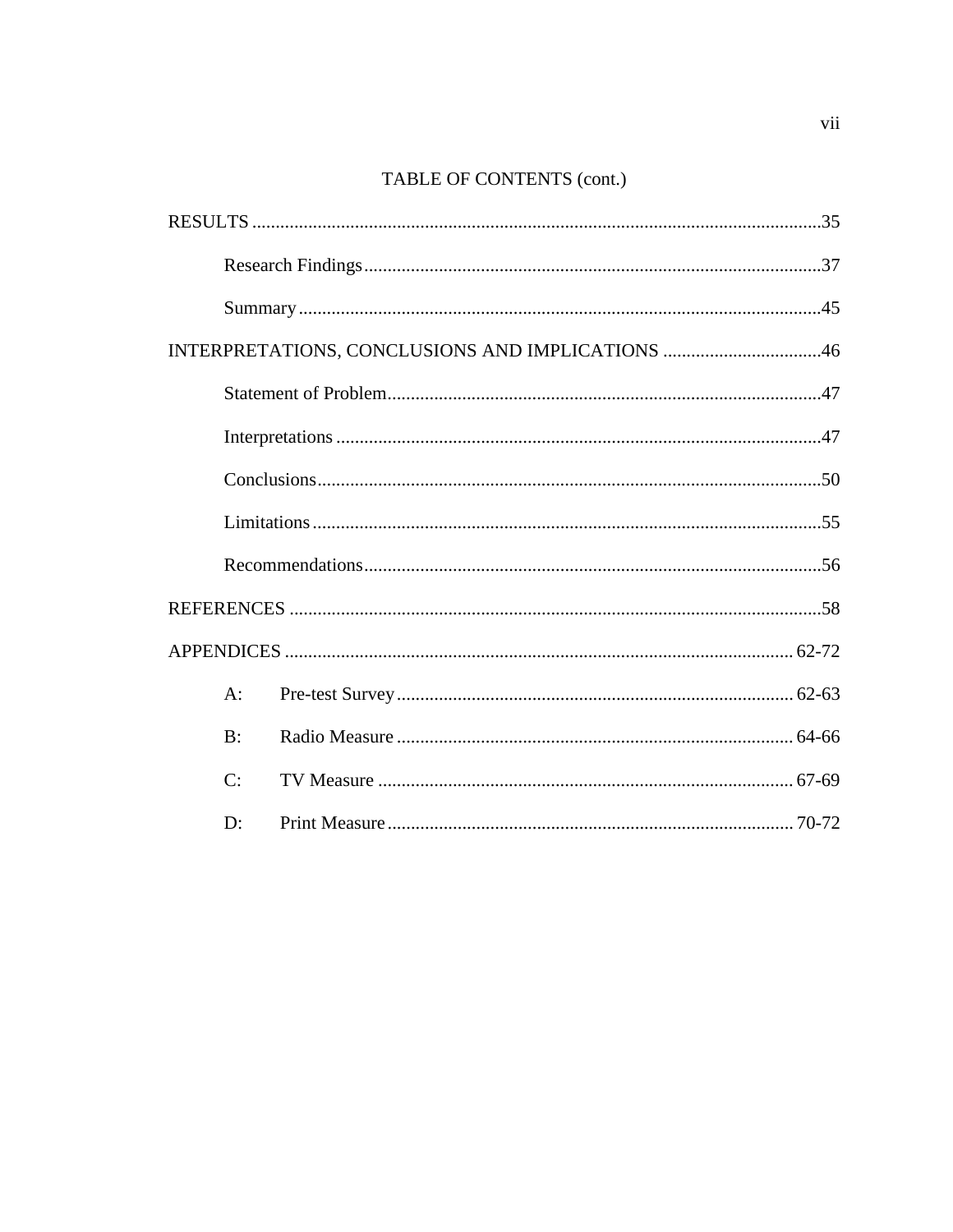## LIST OF TABLES

| $\mathbf{1}$   |                                                 |
|----------------|-------------------------------------------------|
| $\overline{2}$ | MEDIA LITERACY/CRITICAL THINKING CORRELATION 37 |
| 3              | MEDIA LITERACY/CRITICAL THINKING                |
|                |                                                 |
| $\overline{4}$ |                                                 |
| 5              |                                                 |
| 6              |                                                 |
| $\overline{7}$ |                                                 |
| 8              |                                                 |
| 9              |                                                 |
| 10             |                                                 |
| 11             | PARTIAL CORRELATION CONTROLLING FOR GENDER 44   |
| 12             | CRITICAL THINKING AND MEDIA LITERACY BY STATE   |
|                |                                                 |
| 13             | CRITICAL THINKING AND MEDIA LITERACY BY COLLEGE |
|                |                                                 |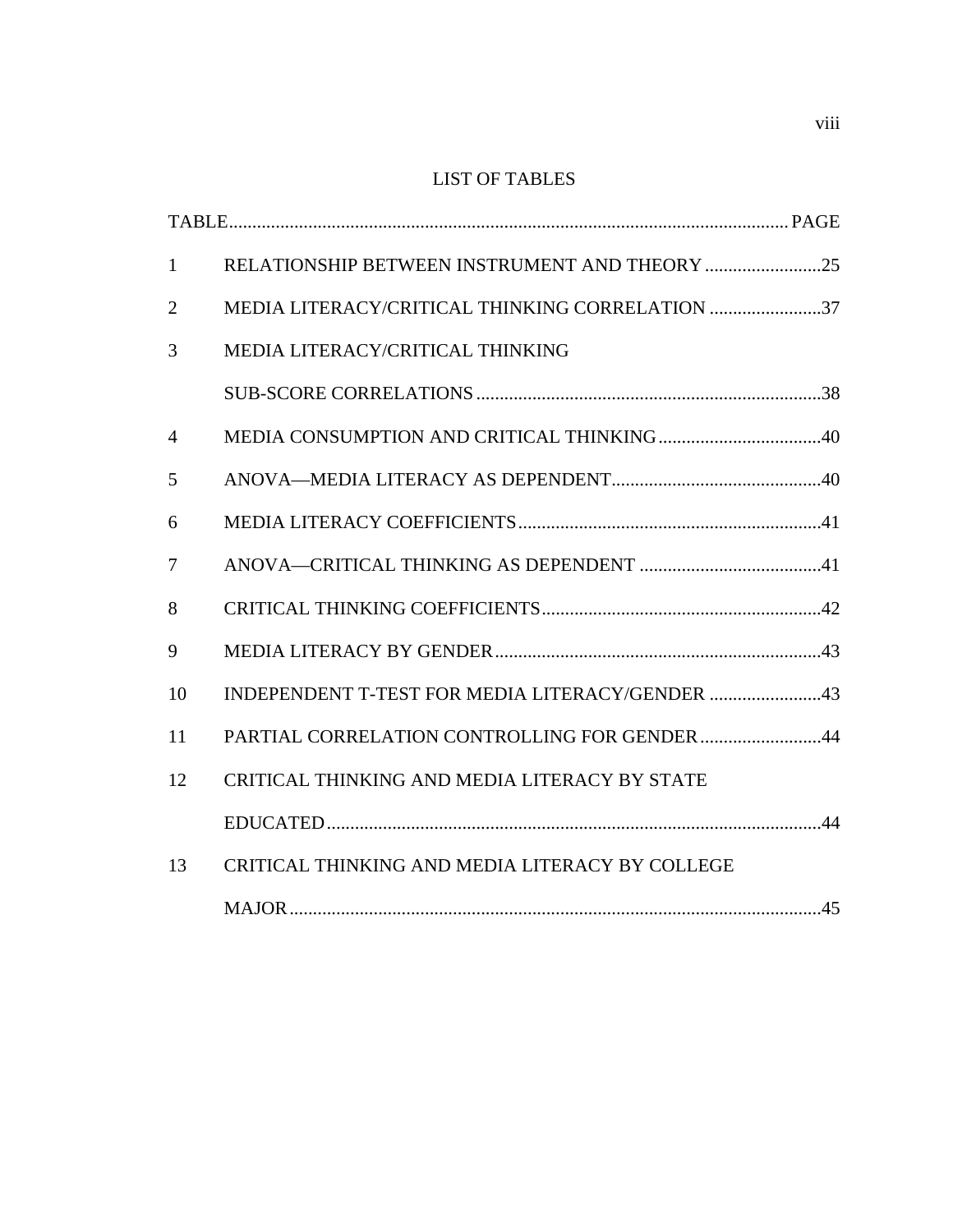### CHAPTER 1

#### INTRODUCTION

 Thousands of media images intersect with Americans' daily lives on a regular basis. "Media are penetrating cultures and inundating people with information at an everaccelerating pace." (Christ & Potter, 1998, p. 5). Media scholar George Gerbner claims: "As a nation we now devote more time to the consumption of mass-produced communications than to paid work, or play, or anything except sleep (and the 'late show' is cutting into that, too.)." (Morgan, 2002, p. 80) A number of national and international organizations have been formed in the last decade devoted to the idea of better preparing individuals to sort through the barrage of messages to which they are exposed. This educational endeavor has been labeled the media literacy movement.

 Media literacy is a growing academic field in the United States. Educators here have started to react to the successes of other nations such as Canada, Australia, Great Britain and New Zealand in teaching students about the media and its messages. "Four years ago, only seven states specified that students need to learn media literacy. By 2002, all 50 states referred to media literacy in their curriculum recommendations" (Tugend, 2003, p. 1). But while the field is growing in interest and participation, relatively little research is available examining the usefulness of this instruction.

 A media literate person is expected to have the ability to "decode, evaluate, analyze and produce both print and electronic media" (Aufderheide, 2001, p. 79). Feuerstein (1999) writes "One purpose of (media literacy) M.L. programs is to promote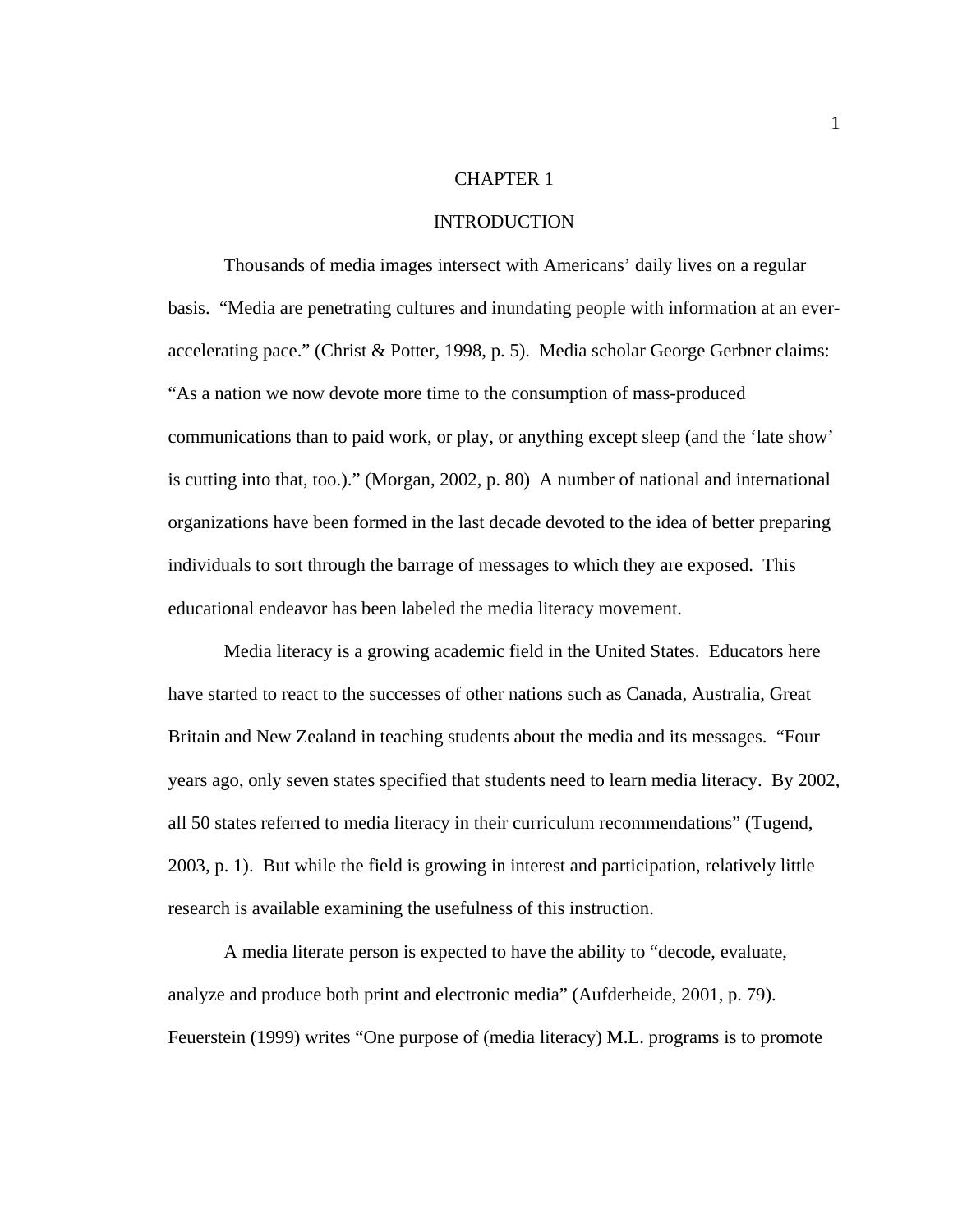the (critical thinking) C.T. of students towards media texts" (p. 45). Therefore, research connecting media literacy education and critical thinking skills is being sought.

 The Goals 2000: Educate America Act calls for "the proportion of college graduates who demonstrate an advanced ability to think critically, communicate effectively and solve problems" (Berko, et. al., 1998, p. 175) to increase substantially. Since basic educational units at both the elementary and secondary levels across the United States approach the task of critical thinking education differently, institutions of higher education will be required to ensure that graduates develop critical thinking skills by at least one of a number of ways, including media literacy education.

## Statement of the Problem

 Scharrer (2002) states, "The results of participation in media literacy curricula are not often explicitly defined and measured, but there is a generalized notion about what these outcomes are." (p. 354). Among the most common outcomes listed by media literacy supporters is a notion that students will become more critical or analytical when they consume mass media. While a number of media literacy approaches and curricula have been developed and implemented, research including empirical studies appears to be lacking (Singer & Singer, 1998). This study will determine if there is a significant relationship between scores measuring media literacy and critical thinking skills in the hopes of establishing causality between media literacy education and critical thinking abilities.

## Hypotheses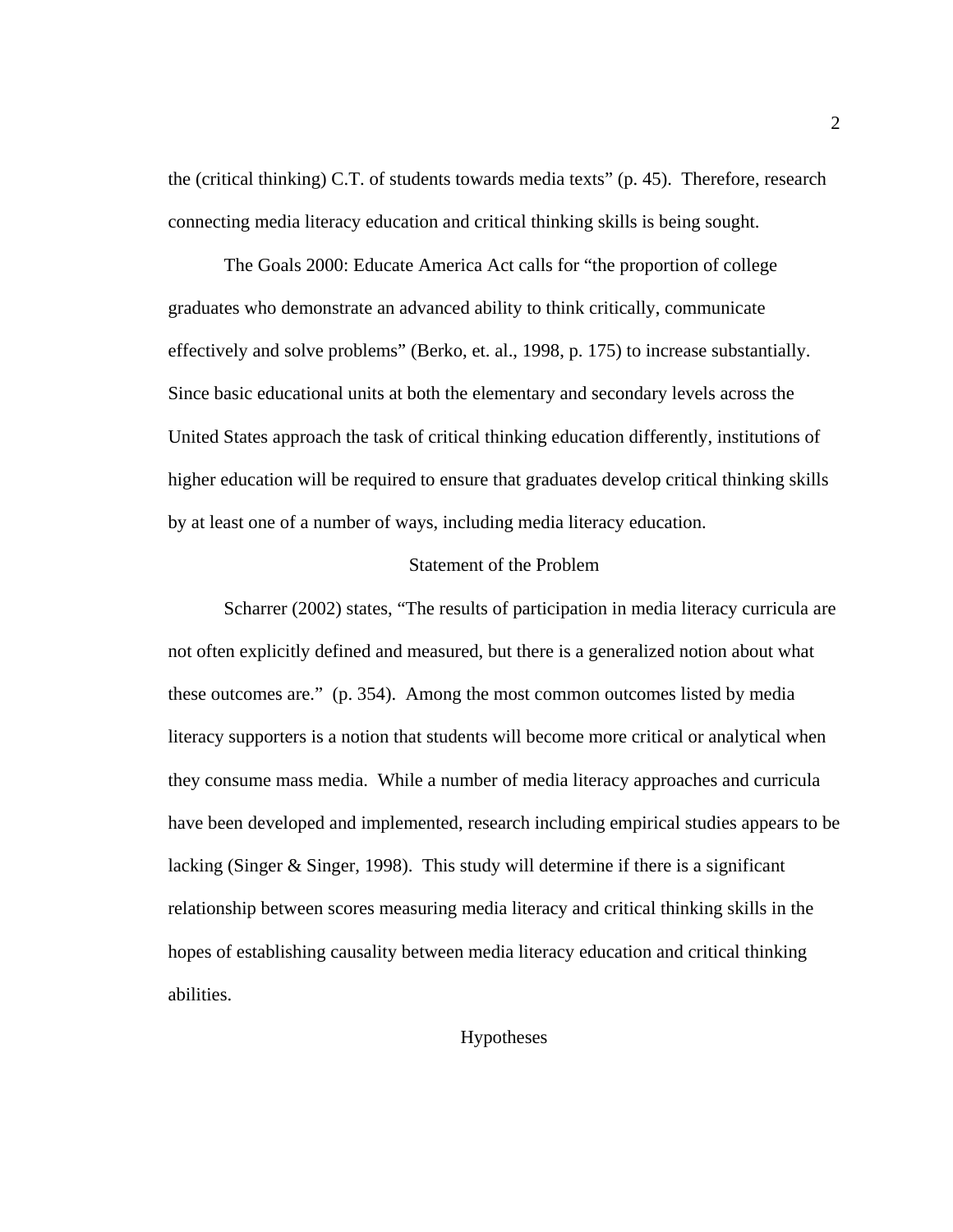The area of media literacy research is relatively new therefore the hypotheses in this research will focus on whether the relationship between media literacy and critical thinking exists. Other independent variables such as self-reported media literacy education, state of residency for elementary and secondary education, and media consumption will also be examined. The hypotheses being tested are:

H1: There will be a statistically significant relationship between college students' scores on a media literacy measure and a critical thinking skills measure.

H0: There will be not be a statistically significant relationship between college students' scores on a media literacy measure and a critical thinking skills measure.

H2: There will be a statistically significant relationship between college students' self-reported level of media literacy education and their scores on a critical thinking skills measure.

H0: There will be not be a statistically significant relationship between a college student's self-reported level of media literacy education and their scores on a critical thinking skills measure.

H3: There will be a statistically significant relationship between the amount of media students consume and their scores on a critical thinking skills measure.

H0: There will be not be a statistically significant relationship between the amount of media students consume and their scores on a critical thinking skills measure.

#### Significance of the Problem

 "Media literacy is an issue of increasing concern among educators from a variety of backgrounds" (Covington, 1997, p. 37). Thousands of media images intersect with our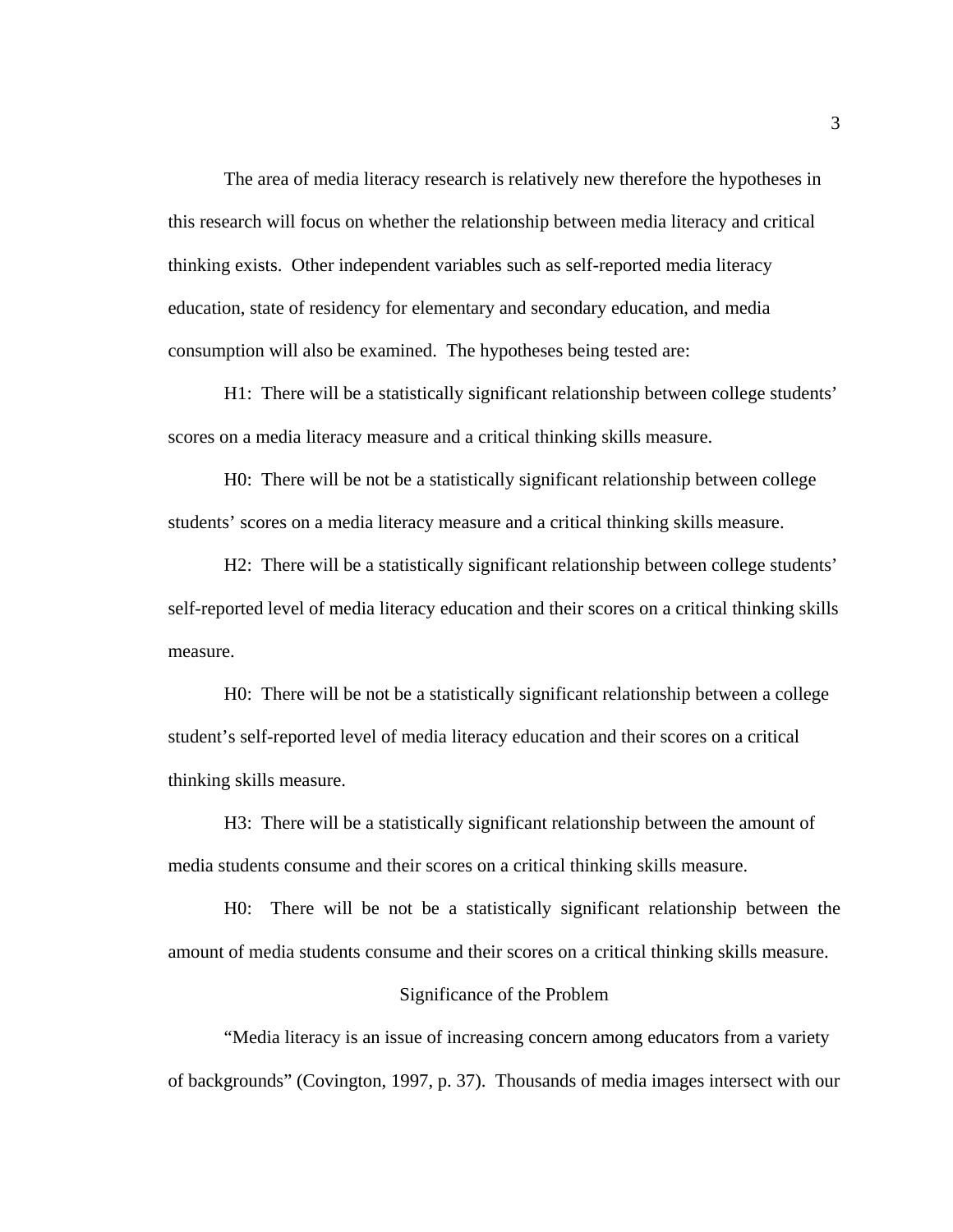lives every day. Gerbner writes that television particularly has penetrated our lives to such a degree that its consequences are felt around the world. He adds that new delivery systems "signal even deeper penetration and integration of the dominant patterns of images and messages into everyday life" (Morgan, 2002, p. 193).

 At just a few hundred years old, mass media is a relatively new social and cultural phenomenon. Its growth and penetration has been fueled by the technological advances that have presented the necessary instruments to deliver mediated messages to the masses. To complement the technology there has also been "an accompanying level of literacy among large numbers of people to utilize the disseminated information. But the mass media both depend on and affect human literacy and education" (Blake & Haroldsen, 1975, p. 39). Some scholars believe the "human appetite" for mass media rises with education (Blake & Haroldsen, 1975, Schramm, 1973).

With technological advances and additional media choices being developed, the media presents information at an ever-accelerating pace and substantially increasing volume. A basic definition of "media literacy" was developed in this country at the 1992 National Leadership Conference on Media Literacy. In just over a decade, the field has grown to an eighteen-project poster session on media literacy issues at the 2003 National Media Education Conference in Baltimore. More classes, degree programs on the undergraduate and graduate level, and research efforts are being developed to promote growth in the field.

 As scholars in the field work to establish and offer a precise definition of media literacy, there is also a need and desire to establish credibility for the educational efforts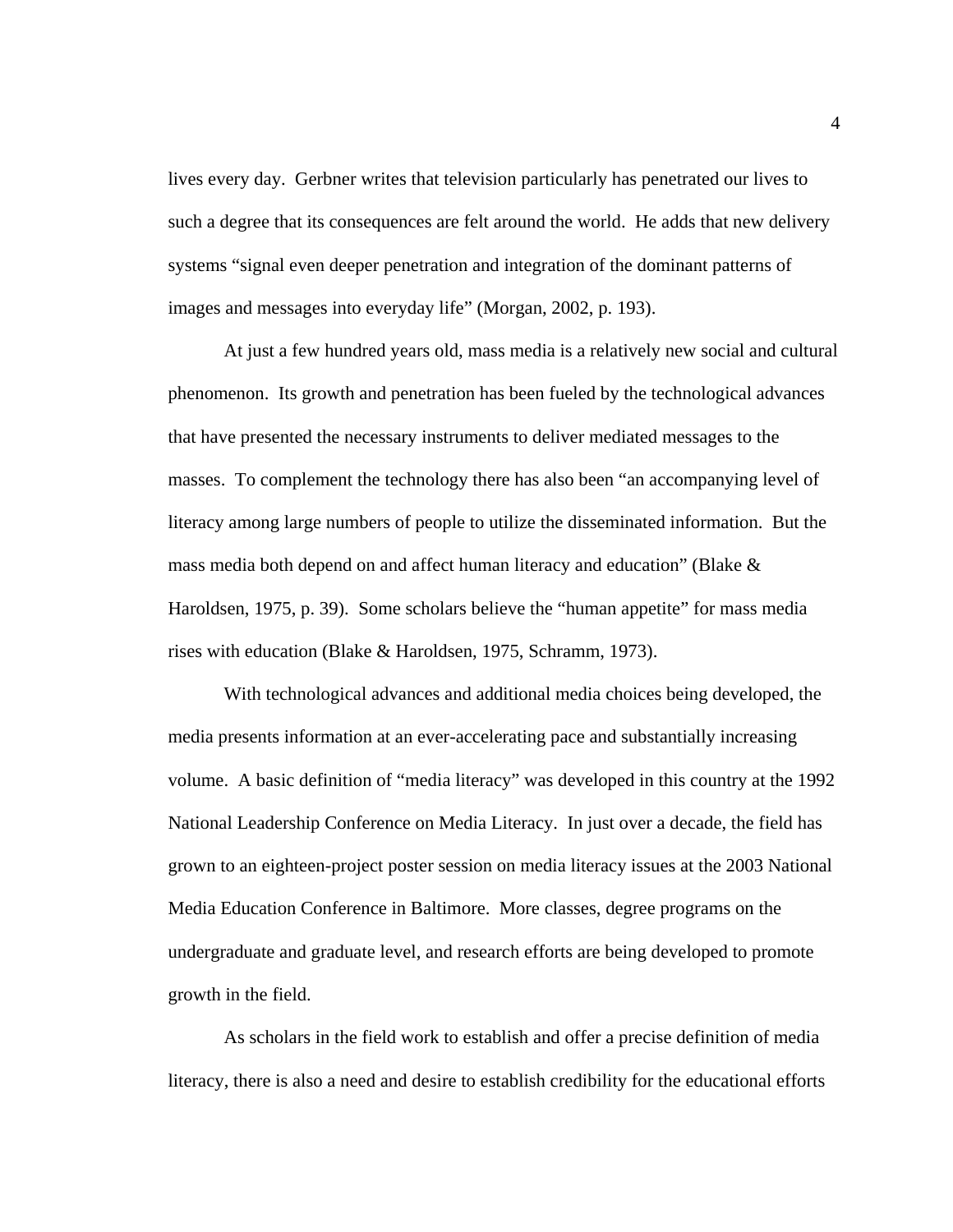currently undertaken in this area. A number of generalized concepts regarding the outcomes desired and expected from media literacy education have been circulated, but they "are not often explicitly defined and measured" (Scharrer, 2002, p. 354).

 Hobbs and Frost (2003) report there is a small body of current research that looks at the impact of media-literacy instruction on cognitive skills, attitudes and behaviors of young people, but that there is "little school-based empirical research…to demonstrate the impact of media-literacy curriculum on students' attitudes, behavior, knowledge and academic performance" (p. 332). The research included in Hobbs literature review focuses on middle and high school students and is representative of the current state of published studies in the field. Singer and Singer (1998) believe teaching children to understand mass communication mediums like television can result in a more critical and intelligent audience, "but a body of literature encompassing empirical studies appears to be lacking" (p. 179).

 Dorr, Graves and Phelps (1980) believe much of what children watch on television has not been produced with their welfare or parents' values in mind. They feel since it is unlikely TV content will be altered in significant ways it is important to undertake another approach to improve television's effects. Their suggestion is to make children more critical evaluators of the medium's content.

 Others write about the need to evaluate whether their media education efforts are successfully reaching students. "Yet it is arguable that what media education needs at present is a form of evaluation that enables teachers to explore and test out a variety of possibilities, aiming at expanding understanding rather than checking current practice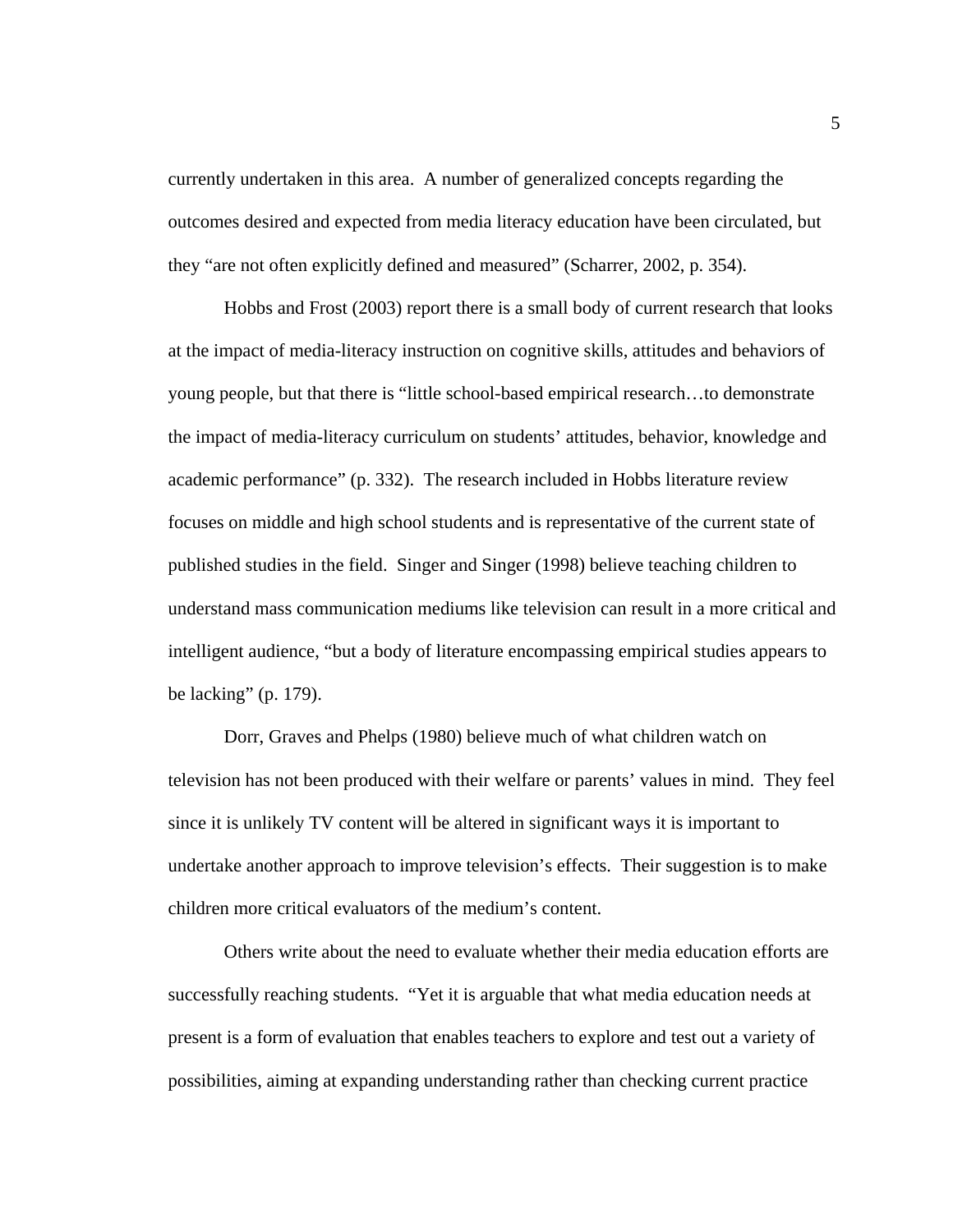against already fixed standards" (Scrimshaw, 1992, p. 242). The current study attempts to develop a media literacy measure that will enable teachers to determine whether students are grasping media literacy concepts and are able to apply higher-order thinking skills to media texts.

 One reason research involving media literacy at the higher education level is necessary is to determine whether such educational experiences could be a beneficial and integral part of college and university curricula. Gerbner believes the study of mass communication and popular culture increasingly is becoming an educational responsibility. He states that while attempts to meet the responsibility have had some success, there have been few inroads into the curriculum made and that it is most clearly missing in the preparation of teachers (Morgan, 2002, p. 79).

Many institutions look to improve students' critical thinking skills. For example, a Christian liberal and applied arts and sciences college in central Pennsylvania states in the introduction to its College-Wide Educational Objectives: "By raising the right questions, exposing students to multiple perspectives, and encouraging critical thinking, Messiah seeks to enable its students to respond with maturity to the world's complexities" (Messiah, 2003, p. 198).

 Ruminski and Hanks (1995) cite Wright State University as an example. "A major goal in the mission statement of the College of Liberal Arts at the university is to improve students' critical thinking. Most schools propose to do that" (p. 4). Establishing a connection between media literacy and critical thinking skills could provide colleges and universities with another means of accomplishing their educational goals and objectives.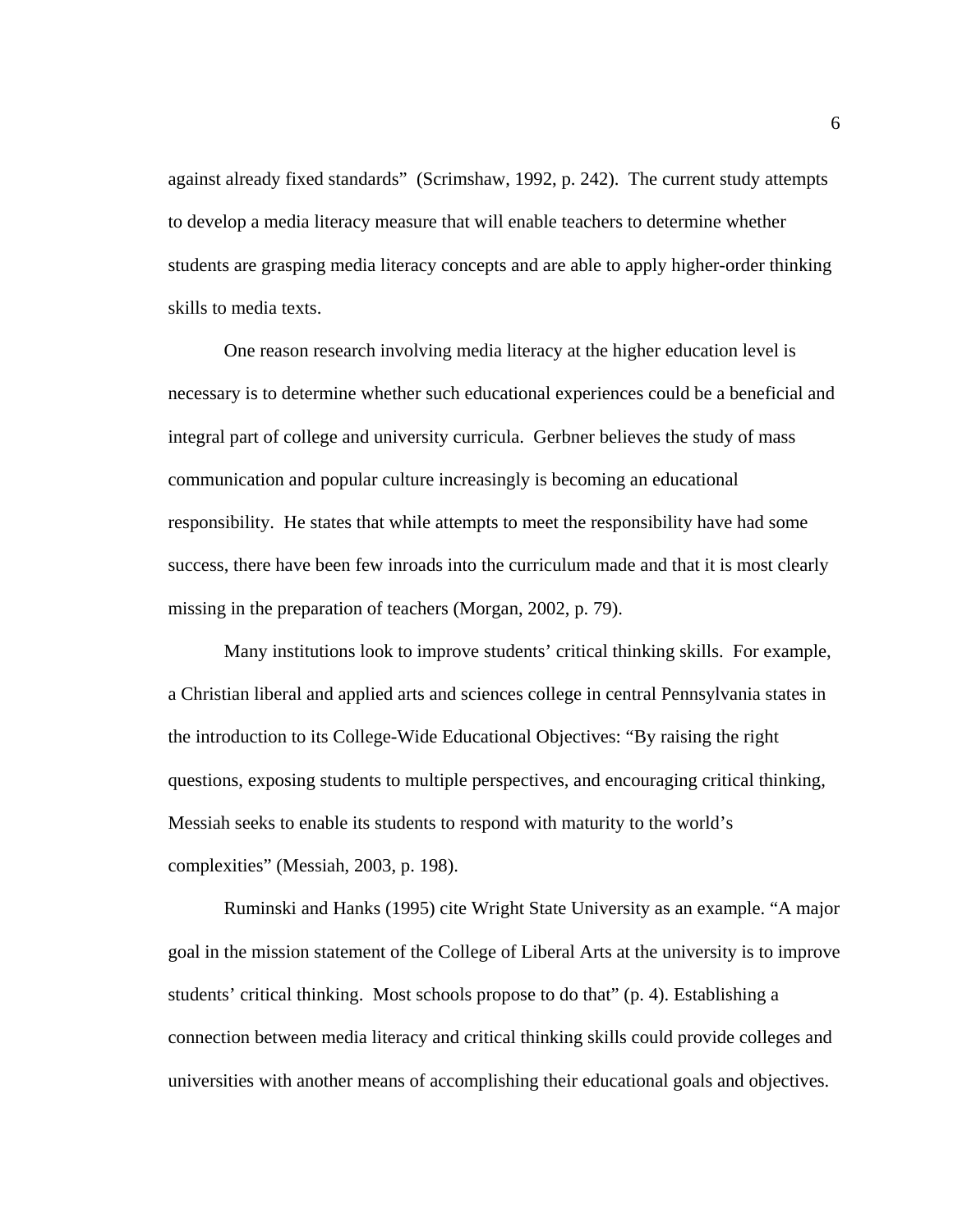#### Operational Definitions

 The definitions provided for the following terms are operational for the scope of this research study. The author recognizes there are limitations and debate over some of the terms and definitions. The following articulates the definitions that will be utilized in this study.

Critical Thinking: "deciding rationally what to do or believe" (Norris, 1985, p. 40). A more academic and comprehensive definition takes this form: "The intellectually disciplined process of actively and skillfully conceptualizing, applying, analyzing, synthesizing, and/or evaluating information gathered from, or generated by, observation, experience, reflection, reasoning, or communication, as a guide to belief and action" (online @ criticalthinking.org). A combination of these definitions is applicable to the way media literacy is said to enhance a person's media experiences. And while there is some disagreement about specific definitions, "there is considerable agreement among experts that critical thinking includes skills in applying, analyzing, and evaluating information." (Ruminski & Hanks, 1995, p.5)

Media Consumption: the amount of time spent with mass media outlets. Those outlets would be: television, radio, recorded music, newspapers, books, film, magazines and the Internet/World Wide Web.

Media Literacy: "the ability to access, analyze, evaluate and communicate messages in a variety of forms" (Christ & Potter, 1998; Aufderheide, 1993). This definition was developed at the National Leadership Conference on Media Literacy in 1992 and marked the start of a formal field of academic interest in the topic.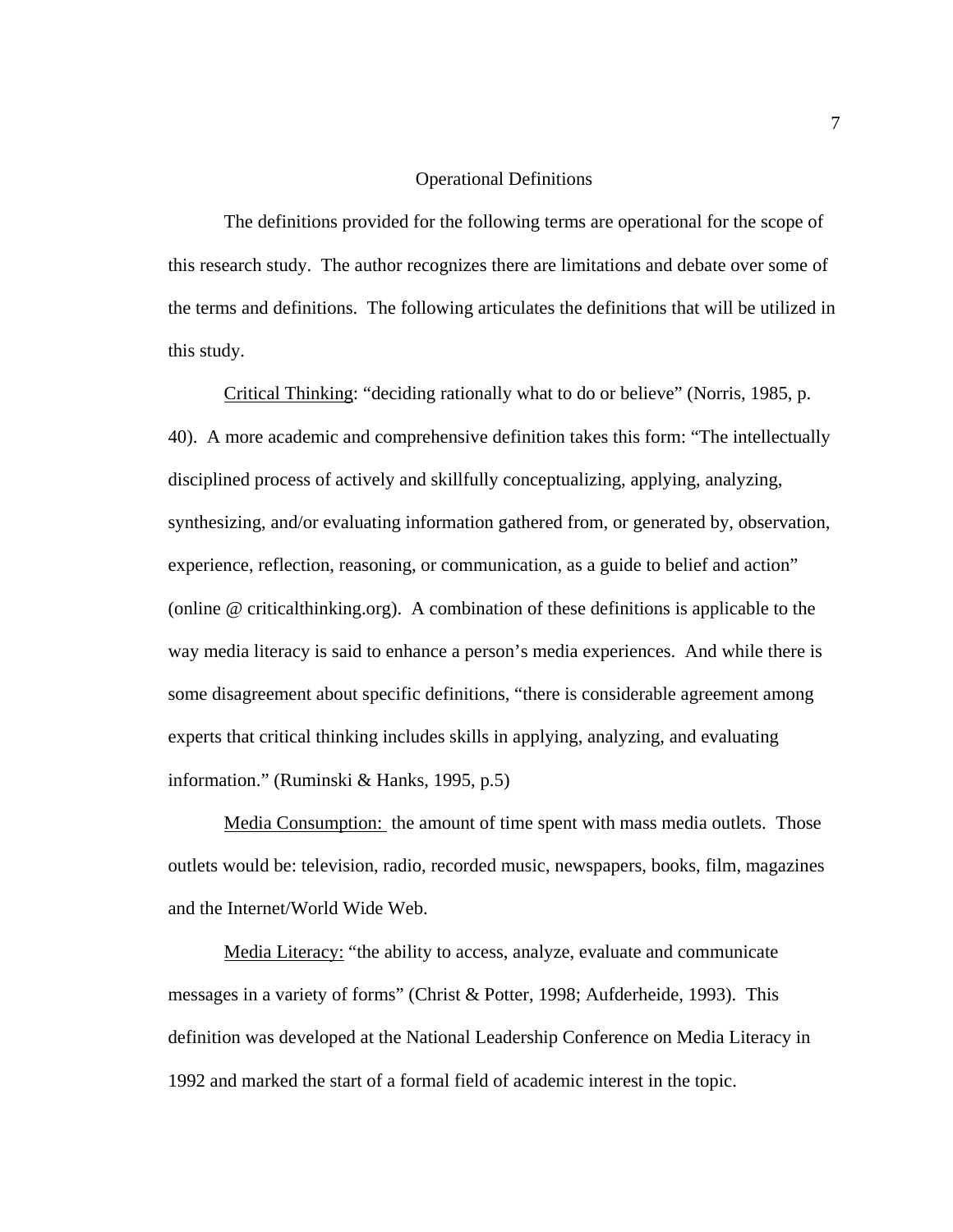Media Literacy Education: explicit instruction with the purpose of giving students "an informed and critical understanding of the media, its techniques and impact." (Quin and McMahon, 2001, p. 311)

Self-Reported Media Literacy Education: the amount of exposure to intentional media literacy education as reported via responses to a survey distributed as part of the study. Participants were asked to identify if they had some exposure or formal instruction in media literacy.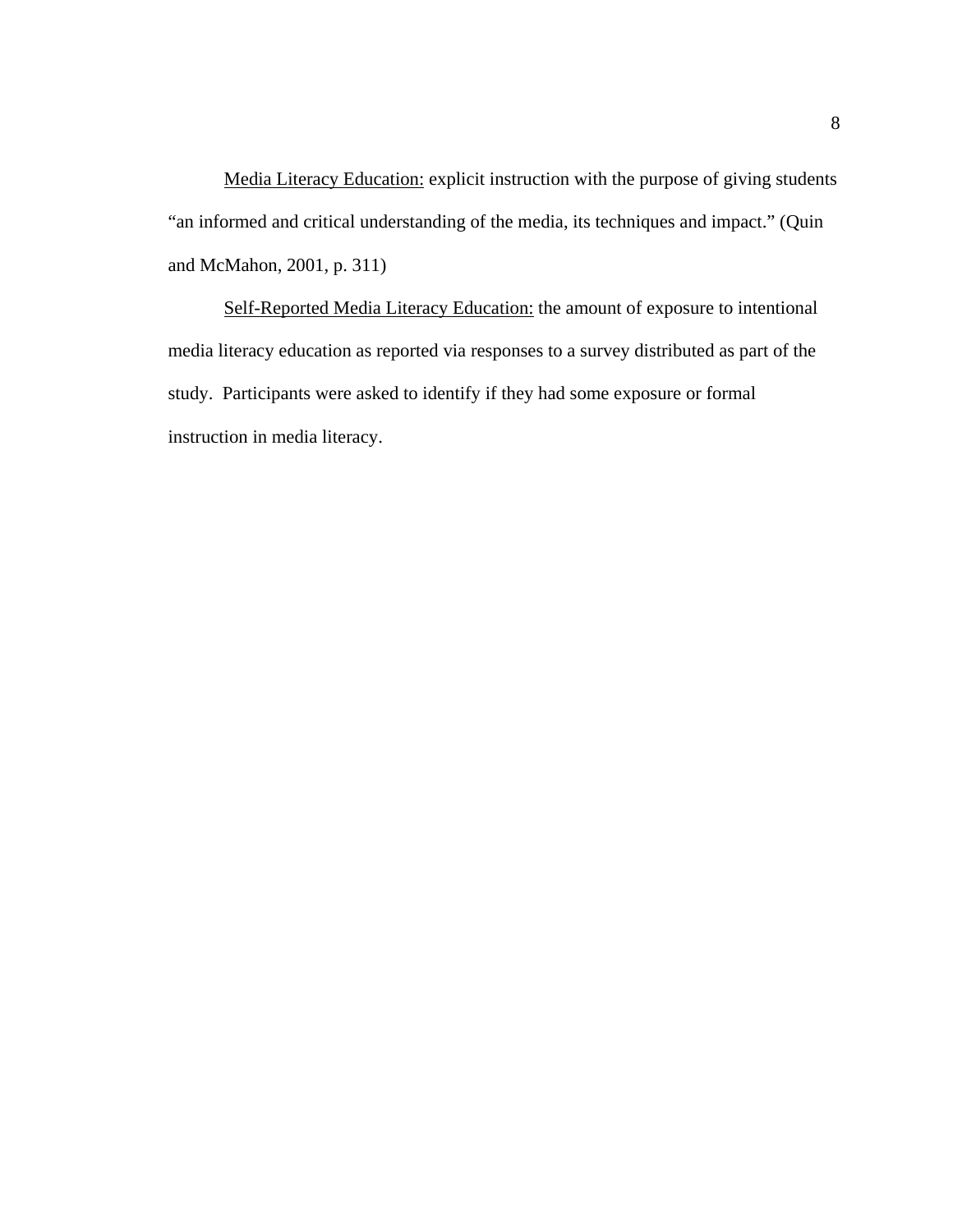#### Limitations

 The first limitation to be recognized for the purposes of this study is the inability to measure the "cross-over" of the skills being tested. Hobbs and Frost (2003) claim their published study is the "first large-scale empirical work measuring the acquisition of media-literacy skills in the United States" (p. 349). In the discussion section of her research summary for *Reading Research Quarterly* (2003) Hobbs cites the importance of subsequently measuring whether the skills learned in school transfer outside the classroom. This observation points to the difficulty of measuring the amount of successful integration of these skills to media experiences outside of the classroom setting. The measurements in this study will be administered in classroom settings while most common media experiences occur in other locations.

 Second, college-age students may not recognize the value of honing a nontangible skill such as critical thinking. In a survey published in 1995, 63 percent of the Journalism and Mass Communications faculty responding indicated that students may not perceive critical thinking as a "real world" skill (Ruminski & Hanks, 1995). If students have difficulty recognizing the importance of the study, they may not fully apply themselves to the exercises and measurements presented to them.

 Another limitation stems from the rather immature state of the field of media literacy. At this point there does not appear to be a recognized measure of media literacy. Hobbs has based her instrument on the work of Australians Quin and McMahon, but her instrument has not been widely tested and is not widely available. A new media literacy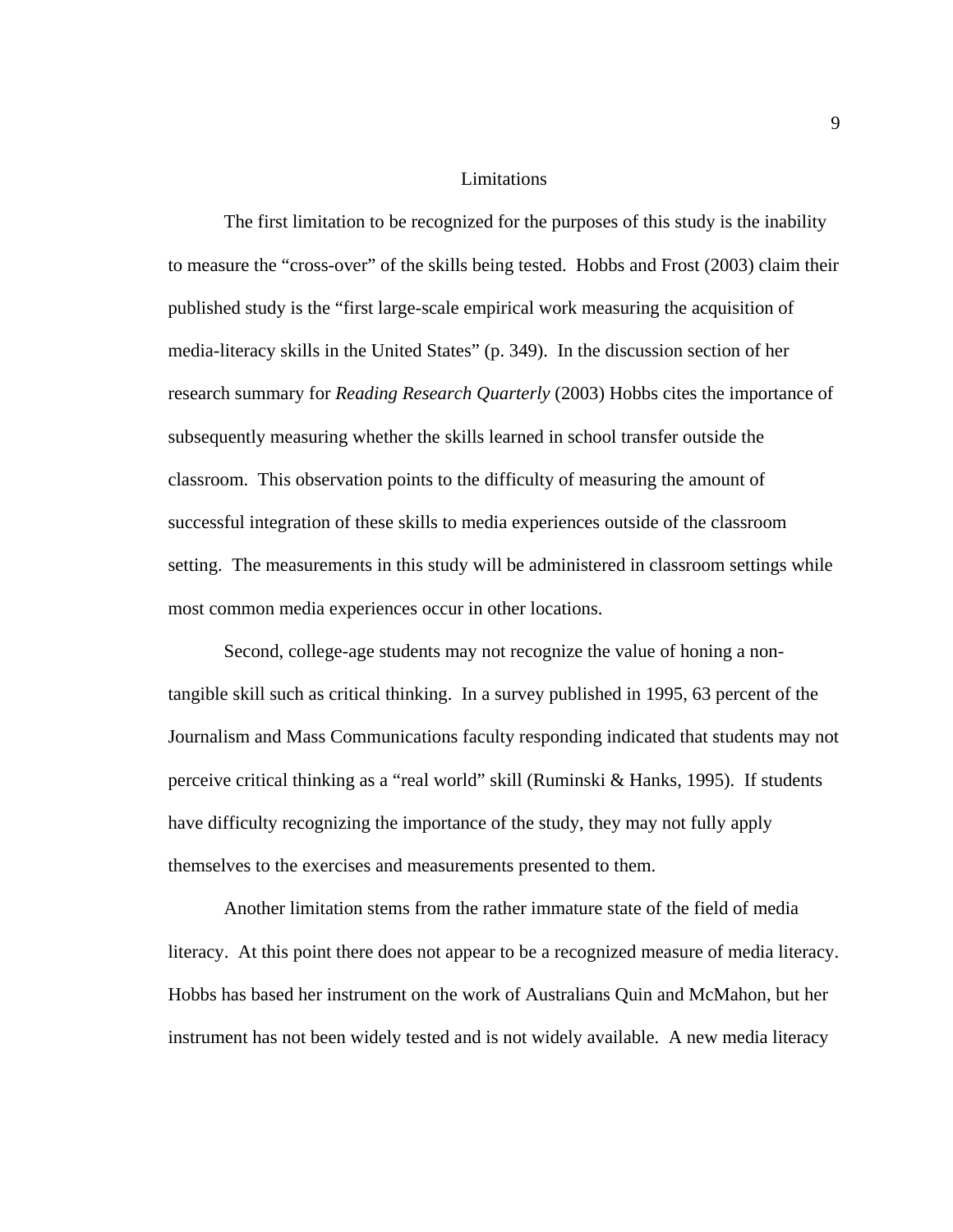measurement will be designed and piloted for this study. Reliability and validity studies will be performed on the pilot data to insure the usability of the test.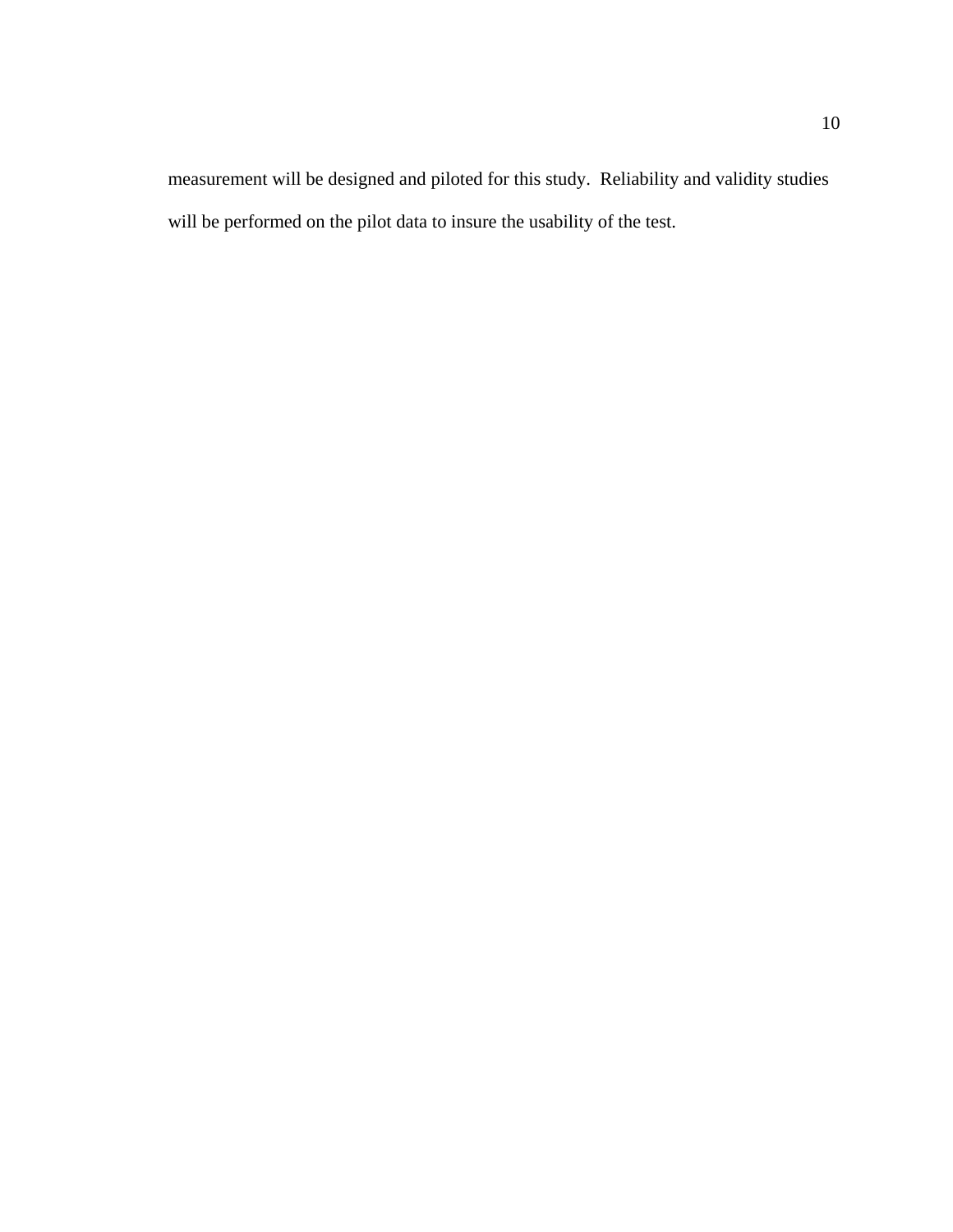#### CHAPTER 2

#### REVIEW OF THE LITERATURE

The purpose of this research is to examine whether there is a connection between media literacy and critical thinking skills. The implications of such a connection for higher education curriculum could be significant. While still in its infancy as an academic field, media literacy is an educational area that has an established history in other parts of the English-speaking world. Australia, Canada and Great Britain implemented media literacy requirements in their basic education system long before the recent additions in the United States (Heins & Cho, 2002).

Conversely, through the mission statements of various institutions it appears the desire to have graduates become more developed critical thinkers has been a goal of many American colleges and universities for decades. Therefore, this examination of the literature includes a look at the development of the media literacy movement in the United States, a discussion of what critical thinking entails, a rationale for how the two concepts might be linked, and how they fit together into higher education curriculum discussions.

"Kids spend on average 1,000 hours each year watching television"(McBrien, 1999, p.76). Others have estimated the average American family watches over seven hours of television a day (Baran, 2002). With this amount of exposure, television has become a major source of influence on children's knowledge, beliefs and future world experience (Singer, 1994). "Television continually grows in its influence on individuals' and society's use of leisure time, on their awareness of political and social reality, on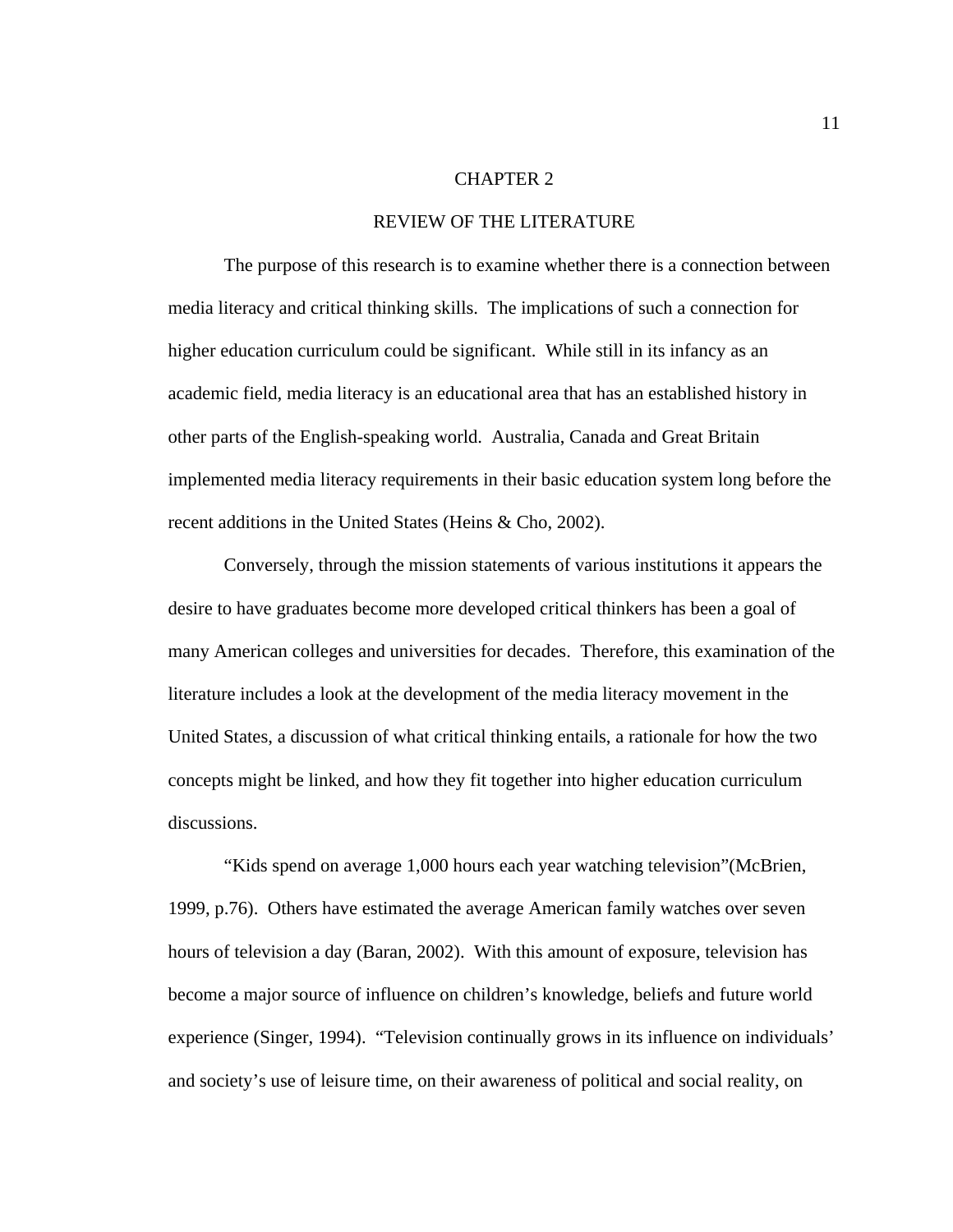their forming of personal values in culture and ethics" (Brown, 1991, pg. 1). Add to this the amount of time spent watching films, listening to CDs or the radio and playing interactive games on the computer or surfing the Web, and it becomes apparent that instruction on understanding, interpreting and evaluating the media is needed at all educational levels.

The Development of Media Literacy in the United States

 A basic definition of "media literacy" was developed at the 1992 National Leadership Conference on Media Literacy and is used as the working definition for this research. Since that formal deliberation, the availability of more tools to allow students to produce their own media works, the rapid transnational transmission of programming and a concerted effort over the years by a number of countries to develop national media literacy curricula (Christ, 2002) has helped to fuel an increased pace and urgency of the discussions of media literacy in the United States.

 Everyone possesses some degree of media literacy. We all have some degree of awareness regarding the media, its messages and the impact it has on our lives. Potter (2001) describes media literacy as a continuum much like a thermometer "where there are degrees. We all occupy some position on the media literacy continuum"(p. 7). Defining the concept of media literacy and building a continuum of measurement, however, is still an issue of discussion and debate among scholars.

 Christ and Potter (1998) indicate media literacy has been treated as a public policy issue, a critical cultural issue, or as a scholarly inquire from a physiological, cognitive or anthropological tradition. They also indicate the term has been used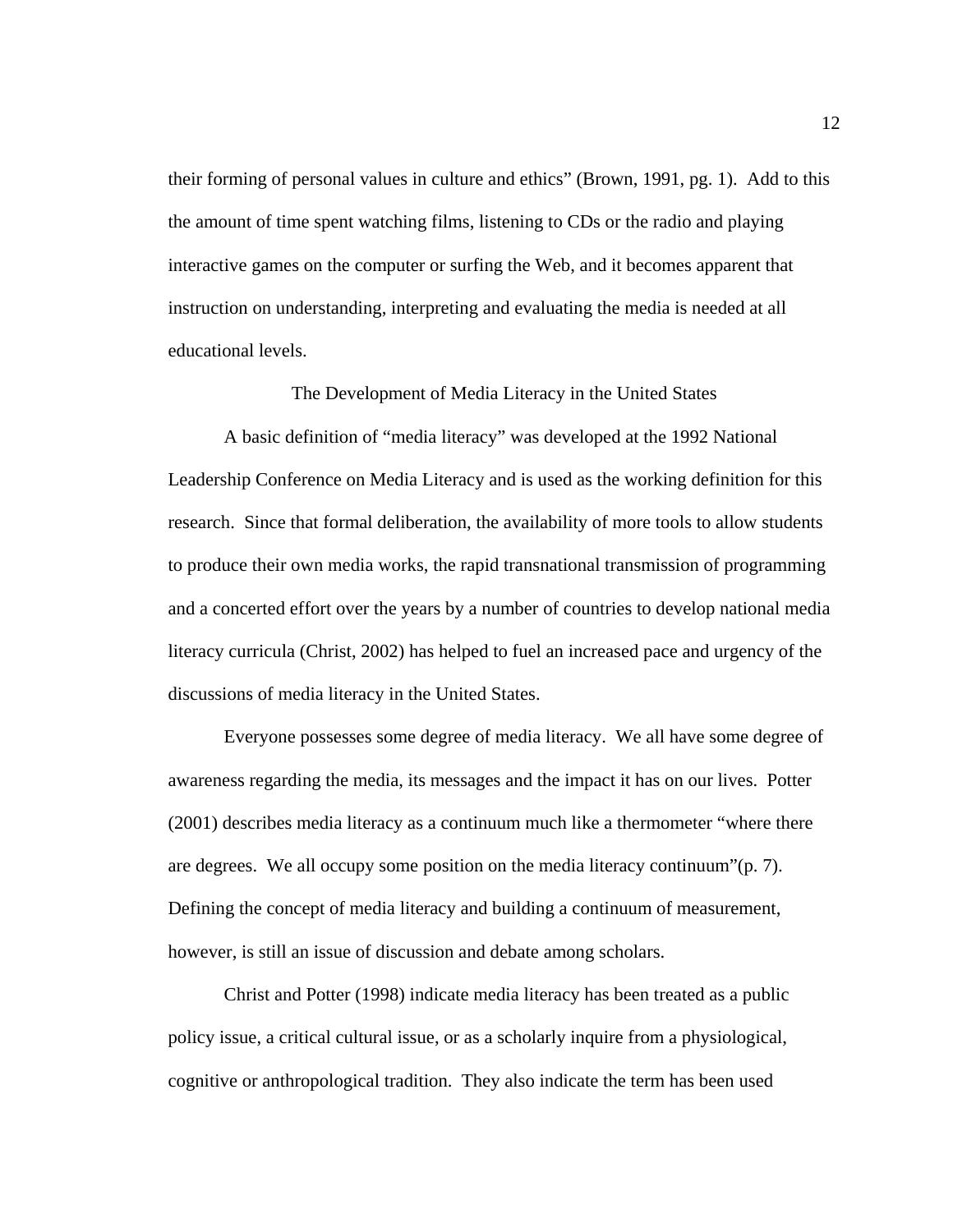synonymously with media education and can span across different kinds of media. However, common ground for many researchers in the field is provided by the concepts agreed upon in the 1992 definition and the idea that all members of society can benefit when they are empowered with skills to help control the effects of media on themselves.

 During the late 1970s through the mid-1980s there were a number of systematic efforts to develop integrated curricula and long-term projects in media education, some of which were federally funded. An early effort was the work of Dorr and her associates in the Boston area from 1974 to 1976. The project consisted of a 6-hour curriculum developed and tested with "more than 200 White, Black and Hispanic persons—half of them elementary school children and the rest adolescents and adults" (Brown, 1991, p. 153). The results indicated that the children learned about the media and how it operates but did not necessarily apply their newly gained knowledge in a manner that led to more selective television viewing. So while they were becoming more knowledgeable about media operations, they were not becoming more media literate in the sense they were analyzing and evaluating their media choices more.

 When major funding in the United States ceased, the largest structured experiments disappeared (Brown, 1991). Interest seems to be returning, at least in some states, with programs like Maryland's Assignment: Media Literacy curriculum. The New Mexico Media Literacy Project has also been active and aggressive in providing media literacy education resources for grade school and high school instructors since 1993.

 Generally, the focus of media literacy education has been K-12 education because many educators believe students at that level are still shaping their worldview and are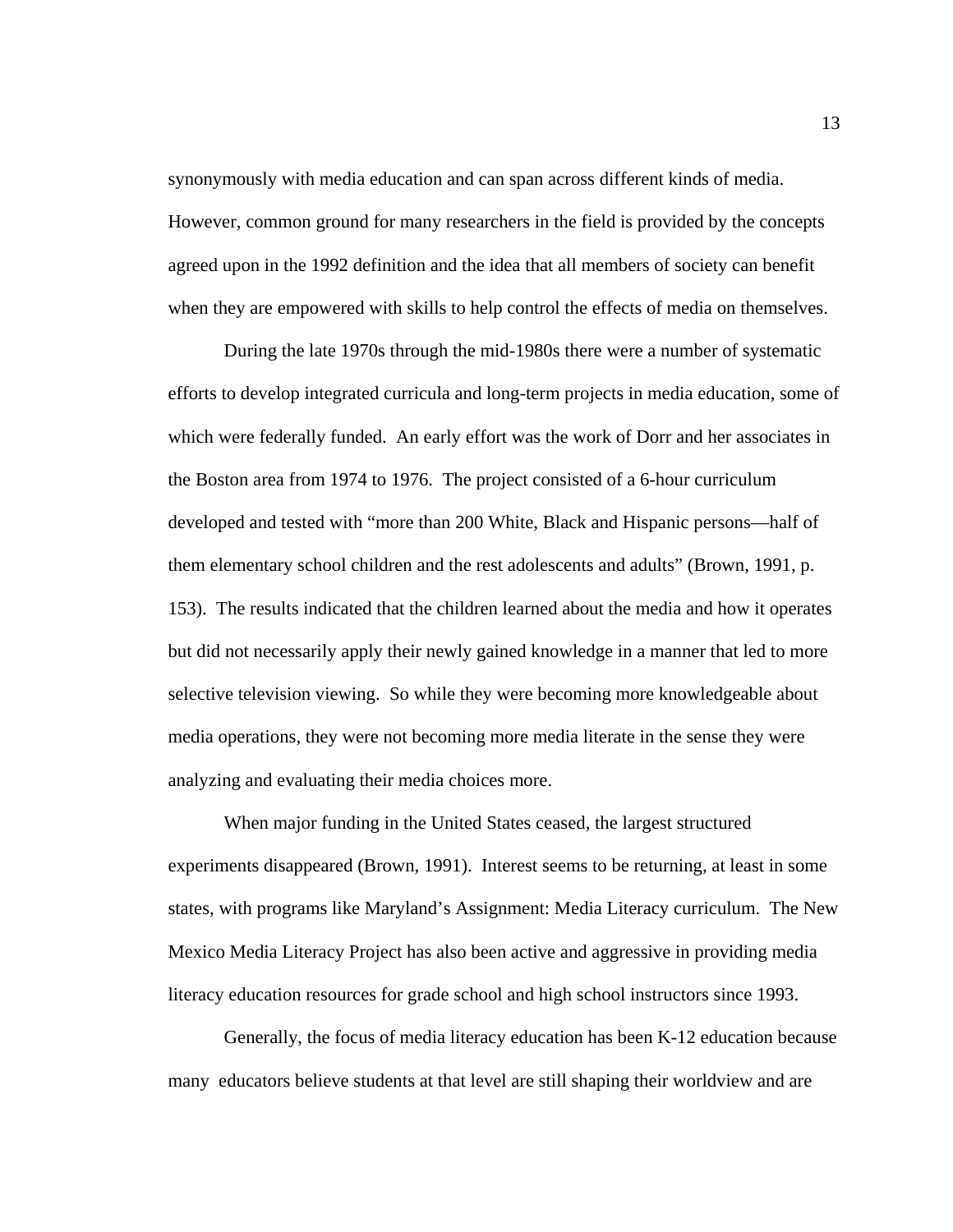more open to a variety of analytical and evaluative techniques. It is also easier to legislate the inclusion of curricular items in the basic education system, although the attention such mandates receive varies from state to state and school district administration to administration.

Media literacy discussions can also have direct applications to higher education. For example, "the process of defining media literacy requires teachers and scholars to take a hard look at what and how they teach" (Christ & Potter, 1998, p. 7). Certain core areas of knowledge and thinking are sometimes identified as goals or intended outcomes of higher education. These principles, listed in mission statements or college-wide goals, include critical and analytical thinking skills.

 In the past, many educators who have been incorporating media literacy concepts into the curriculum have not been doing so as part of an organized, systematic approach to education. Instead, ideas and lesson plans have been developed haphazardly through reading, professional development or conversations with other colleagues (Hobbs, 1998).

 Hobbs (1998) indicates this bottom up momentum represents an important source of energy for the media literacy movement in the United States. In the summer of 2003, the National Media Education Conference in Baltimore drew over 350 people from around the world and across disciplines who have an interest in media literacy education. A 3-day conference was designed to explore the rights, roles and responsibilities of citizens in a media age. The event brought presenters and proposals from Argentina, Australia, Canada, Great Britain, New Zealand, South Africa, Taiwan and elsewhere. The global nature of the information shared and of the media literacy field itself is a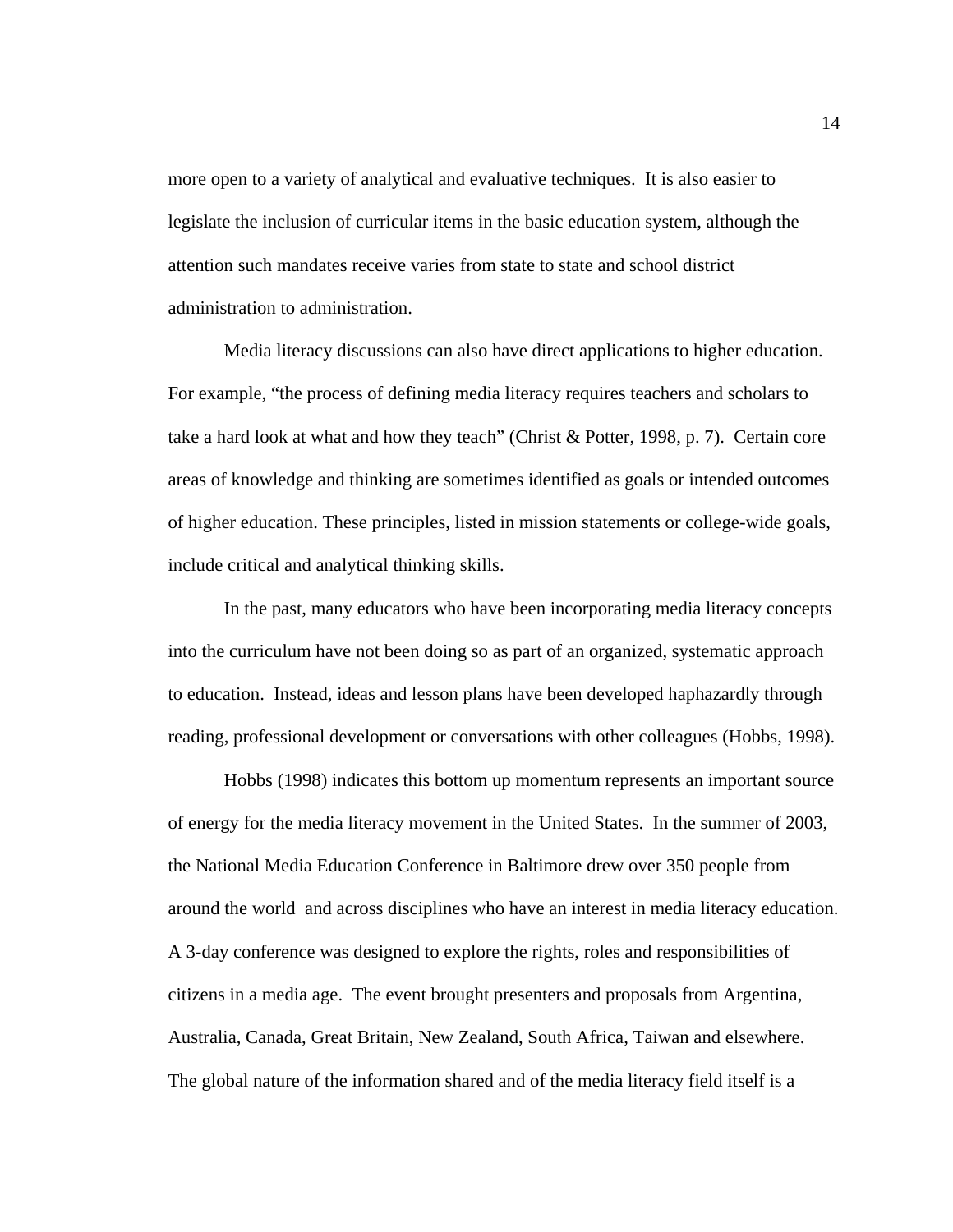reflection of the transnational dissemination of media messages referred to earlier in this review.

 Great Britain's efforts in media literacy education are often the focus on any discussion of how the field of study has evolved. "As early as 1929, a British board of education urged teachers to elevate children's standards of taste and evaluation about motion pictures" through specific training as part of the general educational process (Brown, 1991, p. 56-57). The British Film Institute has published a number of curriculum guides and other documents that have been at the center of the development of media literacy in the United States, including curriculum statements for both primary and secondary media education. Those documents emphasize ways in which media literacy topics can be addressed as well as ways subsequent analysis and discussion ensues (Scharrer, 2002).

 The early media literacy instruction followed an inoculation theory or was viewed as a precautionary measure. Bajkiewicz (2002) argues the perceived need to inoculate people was aimed particularly at the young. He believes this perspective still exists in some aspects of today's media literacy movement, especially among groups trying to correct potentially harmful behaviors and among activists who denounce any media usage.

 In Australia, the Victoria Board of Studies has established media education goals that are being implemented as part of a plan which ran through 2004. Their guidelines acknowledge the significant impact the media has on people's lives. It acknowledges the way media influences how people spend their time and perceive themselves and others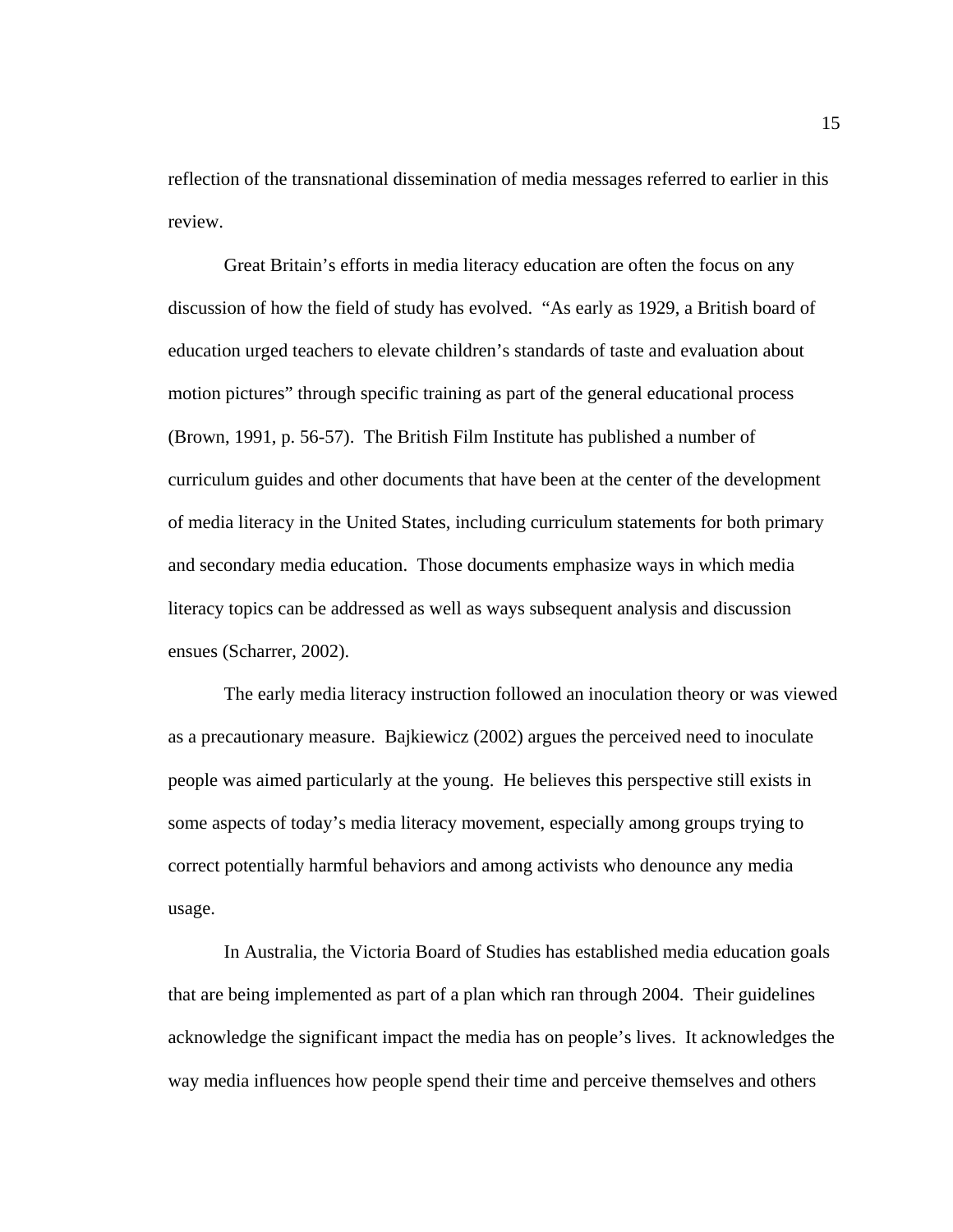and plays a crucial role in the creation of personal, cultural and national identity. (Considine, 2002) The Australians have implemented measurements that examine concepts and skills familiar to American educators and students, but which thus far have not been incorporated into the educational approaches of many institutions in the United States.

 The Canadian approach to media literacy education recognizes the value of media assessment and evaluation. Educators in that country believe a student can be protected from undesirable media content through education about the messages and methods to analyze the content for him- or herself. (McBrien, 1999). Canadian researcher and educator John Pungente (1995) has developed nine factors he believes necessary for the development of successful media education programs. Among them is collaboration between teachers, parents, researchers and media professionals to provide students with a diversity of skills and expertise.

Media education in Canada began with "screen education" in the mid and late 1960s. Much like the British, early efforts centered around the medium of film. The Canadian Association for Screen Education (CASE) sponsored the first large gathering of media teachers in 1969. Budget cuts and a shift to basic literacy education caused the first efforts to die out in the early 1970s. By 2000 renewed growth at the elementary and secondary levels occurred as media education became part of the English Language Arts curriculum across the country. Each Canadian province and three northern territories are responsible for their own education system. (www.media-awareness.ca)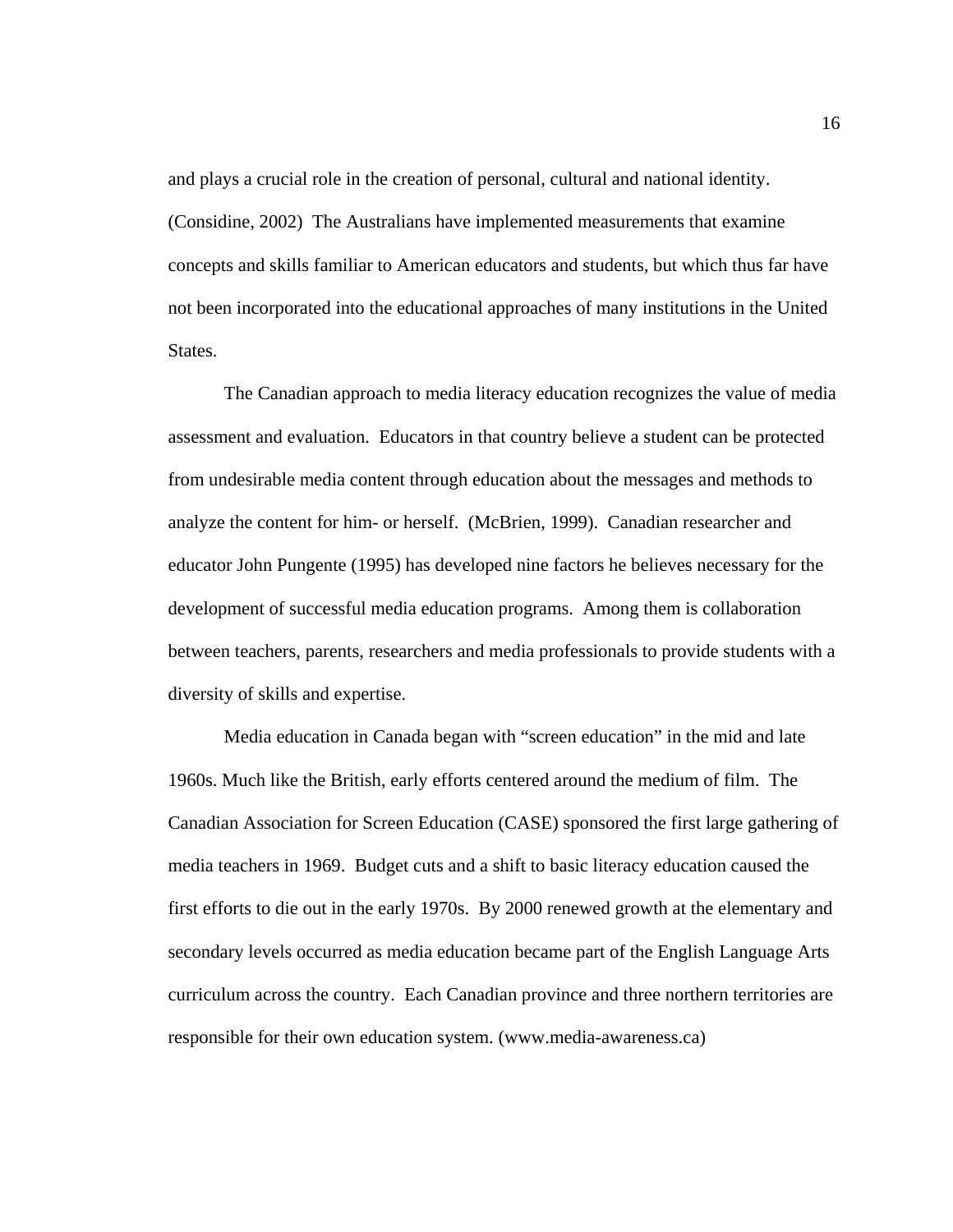Building on the roots established in Canada, Australia and the United Kingdom, media literacy is beginning to find its way into the curricular frameworks of America's institutions of higher education. North Carolina's Appalachian State University has the nation's first institutionalized graduate program in media literacy (Considine, 2002).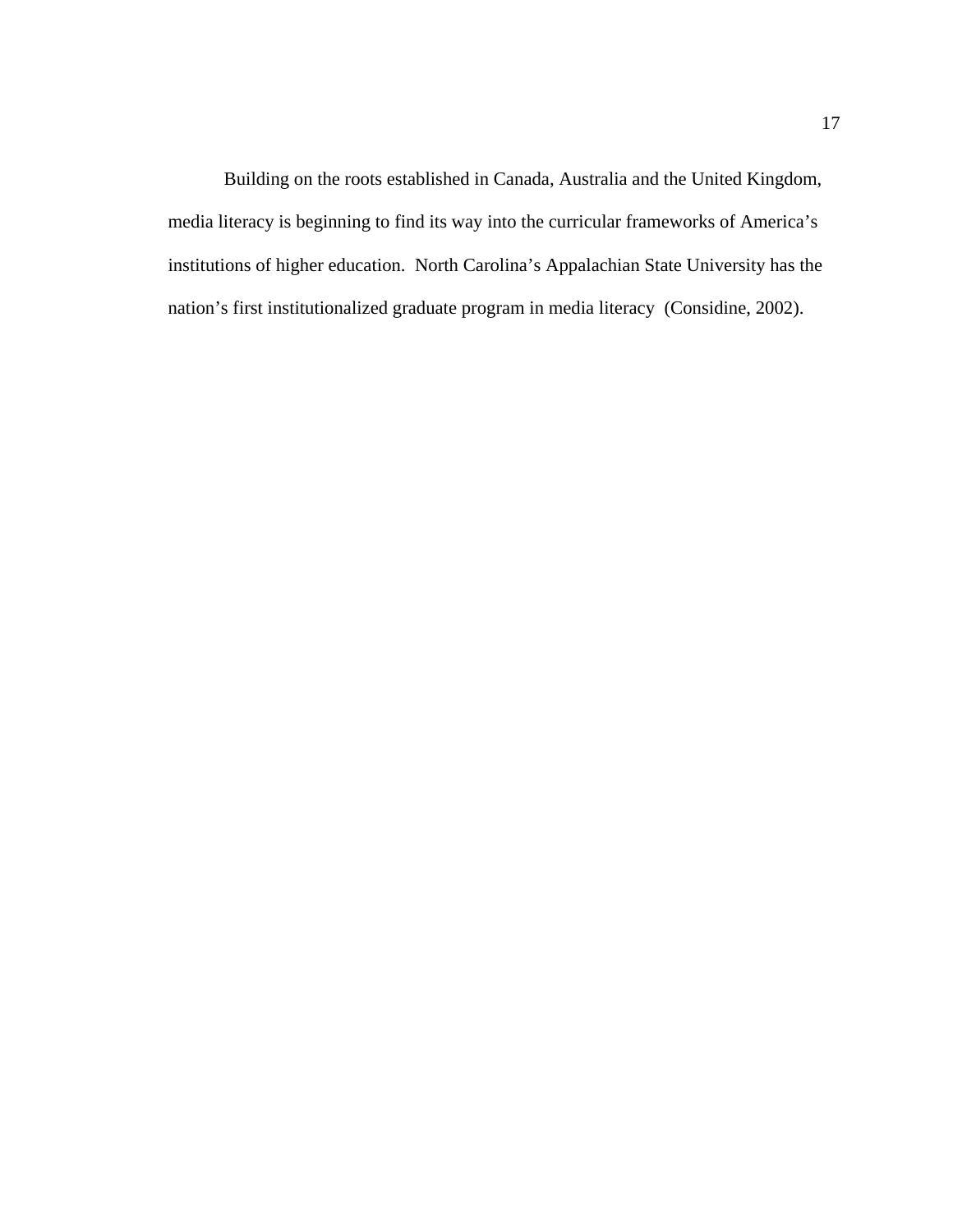The program is the outgrowth of the institutions "interdisciplinary commitment to media literacy in undergraduate teacher preparation, a long established undergraduate minor in media studies, and a national media literacy reputation made most visible when the college co-hosted the first national media literacy conference in September 1995" (Considine, 2002, p. 7). A solid research base and consistency in classroom approach can help to establish media literacy as a critical area of study for students of all ages. While the pressure on teachers at the basic education level is focused on other areas or literacies, the development of such skills at the higher education level can add practical value to the liberal arts emphasis of many institutions and their curricula.

 The most recent push for media literacy education in this country stems from arguments surrounding a connection between media literacy and a young person's well being. In 1995, the Carnegie Council on Adolescent Development argued media literacy "may help protect young adolescents against strong advertising pressures to smoke, drink, have sex or eat unhealthy foods" (p. 118), and following the Columbine High School tragedy the U.S. Department of Education made available nearly \$1 million in grants for the purpose of implementing media literacy programs.

 The National Communication Association has tried to capture and convey competency standards in their *K-12 Speaking, Listening and Media Literacy* statements. Among the 23 standards is "The effective media participant can demonstrate knowledge and understanding of the effects of the various types of electronic audio and visual media, including television, radio, the telephone, the Internet, computers, electronic conferencing, and film on media consumers." (National Communication Association,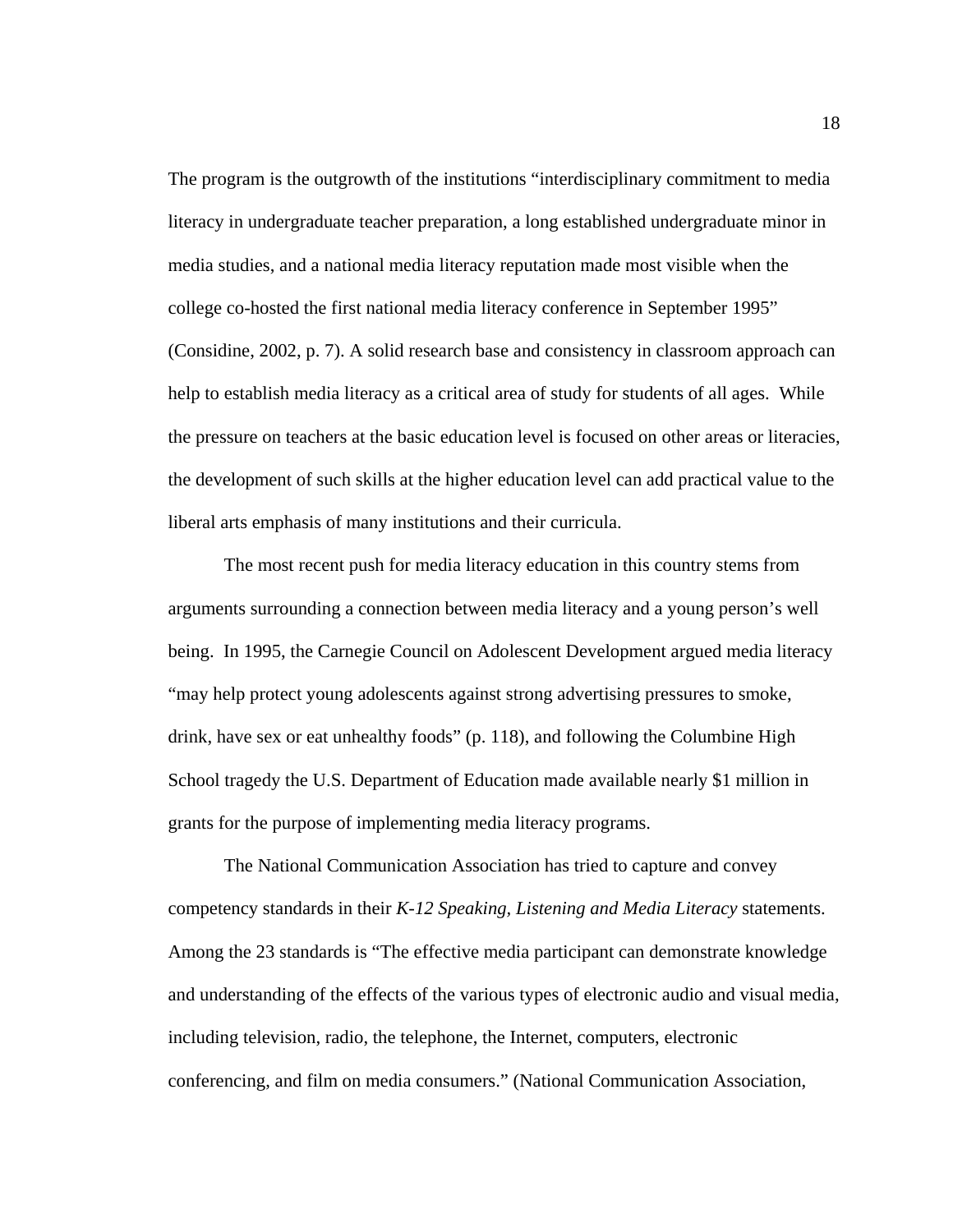1996) As a result of the NCA standards many school districts began including or reviewing communication skills education in their programs. (Berko, et. al., 1998)

 In 1998, NCA copyrighted an updated list *K-12 Speaking, Listening, and Media Literacy Standards and Competency Statements* ([www.natcom.org](http://www.natcom.org/)). Of the 20 standards published, the final five standards cover competencies for media literate communicators. The organization also states: "Media literacy is recognized as a fundamental competency for literate citizens" (National Communication Association, 1998, p. 1).

 The NCA's efforts were designed to respond and implement national educational reforms based on the Goals 2000: Educate America Act. Among those goals and objectives:"Goal 5: By the year 2000, every adult American will be literate and will possess the knowledge and skill necessary to compete in a global economy and exercise the rights and responsibilities of citizenship…Objective 5: The proportion of college graduates who demonstrate an advanced ability to think critically, communicate effectively, and solve problems will increase substantially" (National Education Goals Panel, 1992, p.16). While not much has been written about the success or failure of the Goals 2000 initiative, it does point to a desire to have Americans become more literate about the media options they consume in an era where the media's role in society continues to grow.

#### Defining Critical Thinking

 In their book *Media and Literacy: Learning in an Electronic Age- Issues, Ideas, and Teaching Strategies,* Adams and Hamm write, "Helping children become critical consumers of electronically-produced information is a major societal responsibility"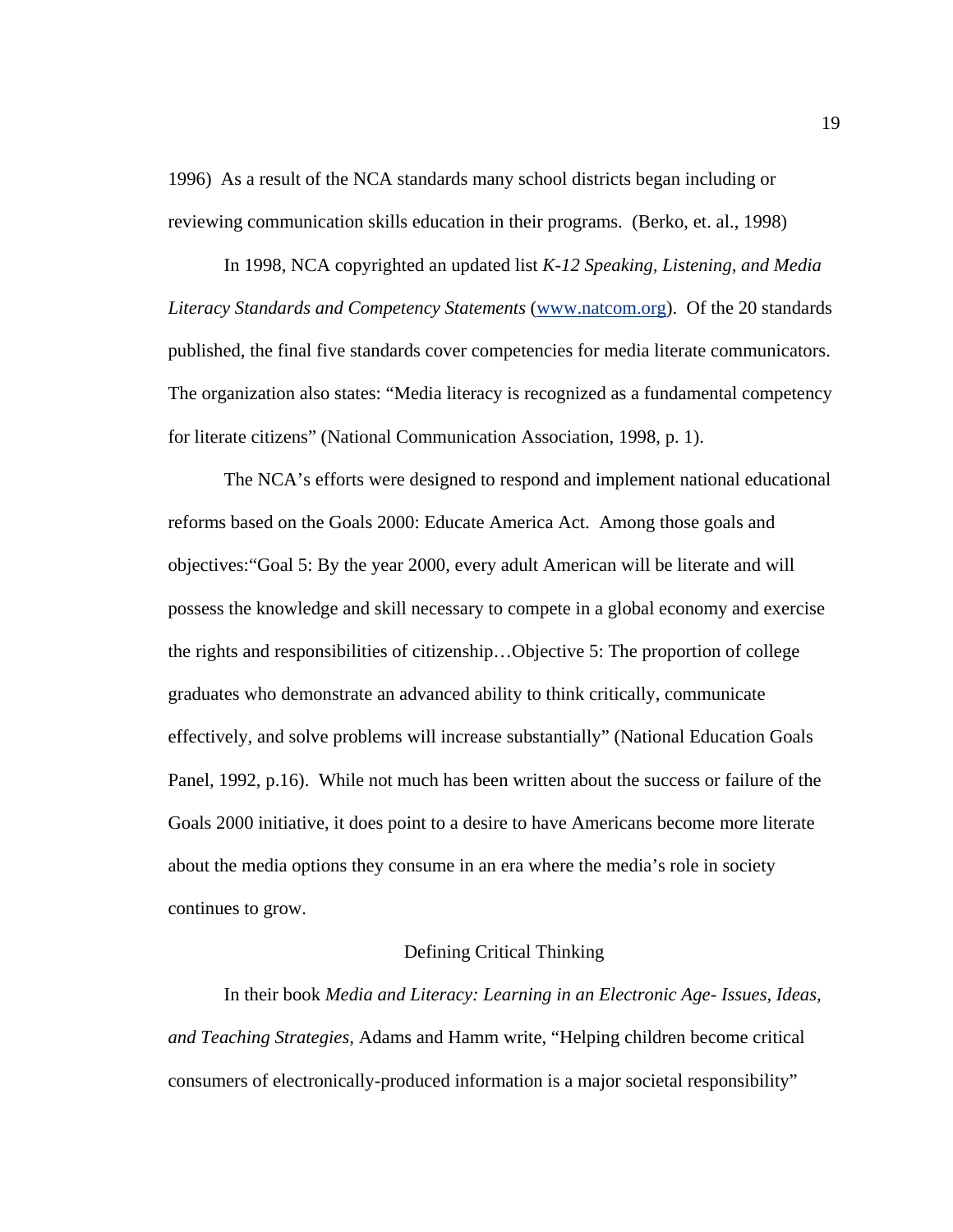(Adams & Hamm, 2000, p.29). The idea of a "critical" consumer helps to blend the concepts of critical thinking and media literacy.

 Definitions of critical thinking range from the simple and succinct to elaborate academic prose. For example, Stephen Norris writes in *Educational Leadership* that: "Thinking critically can be defined as rationally deciding what to do or believe" (1985, p. 40). On the other hand, Michael Scriven and Richard Paul define critical thinking as "the intellectually disciplined process of actively and skillfully conceptualizing, applying, analyzing, synthesizing, and/or evaluating information gathered from, or generated by, observation, experience, reflection, reasoning, or communication, as a guide to belief and action" (online@criticalthinking.org).

Media literacy advocates seek to provide individuals with a set of analytical skills that enable consumers to be more critical in their media consumption and in some cases have those skills also apply to other behaviors such as smoking cessation. This makes at least one connection between the media literacy movement and the philosophical field of critical thinking become more apparent.

 Television is recognized as a major influence on children's knowledge base, beliefs and future world experience (Singer, 1994). The analytical and evaluative components of media literacy aim to have viewers be more active and alert about the media content they consume and the programming selections they choose. Critical thinking scholars indicate those who possess critical thinking skills are able to analyze, interpret, evaluate, explain, and self-regulate, among other things (Facione, 1998). Learning to approach life, and particularly media consumption choices with this skill set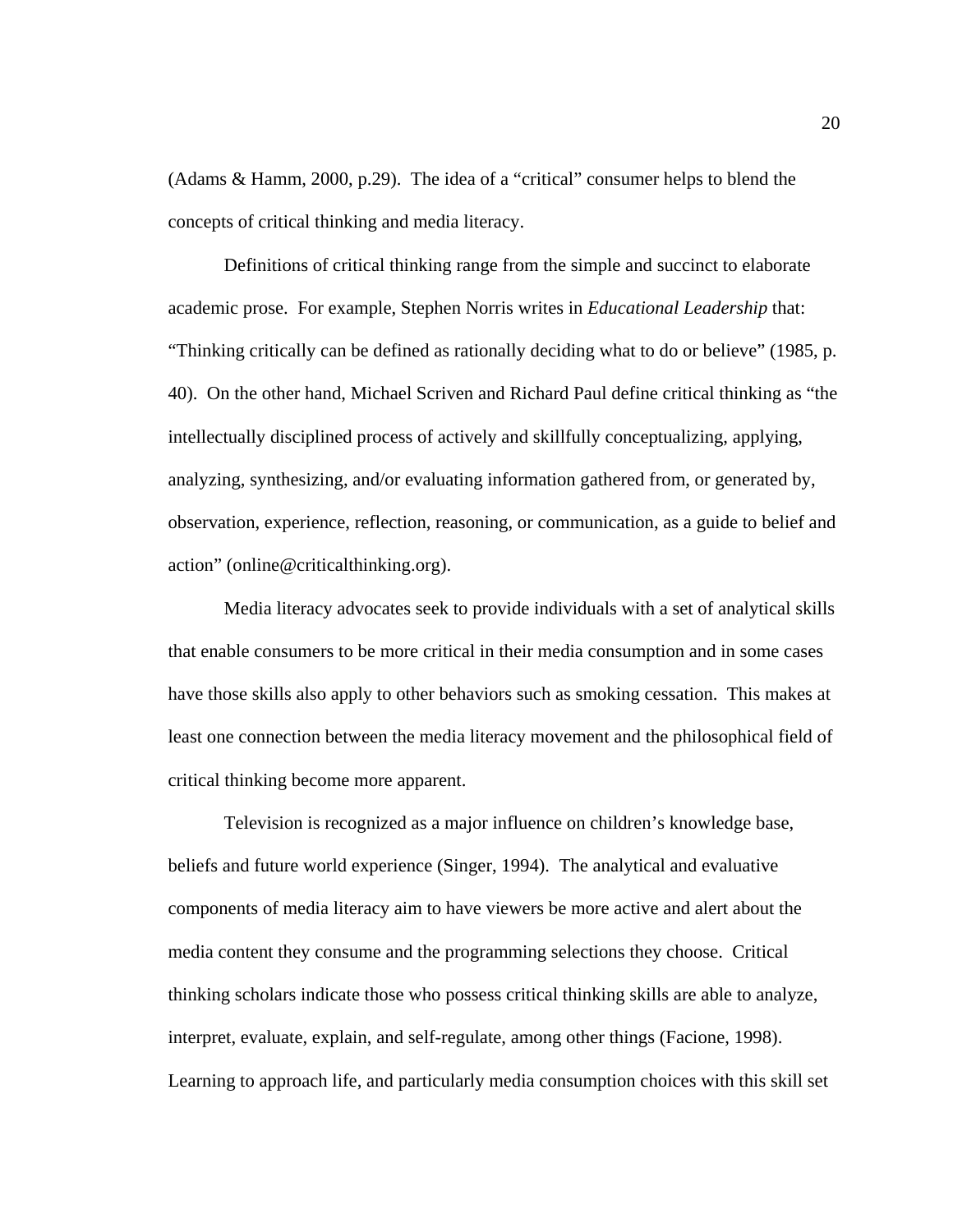can enable consumers of all ages to be more discriminating about how they utilize not only television but all aspects of media.

 An academic study that illustrates the overlap between media education and the philosophical approach to critical thinking was published in 1995 and conducted on members of the Association for Education in Journalism and Mass Communication (AEJMC). In their report, Ruminski and Hanks (1995) discovered that AEJMC respondents to their survey frequently used the words "analyze" and "evaluate" as part of their definitions of the term critical thinking. The researchers categorized these and other terms under the heading of "processing information" which is a major concept of the American Philosophical Association's definition of critical thinking. Analyzing and evaluating are two of the four key skills identified in the consensus definition of media literacy. The report later concludes, "Responses to the open-ended question asking for definitions of critical thinking assume critical thinking skills are mainly skills in analysis of information" (Ruminski and Hanks, 1995, p. 8). This is an end result media literacy educators hope to instill in their students.

 In his book, *Media Literacy: Keys to Interpreting Media Messages*, Silverblatt (2001) links media literacy and critical thinking skills when he notes the primary element of media literacy as: "A critical thinking skill that enables audiences to develop independent judgments about media content" (p. 2). He continues by stating that media literacy is first and foremost about applying critical thinking skills to our primary source of information, the media.

21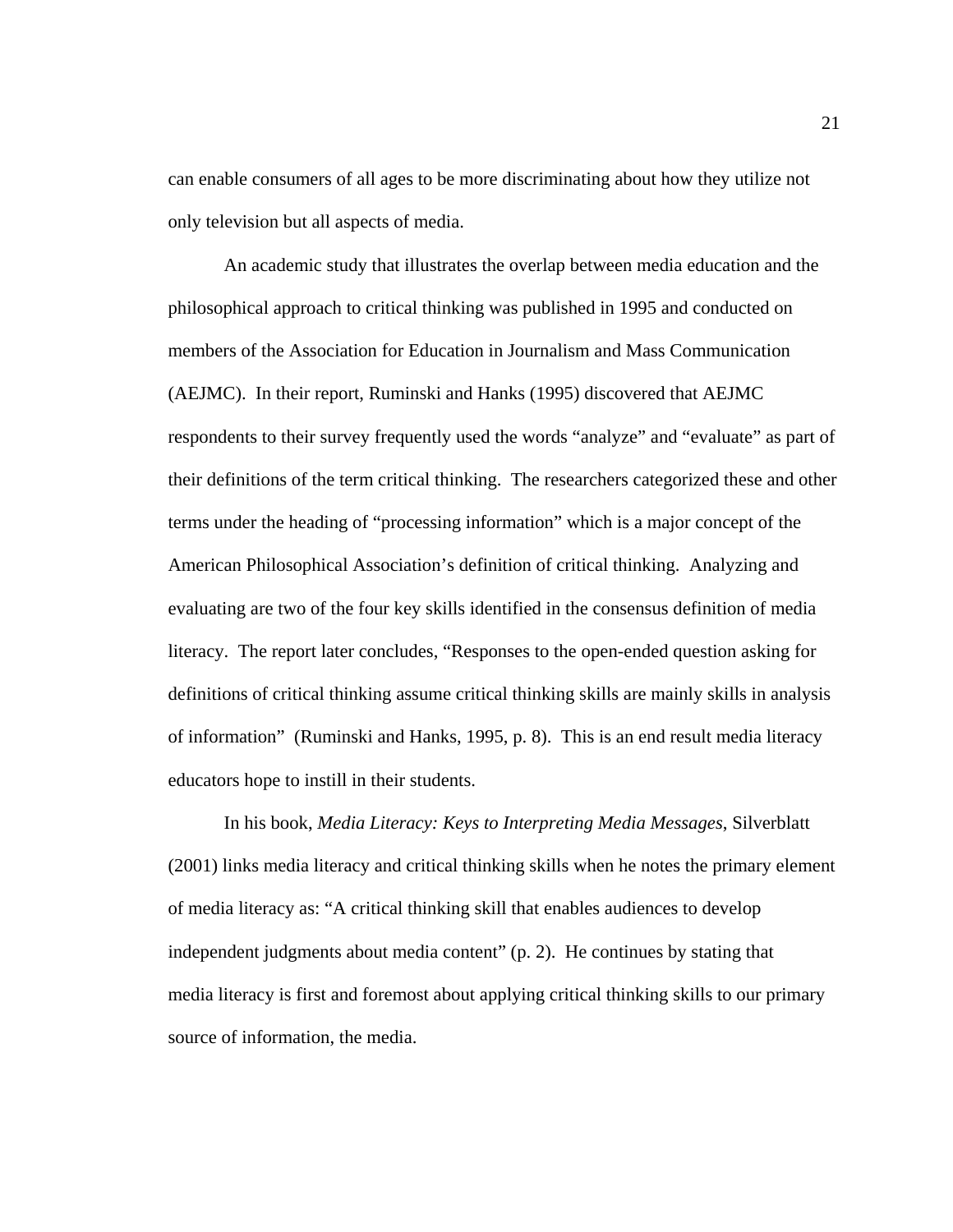Since such data is lacking, a primary goal of this research project is to provide at least some empirical data and discussion to the field of media literacy and its contribution to critical thinking development. This report will examine the relationship between the two fields of study.

## The Intersection of Two Educational Outcomes

 It is implied throughout the literature that there is a connection between Media Literacy and Critical Thinking. There is at least one international study that examines the potential link. Feuerstein (1999) looked at media literacy as a means to develop critical thinking in children ages 10-12 in six Northern Israeli primary schools. Of her three hypotheses, the third is the most applicable to this research project: "As pupils increase their experience with media literacy they will demonstrate greater proportional gains in media analysis and critical thinking skills" (p. 47).

 After conducting pre and post-tests to measure the impact of course content in media literacy related materials, Feuerstein concludes: "As pupils increase their experience with a media literacy program, they will show greater gains proportionally in media analysis and critical thinking skills" (p. 50), providing support for her third hypothesis. Her statistical analysis indicates a significant difference between students who participated in media literacy instruction and those who did not on tests that measured language difference and narrative difference.

Two independent variables proved to be significant: test type and socio-economic status. Lower socio-economic status pupils tended to show greater improvement in achievement scores than those in the high socio-economic status group in the media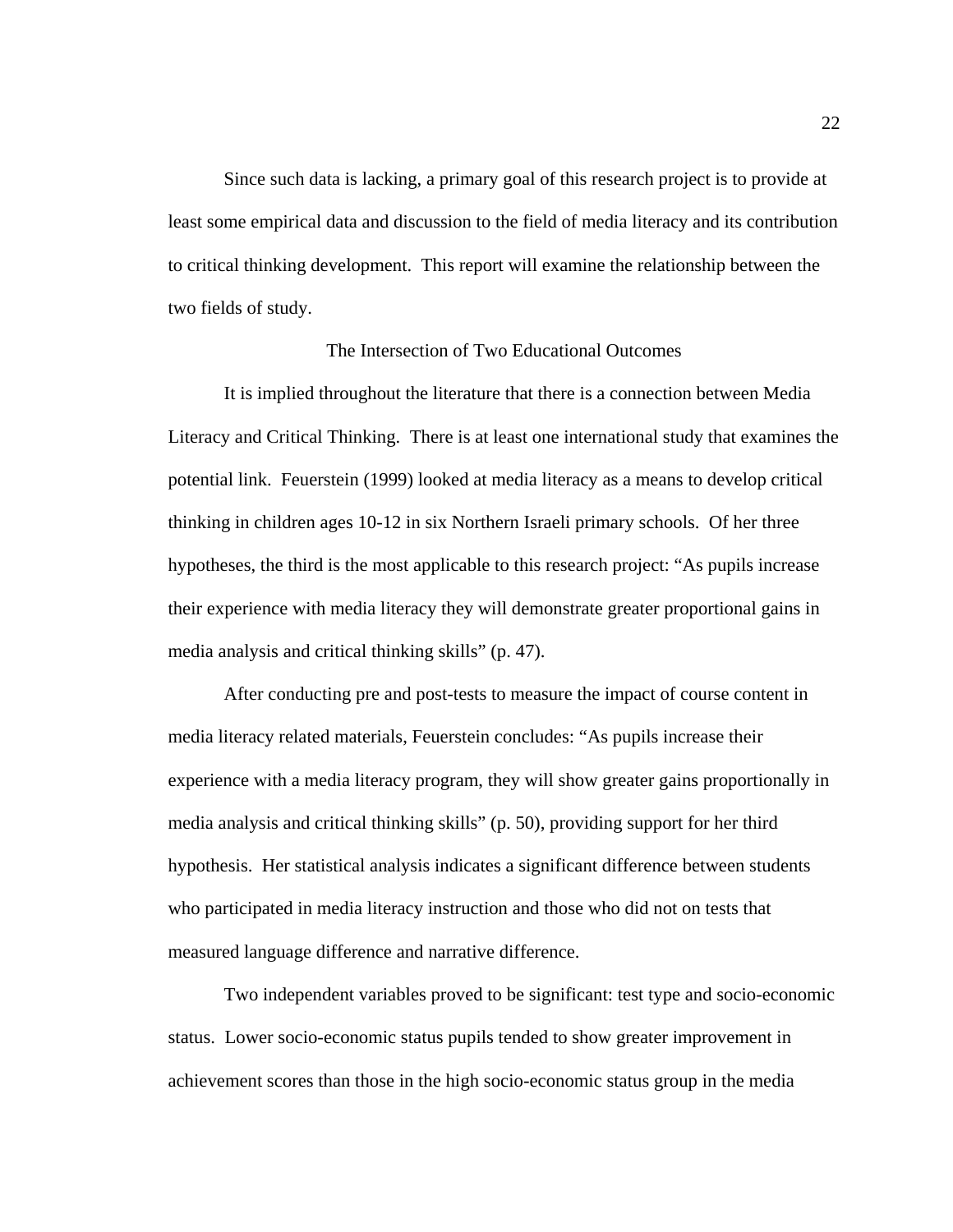narrative post-test (Feuerstein, 1999, p.49). The author of the study attributes part of that difference to a more concentrated and focused video production component in their program.

Feuerstein's research is valuable since it provides some empirical evidence of connections between media literacy instruction and critical thinking skills. However, the study does more to confirm the potential benefits of adding coursework to the curriculum than to point to a connection between media literacy and critical thinking skills. The current research project seeks to establish a more direct correlation between the two types of skills in the hopes of encouraging more curricular development in the area of media literacy.

#### The Role of Higher Education

 In 1994, the Association for Education in Journalism and Mass Communication (AEJMC) and the Association of Schools of Journalism and Mass Communication (ASJMC) asked a joint committee to review the mission statements and stated purposes of journalism and mass communication education. As part of the study, the panel cited an earlier AEJMC Curriculum Task Force that concluded "…The purpose of media education is to produce well-rounded graduates who have critical thinking skills as well as practical skills" (@ aejmc.org). Of the 176 program responses to the 1994 joint study, over 36 percent of the programs listed critical thinking or analytical skills as specific kinds of learning they expected their students to develop through their curriculum.

 Many liberal arts colleges and universities and their respective journalism and communication programs state their desire to graduate "critical thinkers" as part of their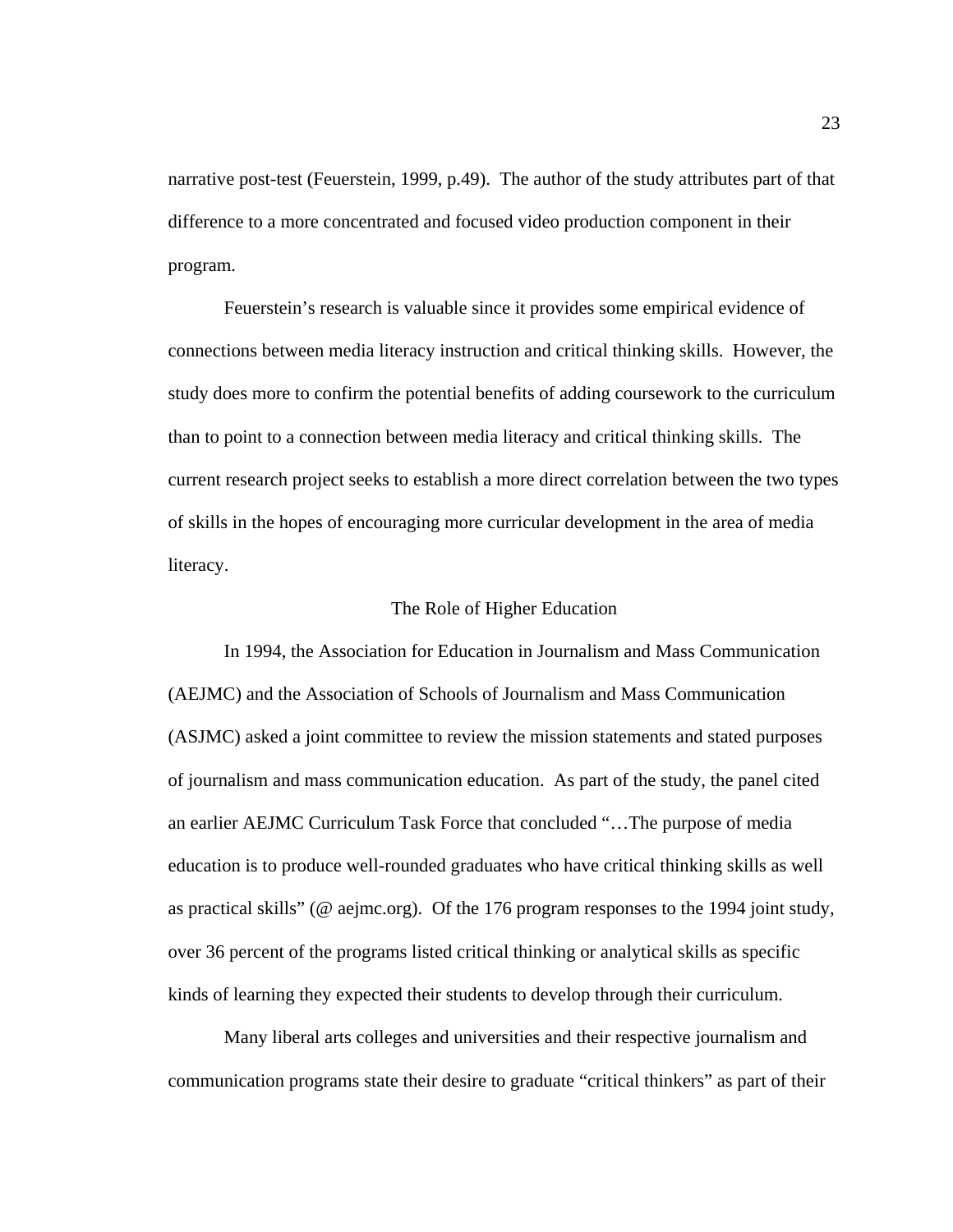goals and mission. For example, Messiah College states that: "By raising the right questions, exposing students to multiple perspectives, and encouraging critical thinking, Messiah seeks to enable its students to respond with maturity to the world's complexities." (Messiah College, 2003, p. 198) Another example is Boston University's College of Communication, which lists as one of its four objectives "to stress critical thinking, creativity and personal integrity" (@ aejmc.org).

 An electronic survey to identify the extent media literacy is being taught in institutions of higher education across the United States was reported in July of 2002. Despite a low rate of return (74 responses to 3200 emails sent), the organizers were able to identify 61 institutions with some degree of media literacy curricula. This led them to conclude that "media literacy education is still in a formative stage of development" (Silverblatt, et. al, 2002). The researchers were able to identify three institutions that have added a media literacy course to their general education requirement (Morehead State University, Wesley College and St. Louis Community College) and eight institutions (Webster University, Appalachian State, New School, Rutgers University and Southern Illinois University –Edwardsville at the Masters level; New York University, Rutgers University and University of Alabama at the Doctorate level) that offer advanced degrees in media literacy. These findings, as sketchy as they might appear, indicate the consideration of including and in some cases requiring media literacy as part of a higher education curriculum.

Summary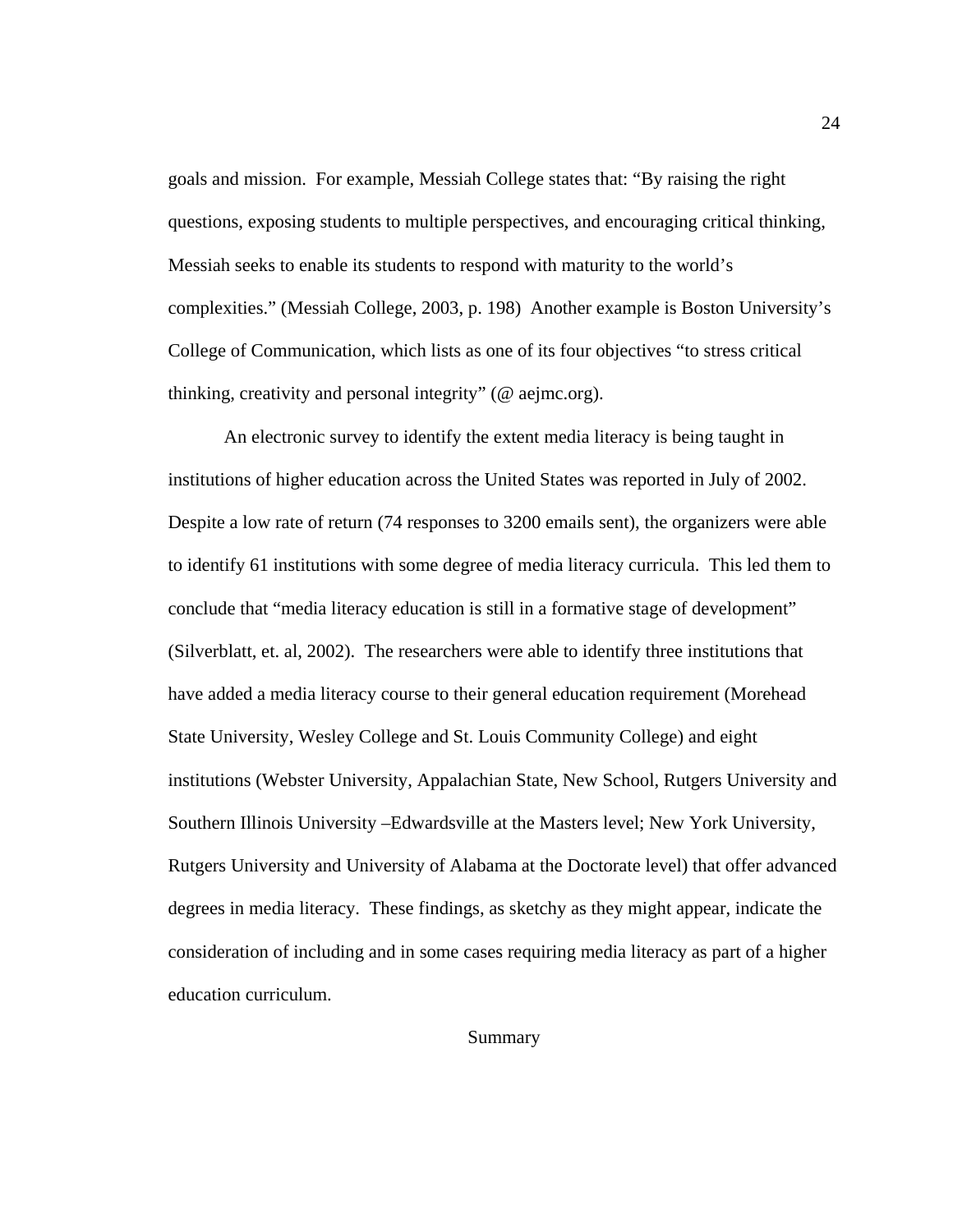Educators at various levels are taking a closer look at including media literacy skill development in their curriculums. While it might be advantageous to offer this type of analytical experience to younger students, basic educators are hard pressed to infuse additional literacies in their curriculum given the directives and focus provided through the No Child Left Behind Act. The literature seems to bear out the benefits in terms of critical thinking abilities that media literacy education can provide. Given that for a variety of reasons students may not receive instruction in media literacy as part of their basic education package, institutions of higher education should consider adopting coursework in these areas.

Many institutions of higher education aim to graduate students that demonstrate critical thinking skills. While the benefits of providing media literacy education may seem somewhat apparent after reviewing the literature, what is lacking are empirical studies linking media literacy to critical thinking skills. This research looks to examine the correlation between media literacy and critical thinking with the goal of contributing to a body of knowledge that may prove helpful to colleges and universities looking to strengthen their curriculum in this area.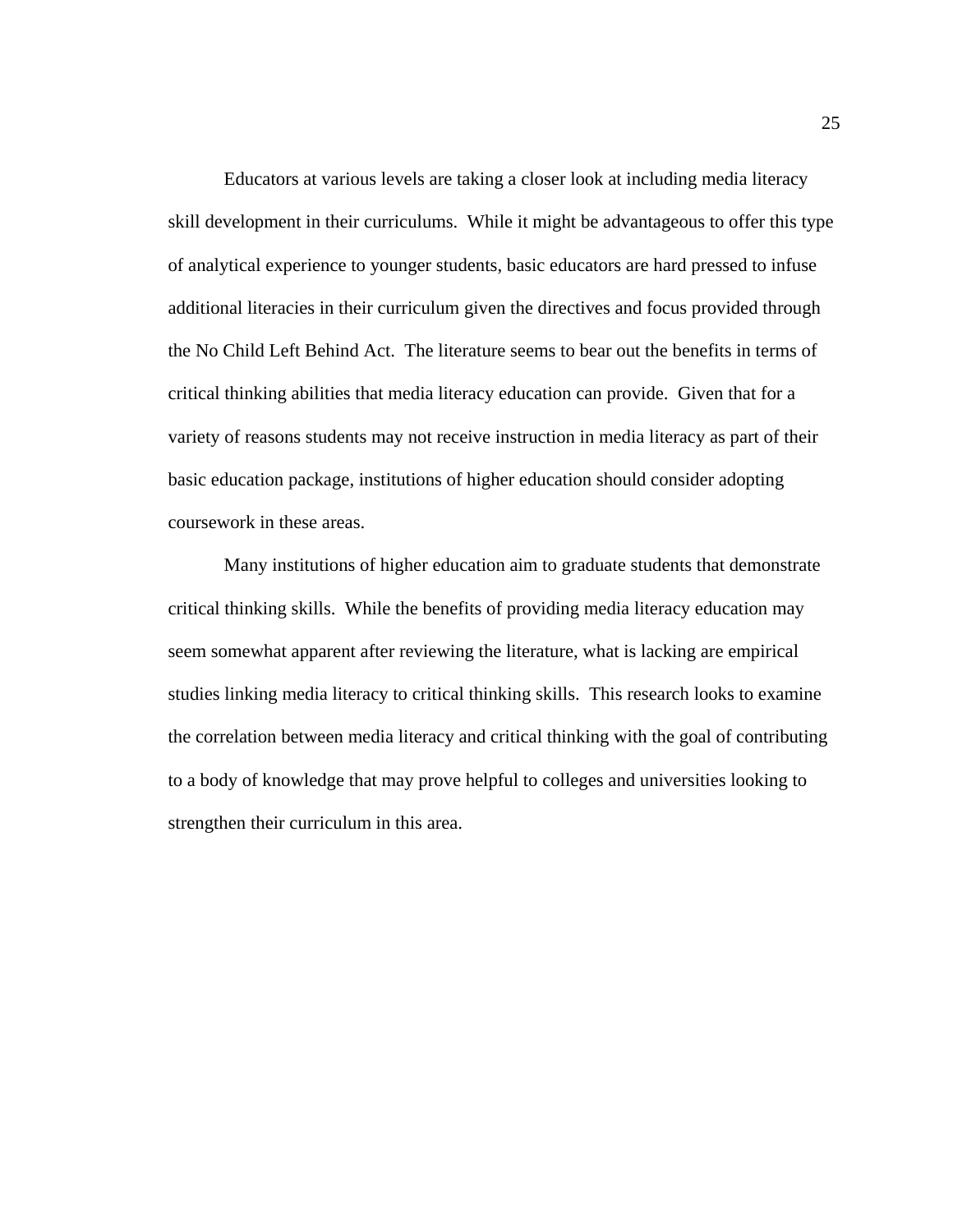#### CHAPTER 3

#### **METHODOLOGY**

 This study examines whether a correlation exists between a college student's media literacy skills and their critical thinking skills. Each skill will be measured through a test designed to isolate the particular skill set desired. The critical thinking measure chosen has been in use for several years and has established validity and reliability. For media literacy, a measure will be developed based on past research practices. The researcher intends this initial trial of the measure to serve as a pilot for future tools in the field. Since there is no known existing measure from which to work, such a pilot will be a valuable addition to the field. Steps to insure reliability and validity have been taken as part of the test construction process.

A survey of participating students will also be conducted to examine any relationships between such factors as past media literacy education, hours engaged with the media, and the student's academic major in college with the variables under study. Multiple regressions can help determine if there is any influence present in several independent variables associated with media literacy education.

 To measure academic achievement it is necessary to set goals, objectives or learning targets in order to gauge the amount of impact a particular lesson, course, curriculum or program has had or is having. A taxonomy can serve as an outline around which to organize and arrange learning targets and thinking skills (Nitko, 2001). One of the most common and widely recognized is Bloom's Taxonomy.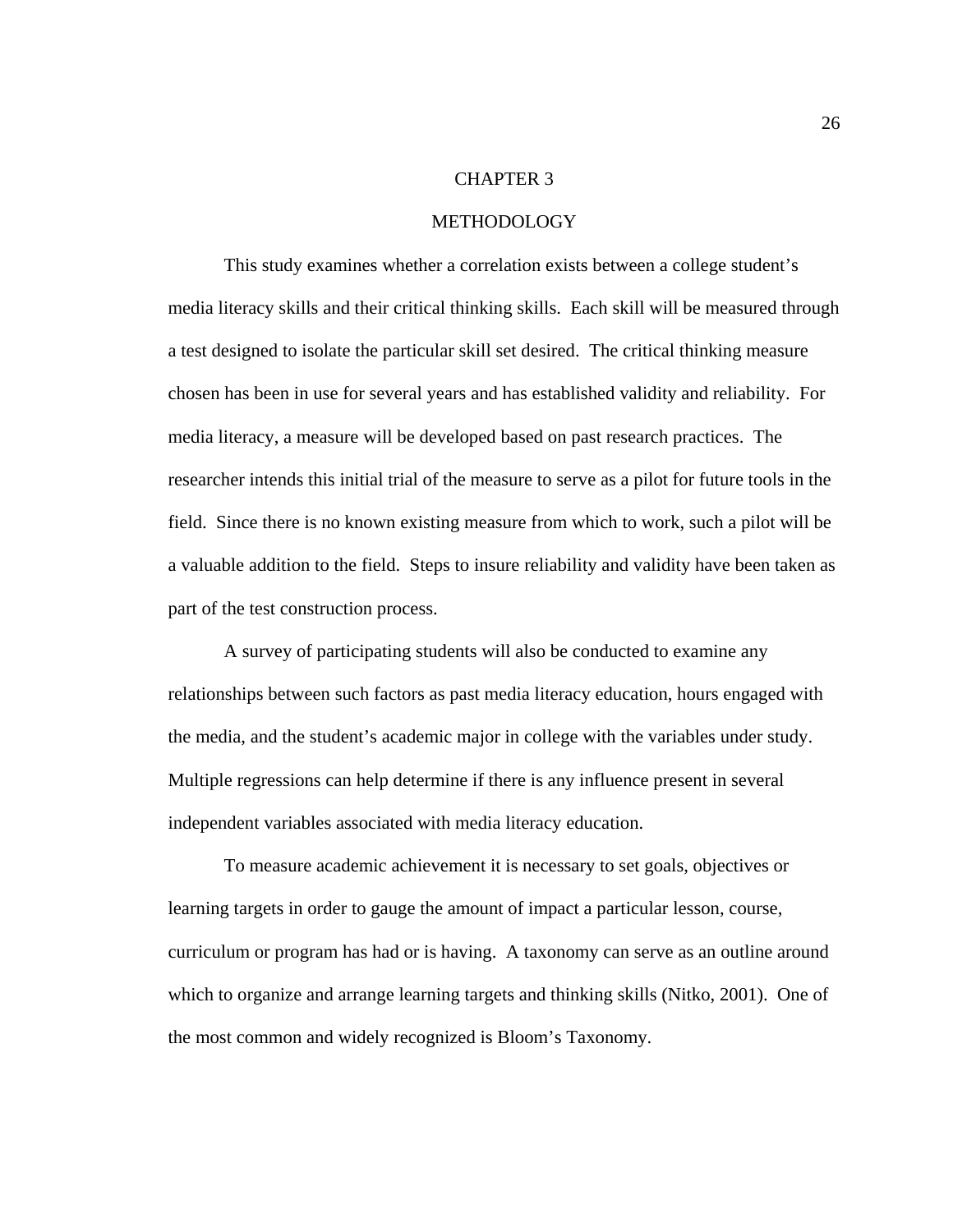Bloom's taxonomy was actually co-written by five authors and published in 1956. The taxonomy was developed to facilitate communication among college examiners about objectives, test items and test procedures at a time when educators were attempting to share ideas about learning objectives and testing (Bloom, et.al., 1971). The six categories listed under the objectives for the cognitive domain are knowledge, comprehension, application, analysis, synthesis and evaluation and they are arranged in a hierarchical fashion to represent lower and higher-order thinking skills. In discussing the uses of the Taxonomy, Bloom writes: "If a teacher is interested in building a valid achievement test himself, he should try to have his test items reflect the relative emphasis instruction has placed on the various taxonomic categories" (Bloom, 1971, p. 40). The instrument to be designed for the present study will be based on the idea of reflecting measurement in each of the taxonomic areas of a selected taxonomy.

 In 1986, Stiggins, Rubel and Quellmalz developed a simplified taxonomy based on the work of Bloom et. al., which can be used to illustrate an assessment strategy. The five fundamental components in the Stiggins taxonomy are recall, analysis, comparison, inference and evaluation. These components recur in lists of basic cognitive operations proposed by philosophers, psychologists and educators (Stiggins, et.al., 1986, p. 7).

 Another educational theorist whose work was consulted during the construction of the media literacy measurement was Robert Gagne'. Gagne' classifies student performances into five domains: intellectual skills, cognitive strategies, verbal information, motor skills, and attitudes (Gagne', 1979, p. 217). Since motor skills are not a domain relative to this study they are not included in the measurement instruments.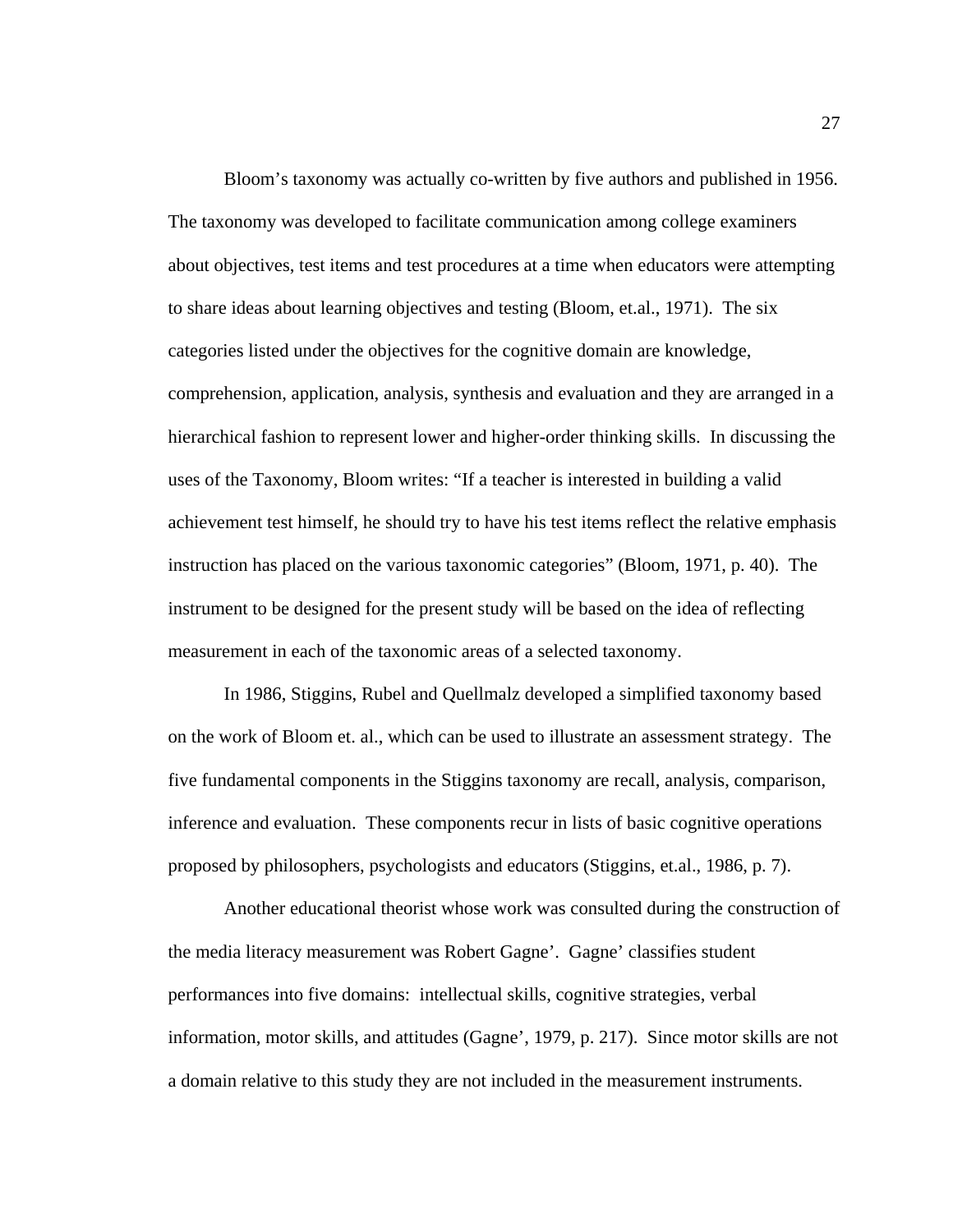However, the questions that are included for the purpose of media literacy assessment do relate to the remaining four domains of Gagne's work.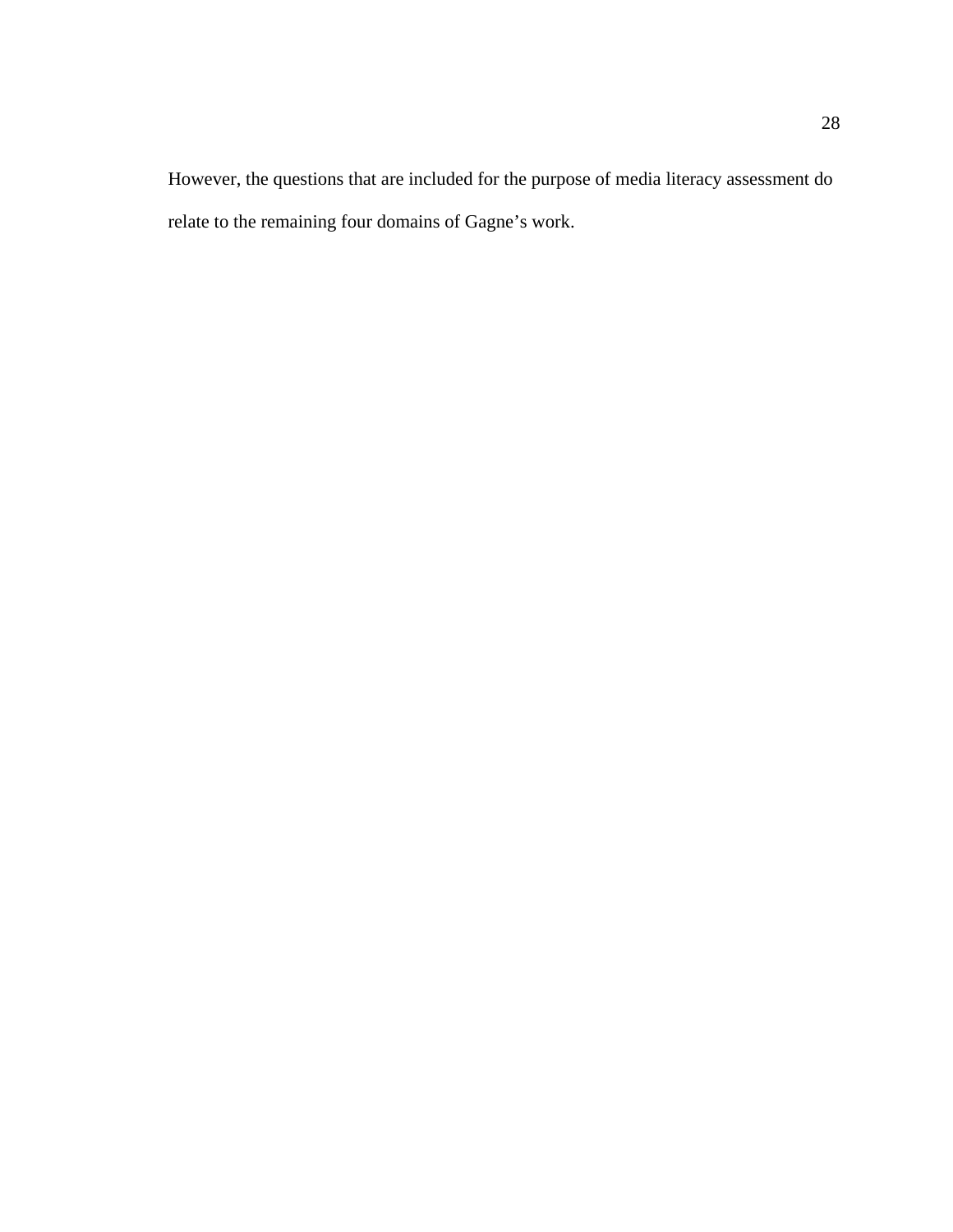| Measurement question:                                                                                | Bloom, et.al.    | Gagne'                  | Stiggins, et.al |
|------------------------------------------------------------------------------------------------------|------------------|-------------------------|-----------------|
| #1-6—fact based recall from the messages                                                             | Knowledge        | Verbal info.            | Recall          |
| Summarize the message                                                                                | Comprehension    | Verbal info             | Recall          |
| Explain the purpose of the message                                                                   | $\zeta$ $\zeta$  | $\zeta$ $\zeta$         | $\zeta$ $\zeta$ |
| What information or points of view may be<br>missing from this message?                              | Evaluation       | Intellectual<br>skills  | Comparison      |
| Identify the sender of this message. Where<br>did the information originate?                         | Analysis         | Cognitive<br>strategies | Analysis        |
| How does the sender attract and hold your<br>attention?                                              | Analysis         | Cognitive<br>strategies | Analysis        |
| What attitude or feelings are you left with<br>after reading/listening/viewing the<br>message/story? | Evaluation       | Attitudes               | Evaluation      |
| What does this information suggest?                                                                  | <b>Synthesis</b> | Attitudes               | Inference       |

**Table 1—Relationship between instrument and theory**

Nitko (2001) lists several practical criteria for selecting a Taxonomy of Cognitive Learning Targets. Among them are completeness, simplicity and reporting. In terms of this study, Stiggins, et.al.'s taxonomy might be more applicable from a completeness and simplicity standpoint. Reporting is defined by Nitko as the "usefulness of the taxonomy as a means of organizing reports of assessment results for individual students, educational officials, government officials or the public" (p. 30). Since Bloom's Taxonomy is a more widely recognized means of organizing cognitive skills than the others consulted, Bloom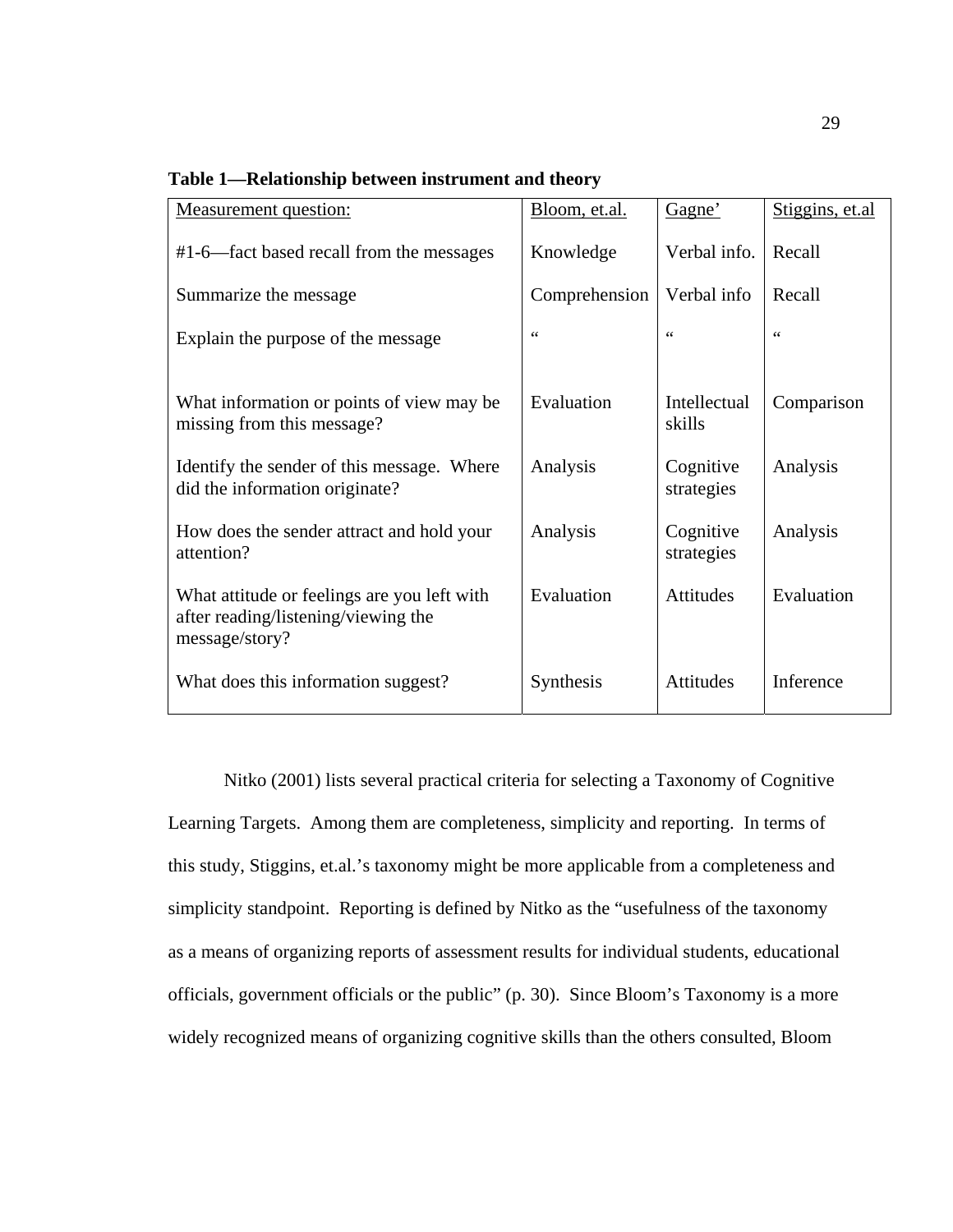provides a framework that is most useful to the construction of the media literacy measure.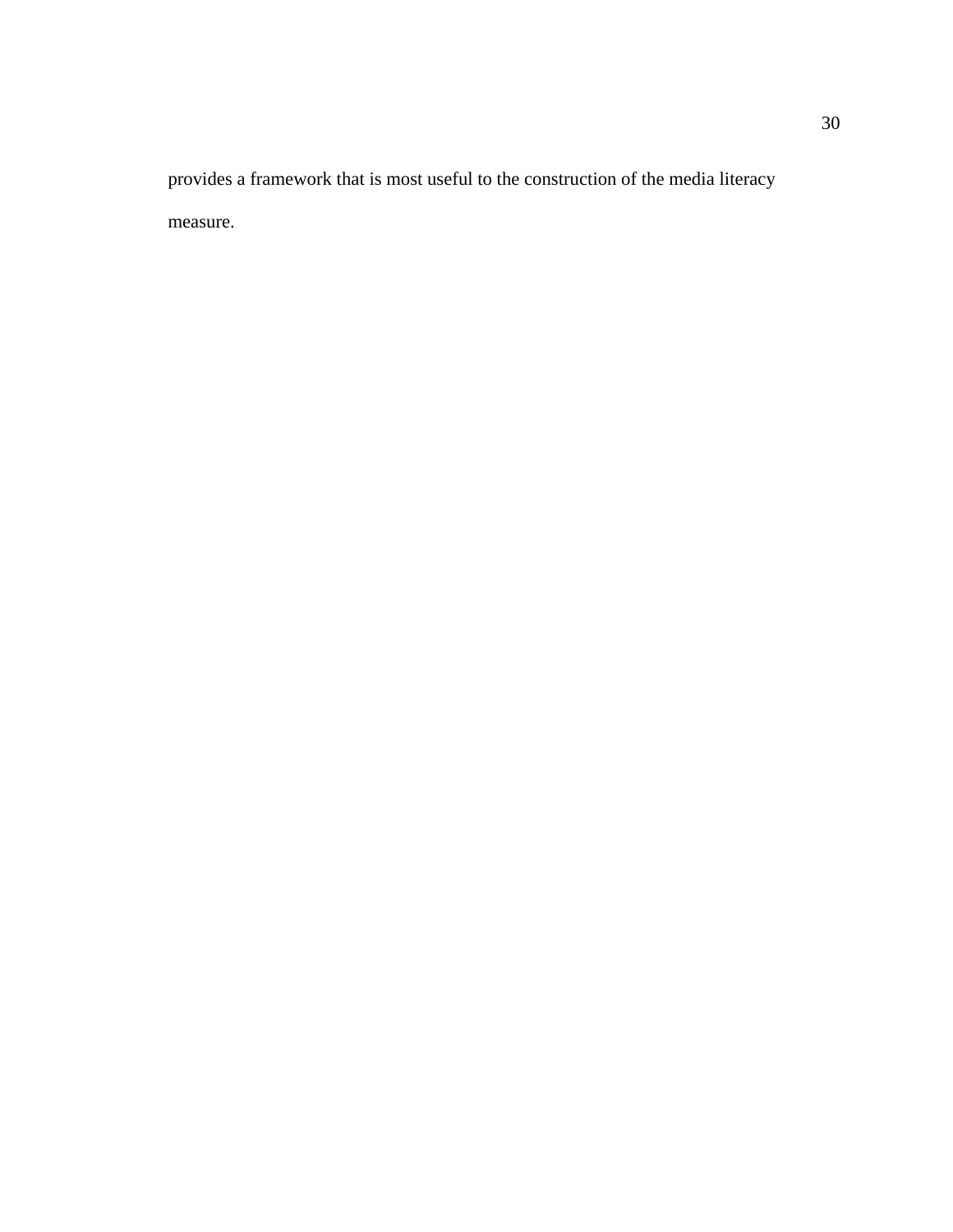### Target Population

 The target population for this study is college students enrolled at a Christian liberal and applied arts and sciences college in Pennsylvania. A purposive sample of students in a Communication-based course that is open to non-Communication-based majors was utilized to provide a degree of diversity in the participants. Future testing may be expanded to other institutions, classes that are focused on other disciplines, or a more generally diverse population in terms of quantity and demographic construction, to further broaden the sample and make the findings more generalizable.

### Method of Sampling

 Participants for the study were gathered initially from undergraduate classes at the institution where the researcher is an Assistant Professor of Communication. Their willingness to participate will be ascertained through the processes dictated by the IRBs at Duquesne University and Messiah College. Participation will not be a condition for a grade in any course in which the testing is conducted. By measuring a diversely enrolled Communication-based class the researcher aimed to assemble a population that is not homogeneous and therefore is representative of the student body at large. Since research in this area of the field seems to be in the early stages, a purposive sample to initiate this type of quantitative process should be adequate and appropriate.

 The sample size was thirty-four. This number provided a reasonable amount of data for correlational analysis. The sample size is in line with an average class size of 35 at the institution where the research occurred. One student was unable to participate in the testing required for full participation in the study because of an absence the first day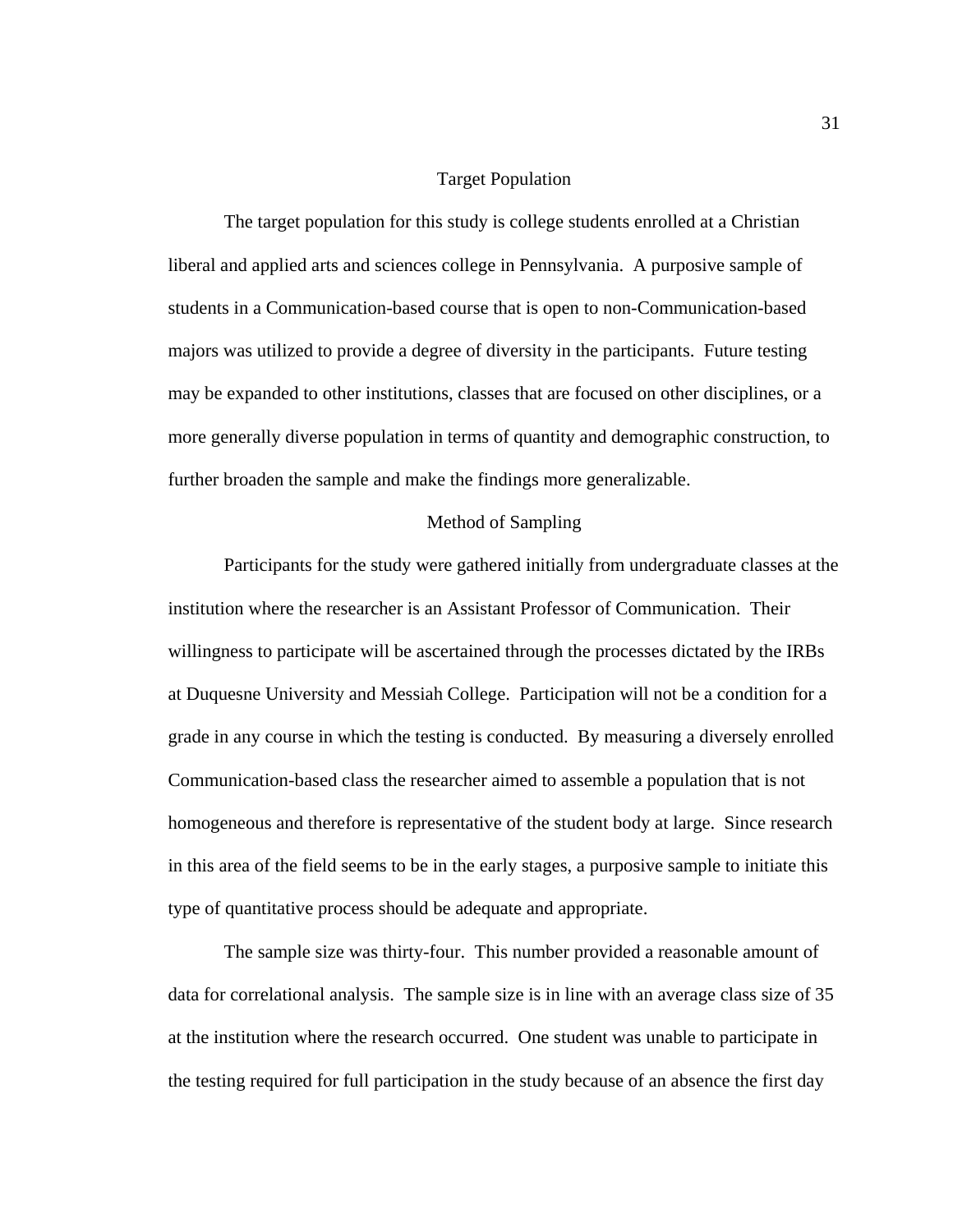of testing. Another student provided incomplete data on the demographic survey due to a late arrival to class the day it was administered.

# Measurement Devices

 The study requires two formal measurement devices for quantitative data and a brief survey to collect information related to qualitative analysis and for possible limiting of extraneous variables through multiple regression analysis. The variables of media literacy and critical thinking skills will be measured through formal testing procedures utilizing measurement tools that have been analyzed for validity and reliability.

 The California Critical Thinking Skills Test (CCTST) is distributed by Insight Assessment and the California Academic Press. The CCTST is the most relevant to this study since it is designed to assess an individual's critical thinking and reasoning skills and for the gathering of data on critical thinking skills development. It is also geared toward students at the higher education level.

 The test was updated in 2000 and is supported by the publishers. The test's website boasts concurrent validity with the quantitative, analytical and verbal portions of the Graduate Record Examination (GRE), the Watson-Glaser Critical Thinking Appraisal (which measures critical thinking in relation to reading comprehension) and college GPA. The CCTST's construct-content validity has been verified by the 1990 Delphi Report and a replication research study at Penn State University sponsored by the U.S. Department of Education. The reliability-internal consistency for the Form 2000 has KR-20 alphas ranging from 0.78 to 0.84 [\(www.insightassessment.com/test-cctst.html\)](http://www.insightassessment.com/test-cctst.html). George and Mallery (2001) state "There is no set interpretation as to what is an acceptable alpha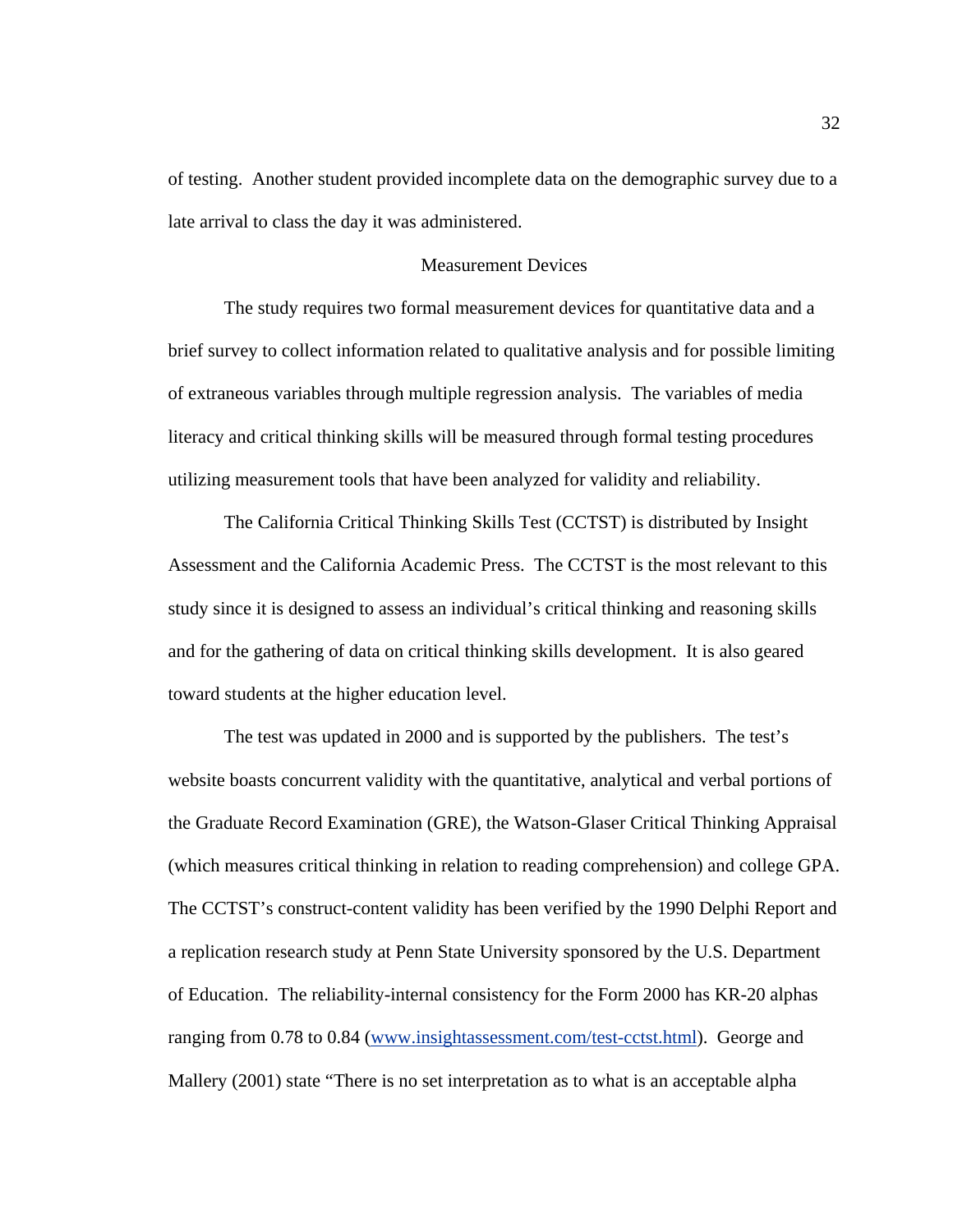value" (p. 217), but they do provide the following guidelines: " $\ge$  .9—Excellent,  $\ge$  .8— Good,  $\geq$  .7—Acceptable,  $\geq$  .6—Questionable,  $\geq$  .5—Poor, and  $\leq$  .5—Unacceptable" (p. 217). Using these guidelines, the CCTST would be in the acceptable to good range based on the figures the publishers have provided.

 In reviewing the initial edition of the test, McMorris writes "Pretest scores correlate with college GPA (.20), SAT-V (.55), SAT-M (.44), most Nelson-Denny reading scores (.40s) and posttest scores (.70)." For reliability he concludes internal consistency is around .70 (Conoley & Impara, 1995, p. 144).

 A review by Michael also supports the appearance of content validity. He feels the CCTST benefits from the contributions of the Delphi panel in its development. The Delphi panel, consisting of 46 nationally visible scholars in critical thinking, spent two years defining CT for general education at the lower division college level. Those scholars contributed to the development of the CCTST (Conoley & Impara, 1995, p. 145- 146).

 To measure media literacy, a test was developed specifically and, to date, exclusively for this study. Scharrer (2002) writes that little research exists to define and test anticipated outcomes from a social science research perspective. She notes a few exceptions, but for the most part research evidence supporting the effectiveness of medialiteracy curricula is rare.

 One of the exceptions listed by Scharrer is the work of Hobbs and Frost. They have been working to quantify media literacy skill measurement and published a study in *Reading Research Quarterly* which measured the media literacy of Grade 11 students in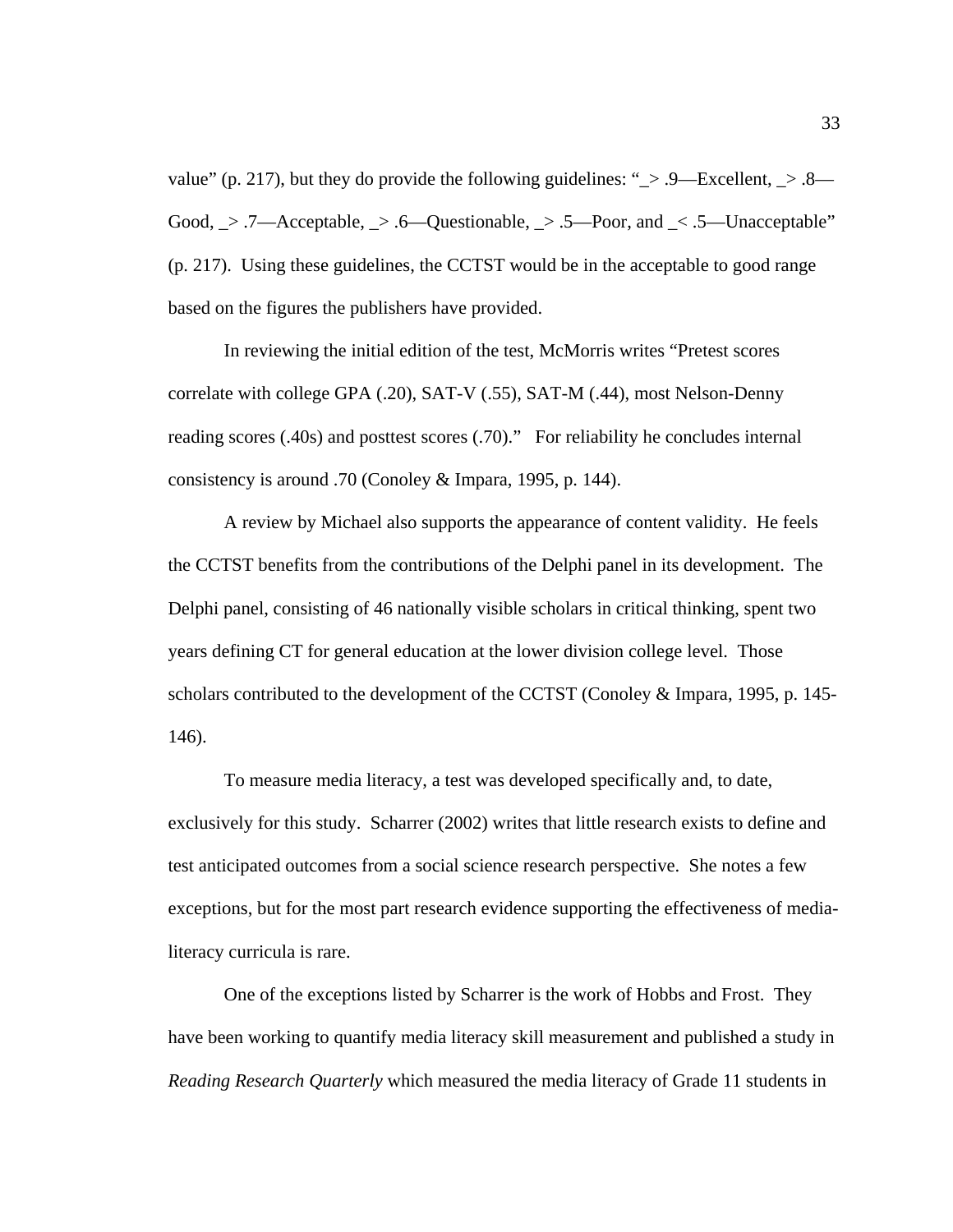an English media/communication course. The research measures for the study examined students' comprehension and message-analysis skills in response to three nonfiction message formats: "reading a print newsmagazine article, listening to a U.S. National Public Radio (NPR) audio news commentary and viewing a television news segment targeted at teenagers"(Hobbs & Frost, pg. 338, 2003). They gathered paper-and-pencil responses to open-ended questions to determine the students' ability to identify purpose, target audience, construction techniques, point of view, omitted information and comparison-contrast.

 The measurement device was adapted from the work of Quin and McMahon of Australia who tested a large sample of Australian students to assess different skill levels in analyzing media. No validity or reliability information was published for the Hobbs/Frost measurement, although interrater reliability for the coders was reported at a Cronbach's alpha level of .89 to .93 (Hobbs & Frost, 2003). Using the George and Mallery's (2001) guidelines, this measure would rate as good to excellent. The report provides sample questions in one area and brief descriptions of each area of analysis that will be utilized in the development of a measurement instrument for this study. Efforts were made to contact the researchers to explore the availability of their measurement tool, but neither responded to several inquiries.

#### Media Literacy Assessment

 The media literacy score was obtained by calculating the sum of scored responses to questions on three forms of media. Following Hobbs and Frost, this study presents for analysis by the subjects information from television, radio, and print sources. Gagne'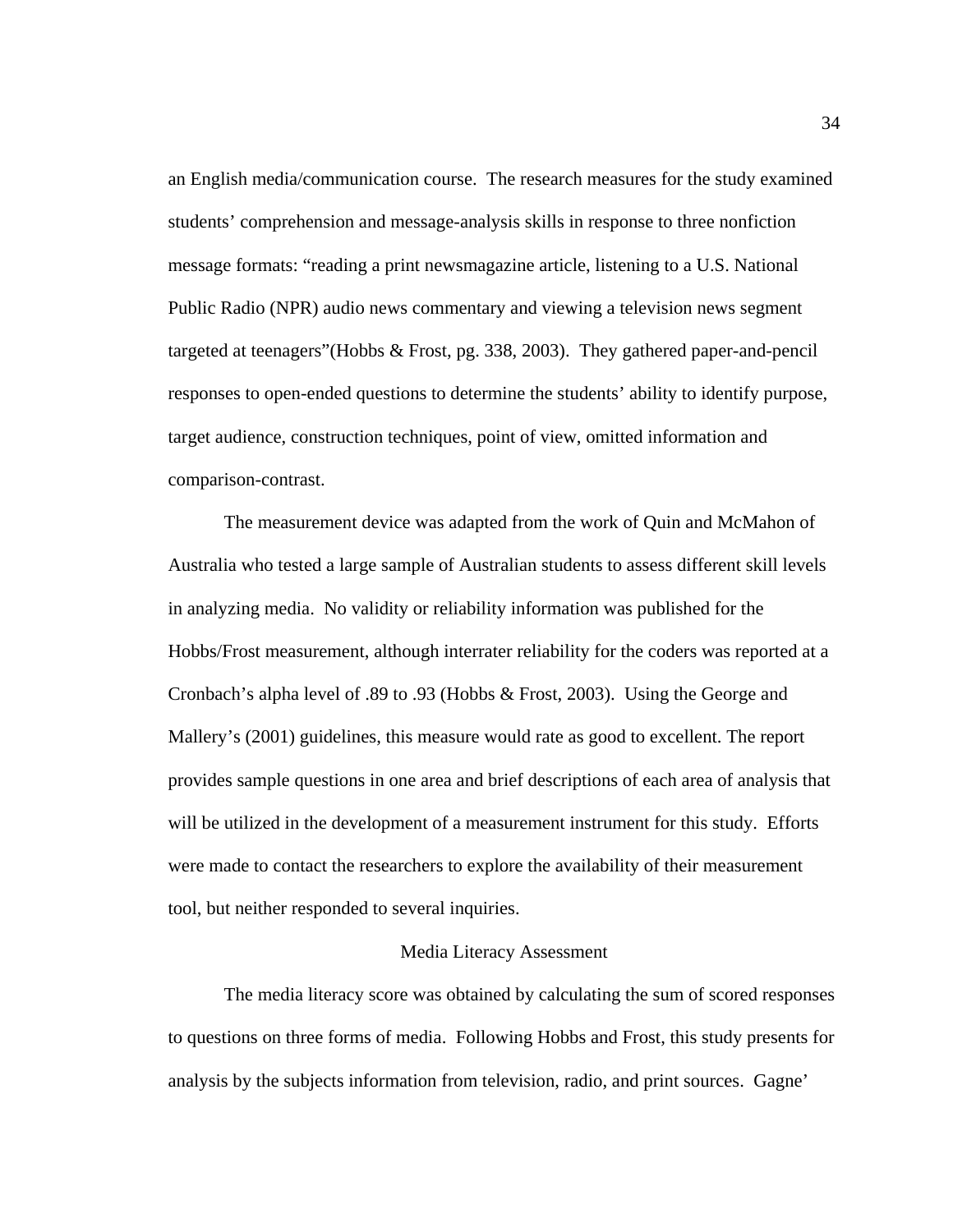(1979) advises that when cognitive strategies are being assessed by means of a lengthy problem-solving task, a number of occasions "must be provided on which the student can display the quality of his performance within this domain of learning outcome" (p. 234). The questions posed are formatted as multiple choice for general recall and as openended questions to measure higher levels of analysis or evaluation. In each test for television, radio and print source materials, the questions are worded in a similar fashion to provide for the reliability or dependability required for accurate assessment. The use of three different media analysis situations would seem to be a reasonable minimum to base a reliable assessment of mastery (Gagne, 1979).

 The assessment scale or rubric is tailored after work published by Worsnop. In *Assessing Media Work,* Worsnop (1996) provides several assessment scales. The scale most applicable to this research project is the Assessment Scale for Response to Media Texts (p. 76). The scale provides six levels, numbered 0 through 5. For use in this research, a corresponding numeric value has been assigned as points to each of the openended questions. Since there will be one evaluator for the project, the rubric will be consistently applied throughout the evaluation. For this study, the following guidelines were utilized:

5—The student integrates personal feelings, reflections and beliefs within the text of their response. The personal response is rooted in the text, has a clear level of understanding of the whole text, and makes connections to other texts.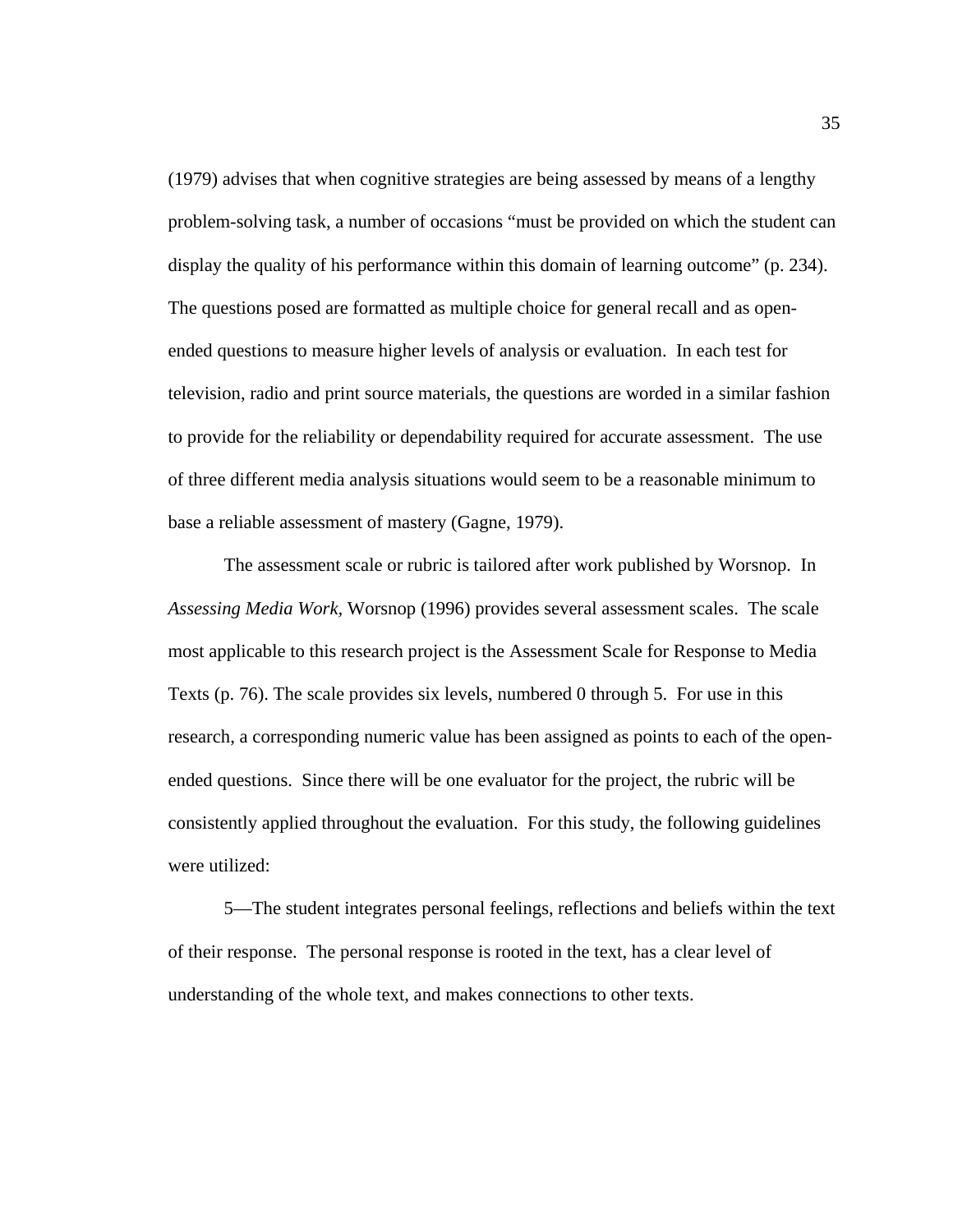4—The student connects personal feelings, reflections and beliefs within the text of their response. The personal response refers to the text and conveys a sense of understanding of the text.

3—The student begins to explore personal feelings, reflections and beliefs within the text of their response. The response also makes some connection to the text and is not solely opinion.

2—The student essentially retells or paraphrases the text or makes reference only superficially to personal feelings or experiences. Or the student writes about personal feelings or opinion without connecting to or referring to the text.

1—The student response shows little or no interaction with or understanding of the text.

0—The student response is irrelevant, incomprehensible or nonexistent (Worsnop, 1996).

Since media education is a relatively new curriculum area it will be important to connect the measurement instrument to existing educational theories and practice. Few curriculum theorists are familiar with the field of media literacy. (Scrimshaw, 1992) As noted earlier, the instrument used in this study has been linked to taxonomies of learning such as those established by Bloom and Gagne'.

The stated hypotheses for this study also indicate a desire to measure variables such as media consumption in relationship to media literacy and critical thinking skills. Media consumption was measured in terms of light, medium and heavy usage. The medium designation of 4-7 hours is consistent with average media usage patterns found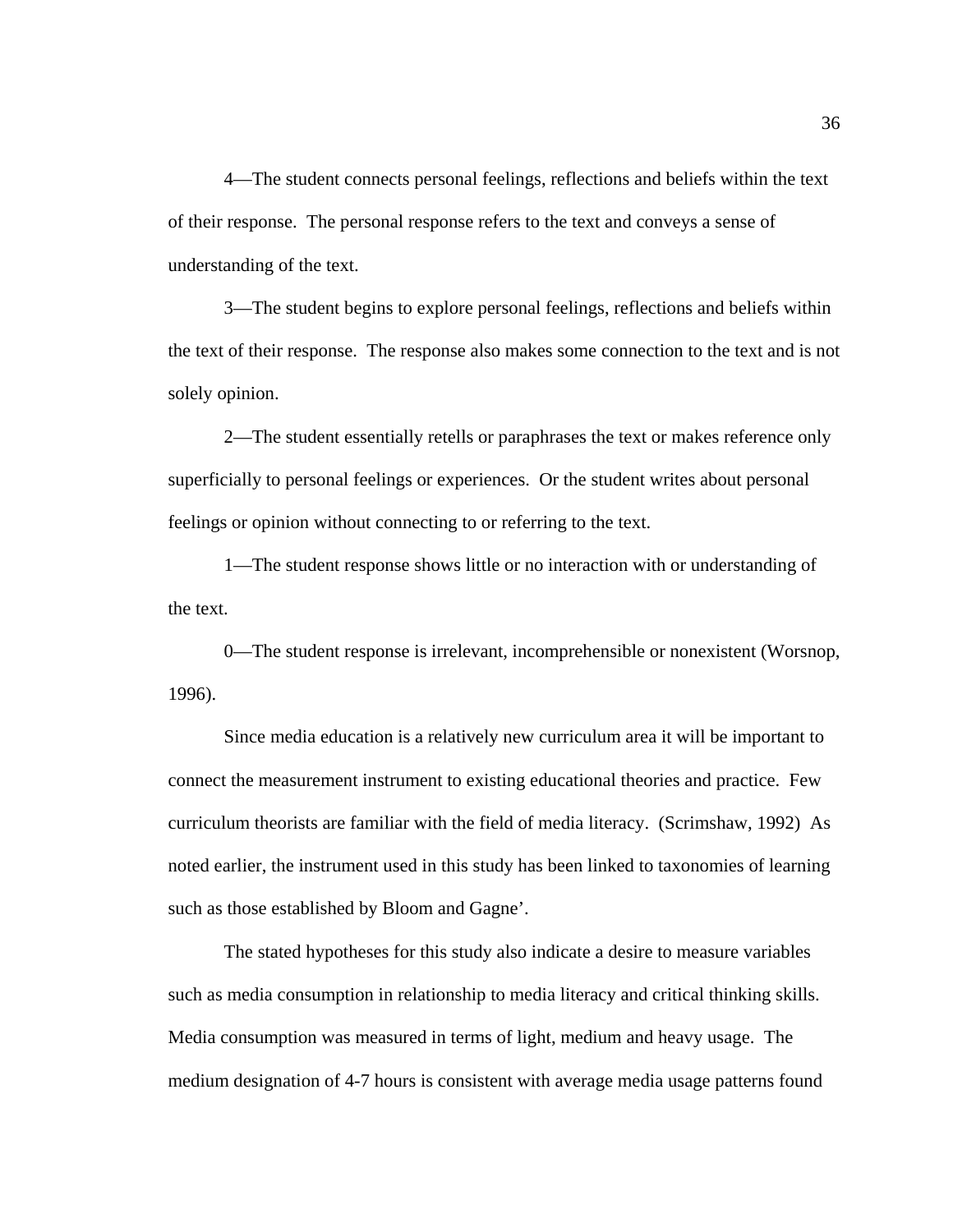in other studies and surveys. The light and heavy designations were then set to bookend either side of medium.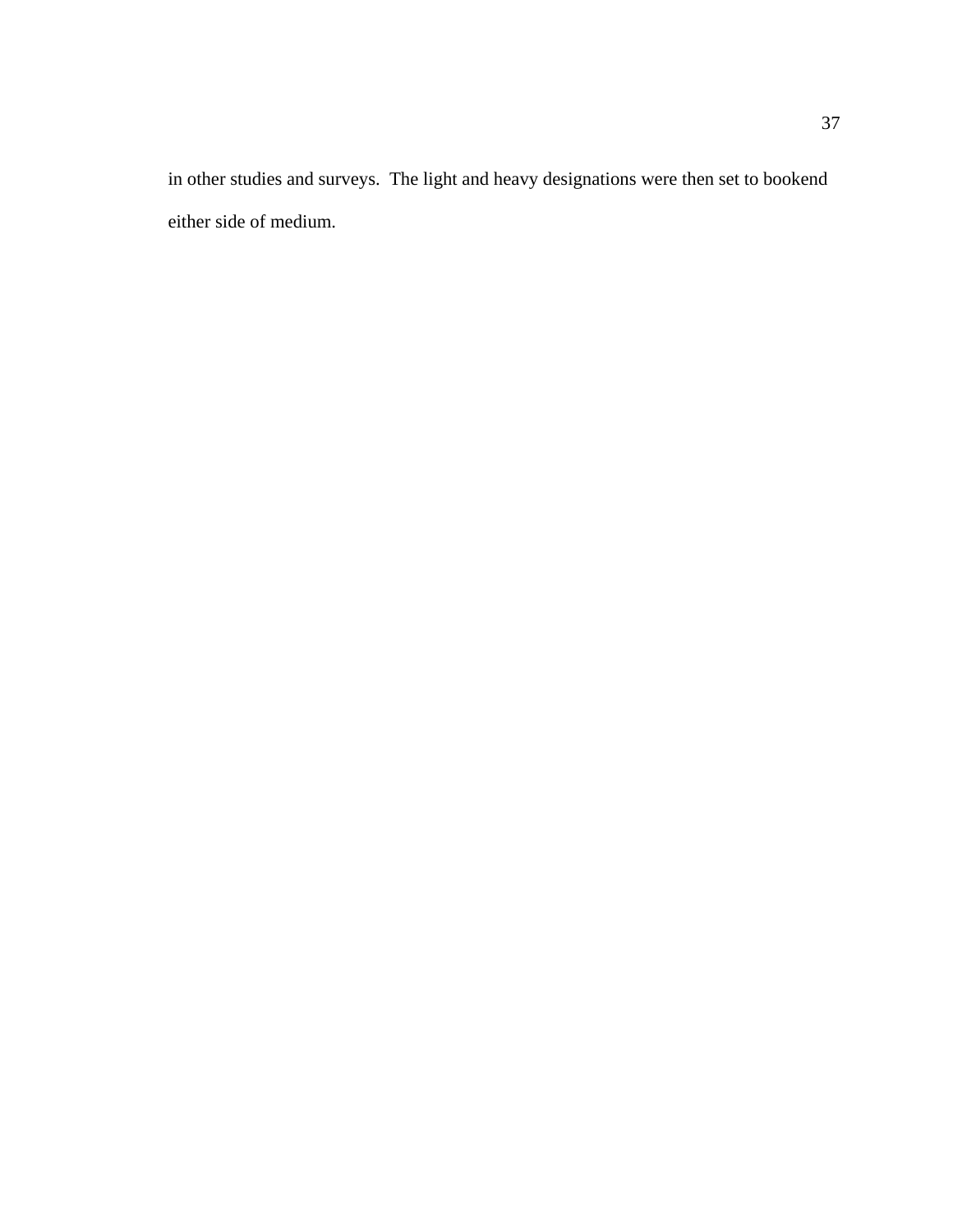## Statistical Methods

 Since the relationship to be examined is bivariate in nature, the study tests for Pearson's product-moment correlation. Huck (2000) states Pearson's is the most frequently used bivariate correlational procedure in situations where there are two quantitative variables that can be measured as raw scores. In addition, Nitko (2001) cites the Pearson index, denoted by *r*, as most commonly used to study validity of assessment. Validity is an important consideration given the relatively untested measure that will be employed to score media literacy.

 In addition, to examine the secondary hypotheses and to try and strengthen the relationship between the dependent variables, stepwise multiple regressions will be employed. This procedure will help determine which additional variables are significant predictors of high scores on both the media literacy and critical thinking measures. The SPSS statistical package will be utilized to conduct the statistical analysis.

 Independent variable data and demographic data for use in the multiple regression portion of the study will be gathered by a brief survey that is focused on the variables identified in the hypotheses section. Again, the purpose is to examine whether a statistically significant relationship exists between media literacy and critical thinking skills.

### Research Design and Procedures

 Each measure utilized in the study was administered at separate class meetings, with the survey being given at an initial meeting of the subjects during which the research procedures were explained by the researcher. Students were voluntary participants and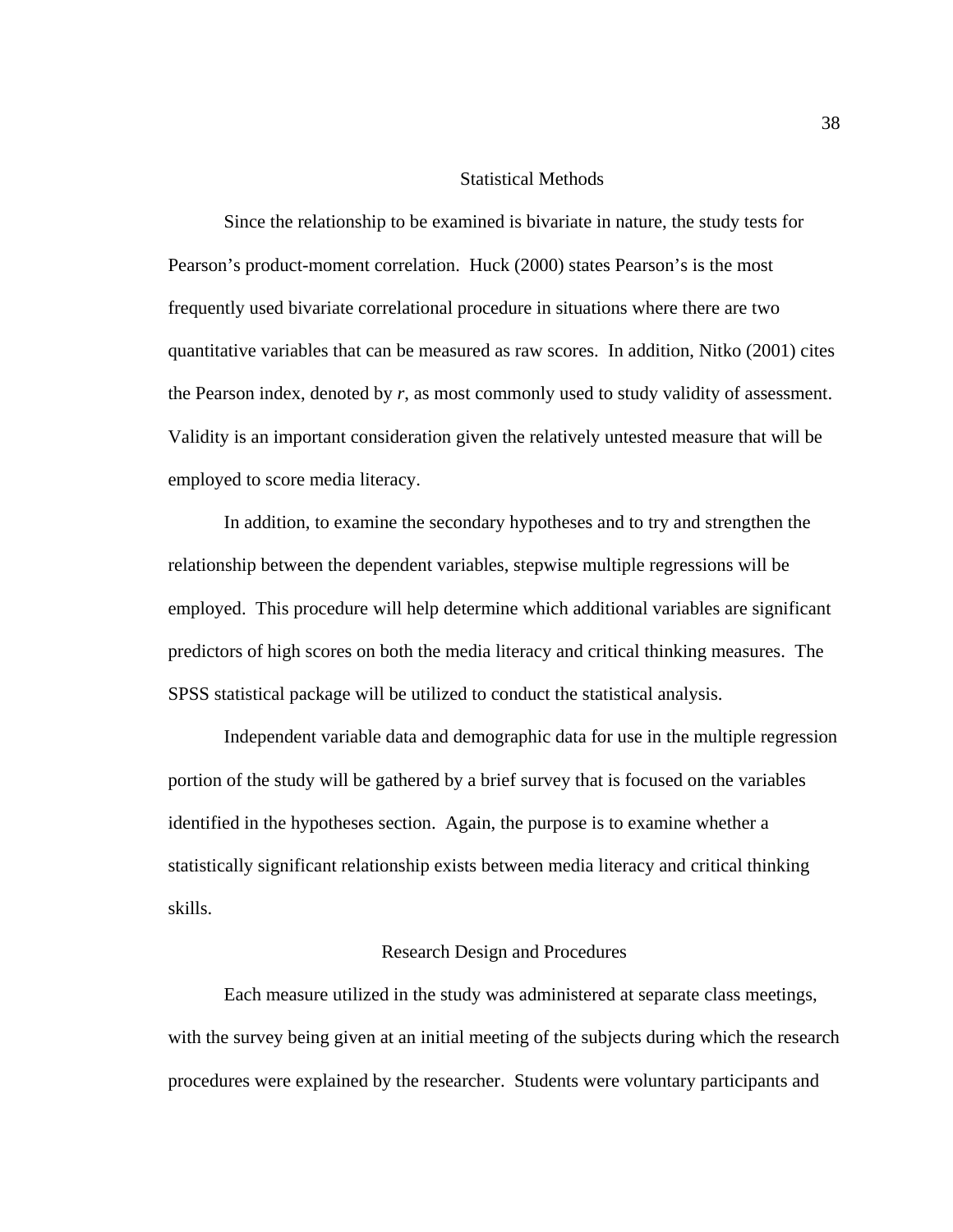were not penalized for opting out of the experiment. All other research guidelines, including the completion of a mandatory release form, employed by the Duquesne University IRB were followed. The release forms are on file as required by IRB protocol.

 The media literacy measurement administered is an unproven test. This administration of the measure serves as a pilot study of the test. The pilot test will allow for a measurement of validity and reliability with post-test statistical analysis and provide an opportunity to eliminate any confusing or irrelevant questions from future uses of the survey instrument. The pilot will allow necessary time limits to be established and provide for the establishment of testing conditions that can be reproduced for future studies.

## Time Schedule

 The researcher utilized the following time schedule for the administration and completion of this project:

November 2004—The measurement components were administered. There was a day in between the implementation of critical thinking and media literacy measures. A 50 minute class period was utilized for each test. The California Critical Thinking Skills Test (CCTST) was administered according to the protocol established by the assessment organization. For the media literacy measure, 15 minutes for each of the three subtests was allotted.

December 2004—Statistical analysis was conducted. CCTST results took approximately three weeks to be obtained from Insight Assessment. Media literacy scoring and analysis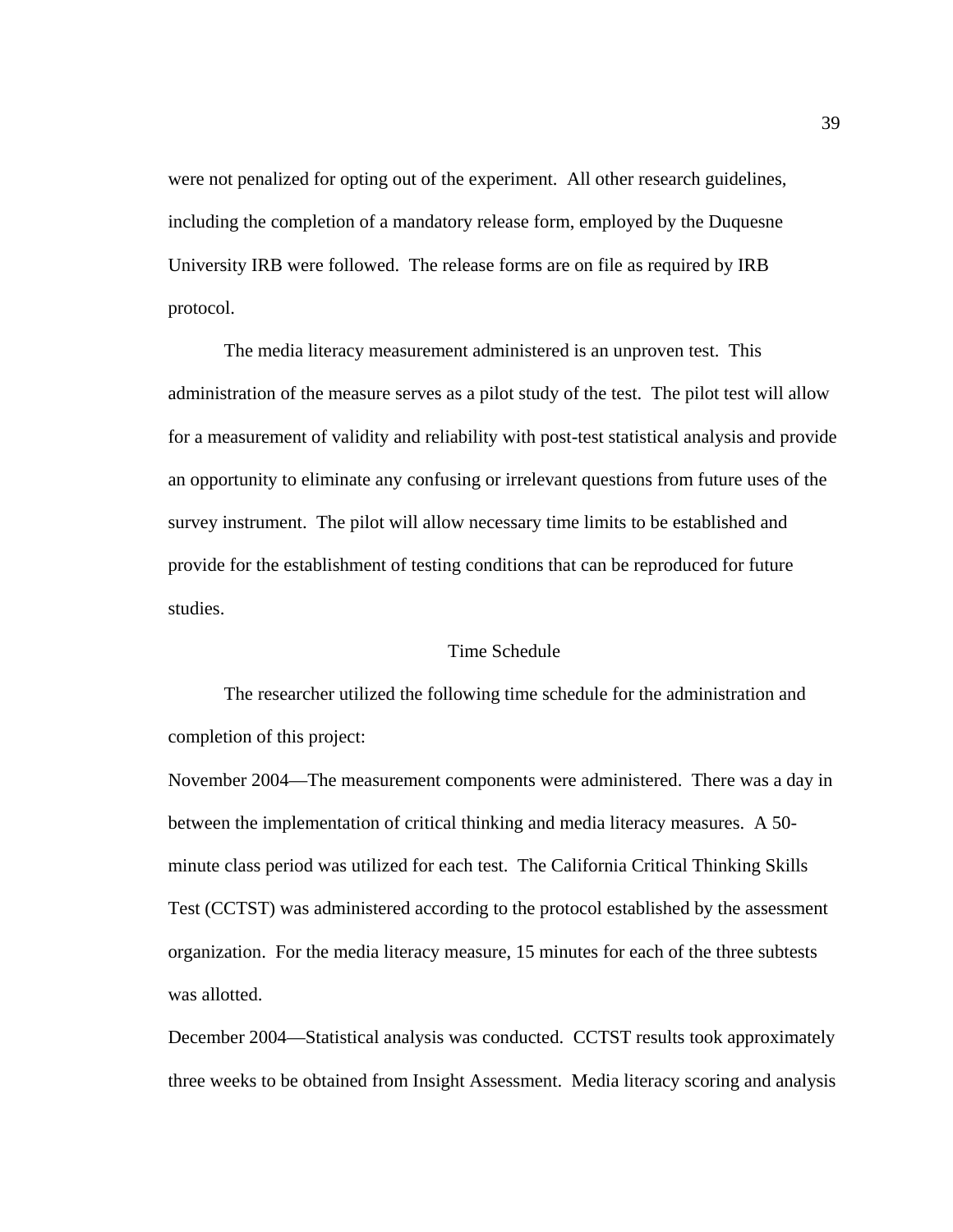was conducted in the interim. All of the results were then entered into the SPSS statistical package, version 12.0 for analysis and evaluation.

January 2005--The final two chapters of the dissertation were drafted. This process was completed for review and defense on April 7.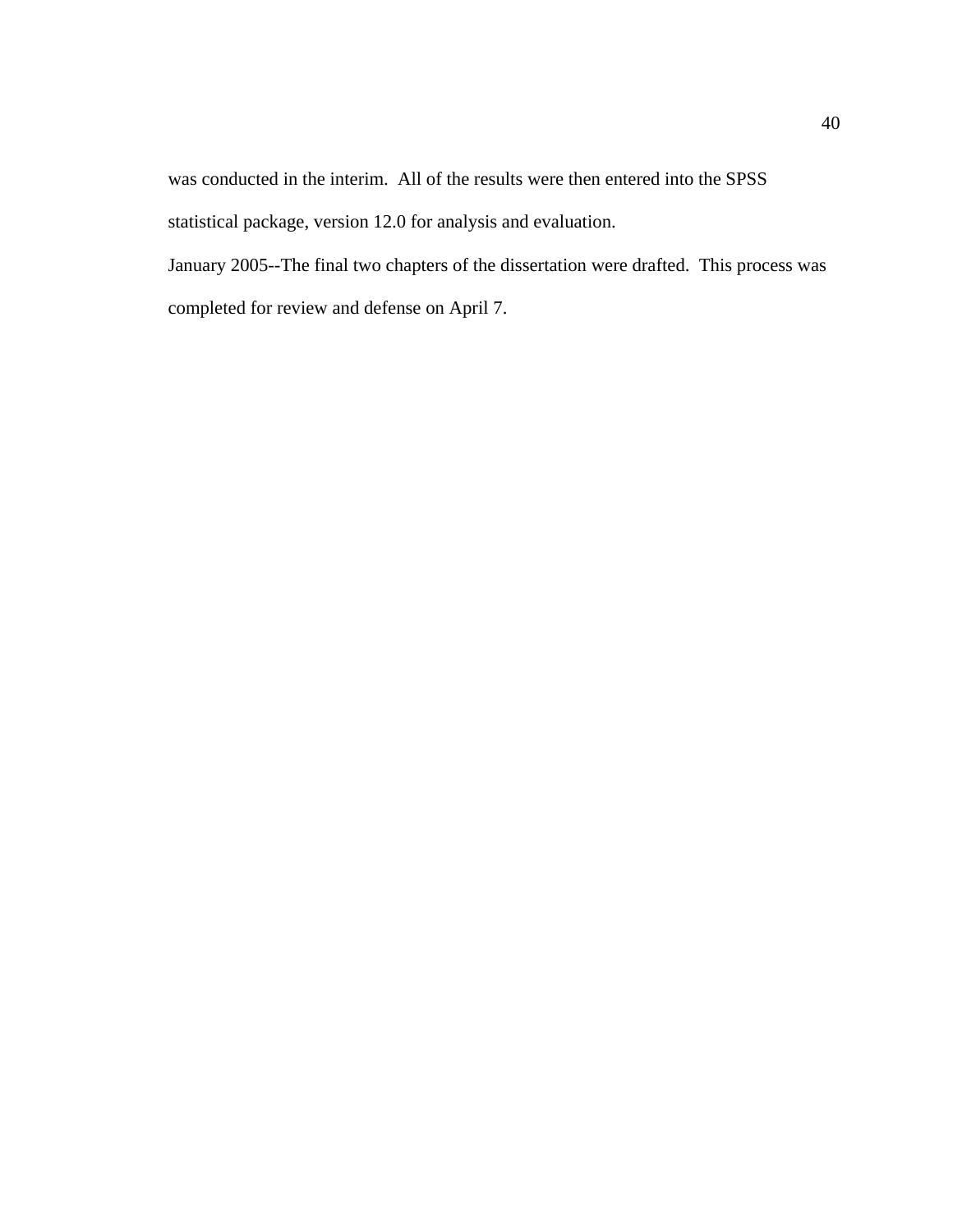# CHAPTER 4

# RESULTS

The following hypotheses were examined for this study:

H1: There will be a statistically significant relationship between college students' scores on a media literacy measure and a critical thinking skills measure.

H0: There will be not be a statistically significant relationship between college students' scores on a media literacy measure and a critical thinking skills measure.

H2: There will be a statistically significant relationship between college students' self-reported level of media literacy education and their scores on a critical thinking skills measure.

H0: There will be not be a statistically significant relationship between a college student's self-reported level of media literacy education and their scores on a critical thinking skills measure.

H3: There will be a statistically significant relationship between the amount of media students consume and their scores on a critical thinking skills measure.

H0: There will be not be a statistically significant relationship between the amount of media students consume and their scores on a critical thinking skills measure.

 The media literacy and critical thinking measures were administered in early November 2004. The California Critical Thinking Skills Test (CCTST) was mailed to Insight Assessment in Millbrae, California on November  $24<sup>th</sup>$  for evaluation by the company's Capscore system. The results were returned on December  $18<sup>th</sup>$ . The media literacy measure was scored and coded in the interim.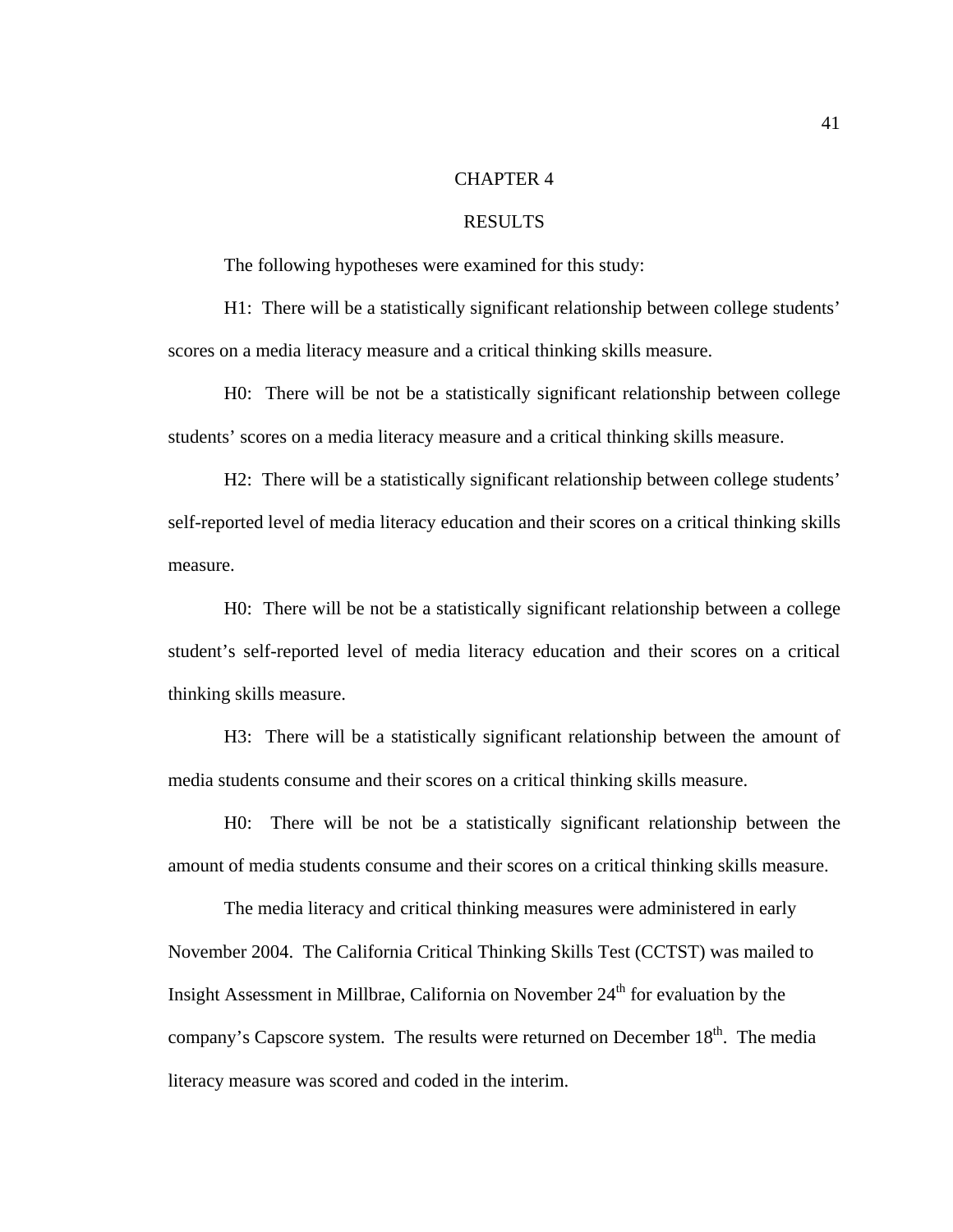After reviewing the participant survey, the media literacy measure and the data provided by Insight Assessment, the following data categories were identified and entered into an SPSS 12.0 data file:

--Control Number

--Class Standing

--Gender

--Self-reported Media Literacy Education

--Media Consumption

--College Major

--Primary State for Basic Education

--Media Literacy Score

--Sub-scale scores for Radio, TV and Print measures

--CCTST Score

--Sub-scale scores for Analysis, Evaluation and Inference skills

SPSS 12.0 for Windows was used to carry out the data analysis in the areas of correlation and multiple regression. More detail follows, including tables and figures, which presents the research results and any trends which may have emerged from the analysis. This chapter is organized in a manner to discuss each of the bivariate correlational hypotheses pairs. Also, an analysis of variables that may or may not predict both media literacy and critical thinking skills outcomes will follow.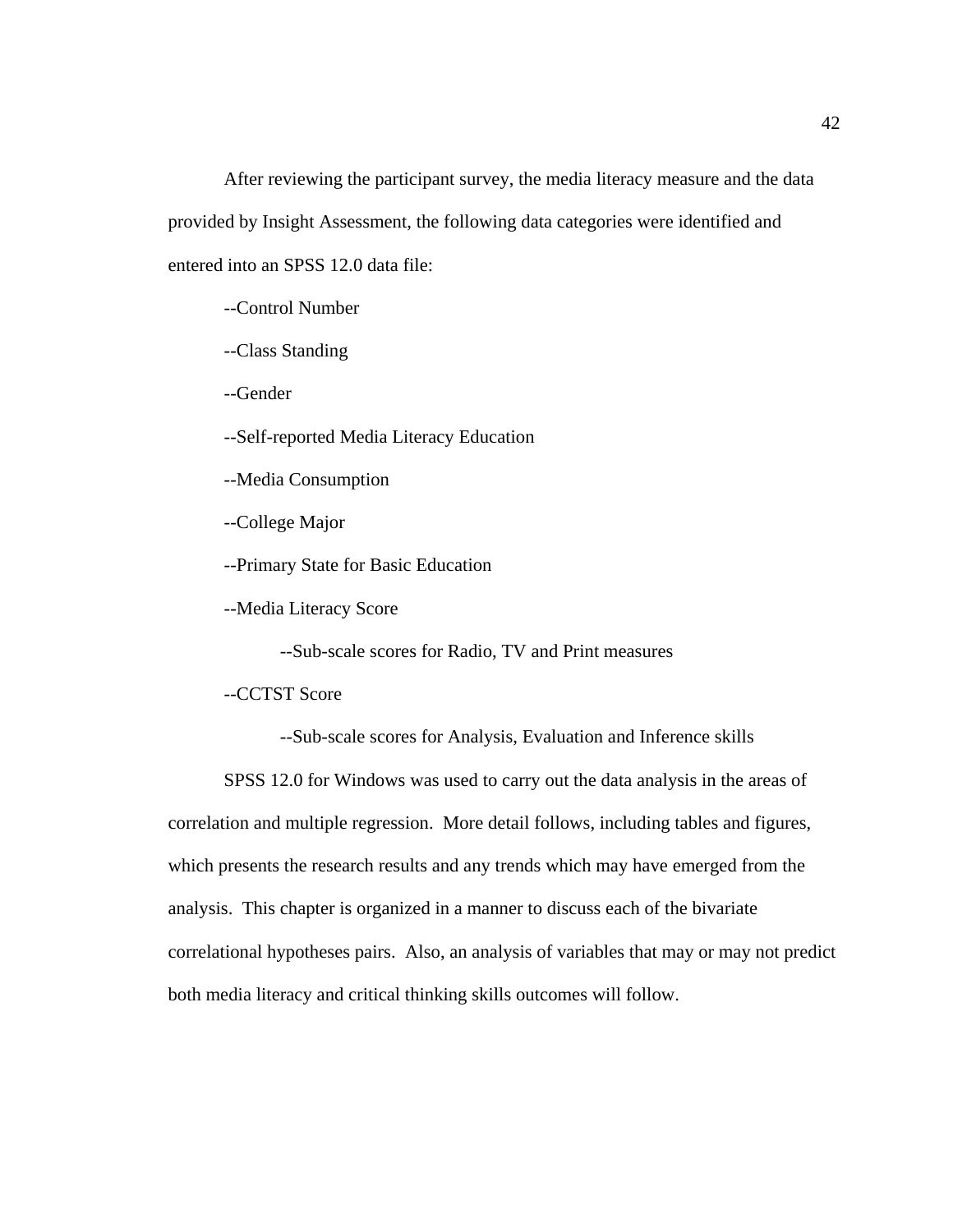### Research Findings

 Hypothesis 1 asks whether there is a significant relationship between scores on a media literacy measure and a critical thinking skills measure. The initial analysis was a Pearson's (r) correlation with a one-tailed test of significance. The one-tailed test was selected since the existing research base provides clear knowledge of the direction of the correlation. The expectation would be a positive correlation between the two variables of the Media Literacy score and the score on the CCTST. Table 4-1 shows the results of the analysis:

|                                             |                            |                      | <b>Critical Thinking</b><br>Score |
|---------------------------------------------|----------------------------|----------------------|-----------------------------------|
|                                             |                            | Media Literacy Score |                                   |
| Media Literacy Score                        | <b>Pearson Correlation</b> |                      | $.322(*)$                         |
|                                             | $Sig.$ (1-tailed)          |                      | .032                              |
|                                             |                            | 34                   | 34                                |
| Critical Thinking Score Pearson Correlation |                            | $.322(*)$            |                                   |
|                                             | $Sig.$ (1-tailed)          | .032                 |                                   |
|                                             |                            | 34                   | 34                                |

**Table 2—Media Literacy/Critical Thinking Correlation** 

\* Correlation is significant at the 0.05 level (1-tailed).

A significant positive relationship was found ( $r(34) = 0.322$ ,  $p < 0.05$ ) indicating high scores on the Media Literacy measure related positively to high scores on the CCTST.

 Analysis was also conducted to determine if Media Literacy scores correlated to each of the three subsets of Critical Thinking. Insight Assessment provided sub-scores for Analysis, Evaluation and Inference. Pearson's (r) was again applied: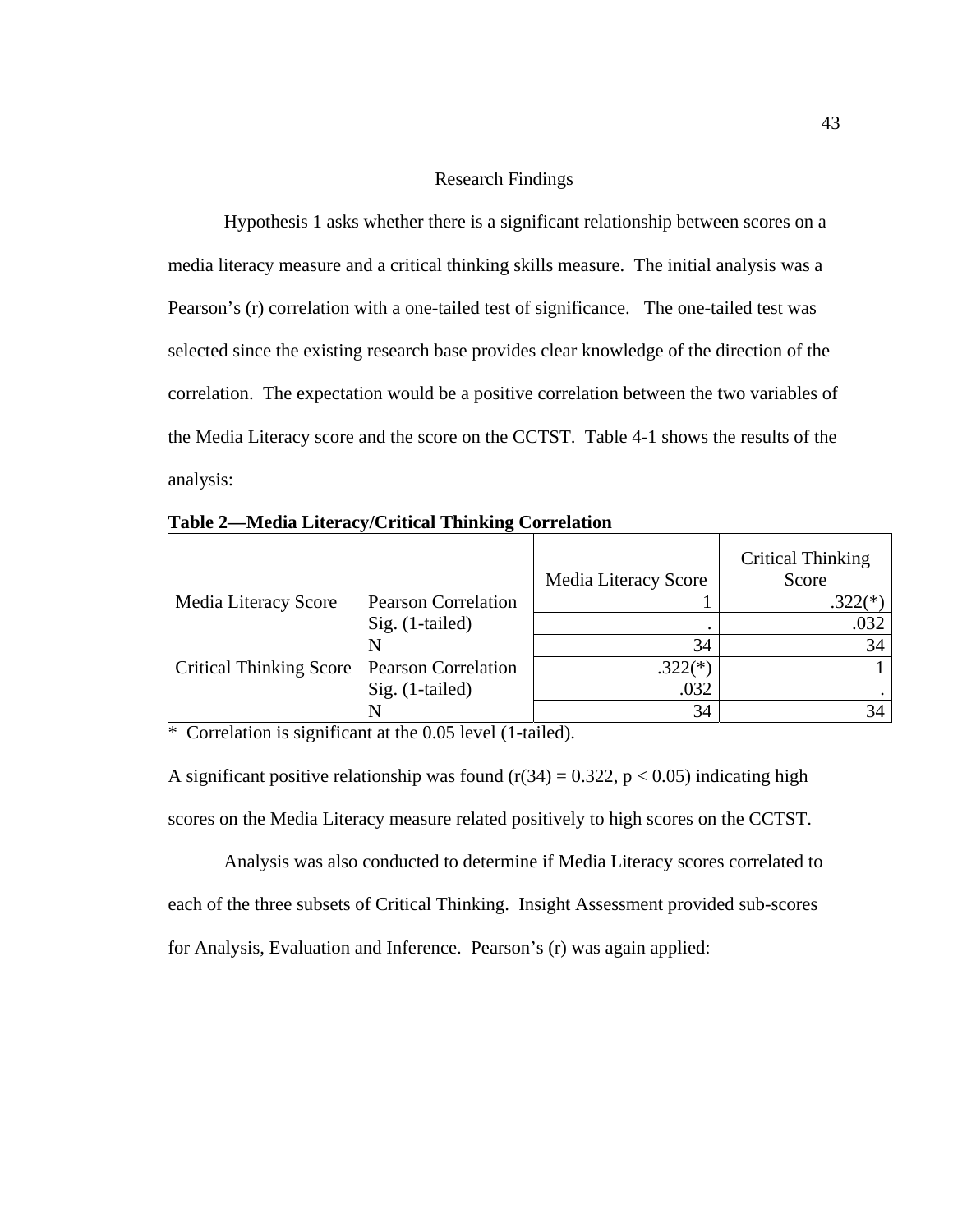|                |                 | Media                    |                          |                          |                          |
|----------------|-----------------|--------------------------|--------------------------|--------------------------|--------------------------|
|                |                 | Literacy                 | Analytical               | Evaluative               |                          |
|                |                 | Score                    | Thinking                 | Thinking                 | Inference                |
| Media Literacy | Pearson         |                          | $.467$ <sup>(**)</sup> ) | .114                     | $.294(*)$                |
| Score          | Correlation     | 1                        |                          |                          |                          |
|                | Sig. (1-tailed) |                          | .003                     | .260                     | .046                     |
|                | N               | 34                       | 34                       | 34                       | 34                       |
| Analysis       | Pearson         |                          |                          |                          |                          |
|                | Correlation     | $.467$ <sup>(**)</sup> ) |                          | $.480$ <sup>(**)</sup> ) | $.650$ <sup>(**)</sup> ) |
|                | Sig. (1-tailed) | .003                     |                          | .002                     | .000                     |
|                | N               | 34                       | 34                       | 34                       | 34                       |
| Evaluation     | Pearson         | .114                     | $.480$ <sup>(**)</sup> ) | 1                        |                          |
|                | Correlation     |                          |                          |                          | $.671$ <sup>(**)</sup> ) |
|                | Sig. (1-tailed) | .260                     | .002                     |                          | .000                     |
|                | N               | 34                       | 34                       | 34                       | 34                       |
| Inference      | Pearson         |                          |                          |                          |                          |
|                | Correlation     | $.294(*)$                | $.650$ <sup>(**)</sup> ) | $.671$ <sup>(**)</sup> ) | 1                        |
|                | Sig. (1-tailed) | .046                     | .000                     | .000                     |                          |
|                | N               | 34                       | 34                       | 34                       | 34                       |

**Table 3—Media Literacy/Critical Thinking Sub score Correlations** 

\*\* Correlation is significant at the 0.01 level (1-tailed).

\* Correlation is significant at the 0.05 level (1-tailed).

A significant positive correlation was reported between Media Literacy and Inference, with a highly significant correlation between Media Literacy and analytical thinking or Analysis.

 Insight Assessment states the Inference category on the CCTST includes the subskills of examining evidence, proposing alternatives and drawing conclusions. It is one of the three sub-scores added to determine the sum Critical Thinking score. It also represents the largest portion of the total score, accounting for 16 of the maximum 34 points available on the overall measure (Insight, 2003).

Analysis on the CCTST has dual meaning. The first definition includes such subskills as decoding significance and clarifying meaning. The term also represents such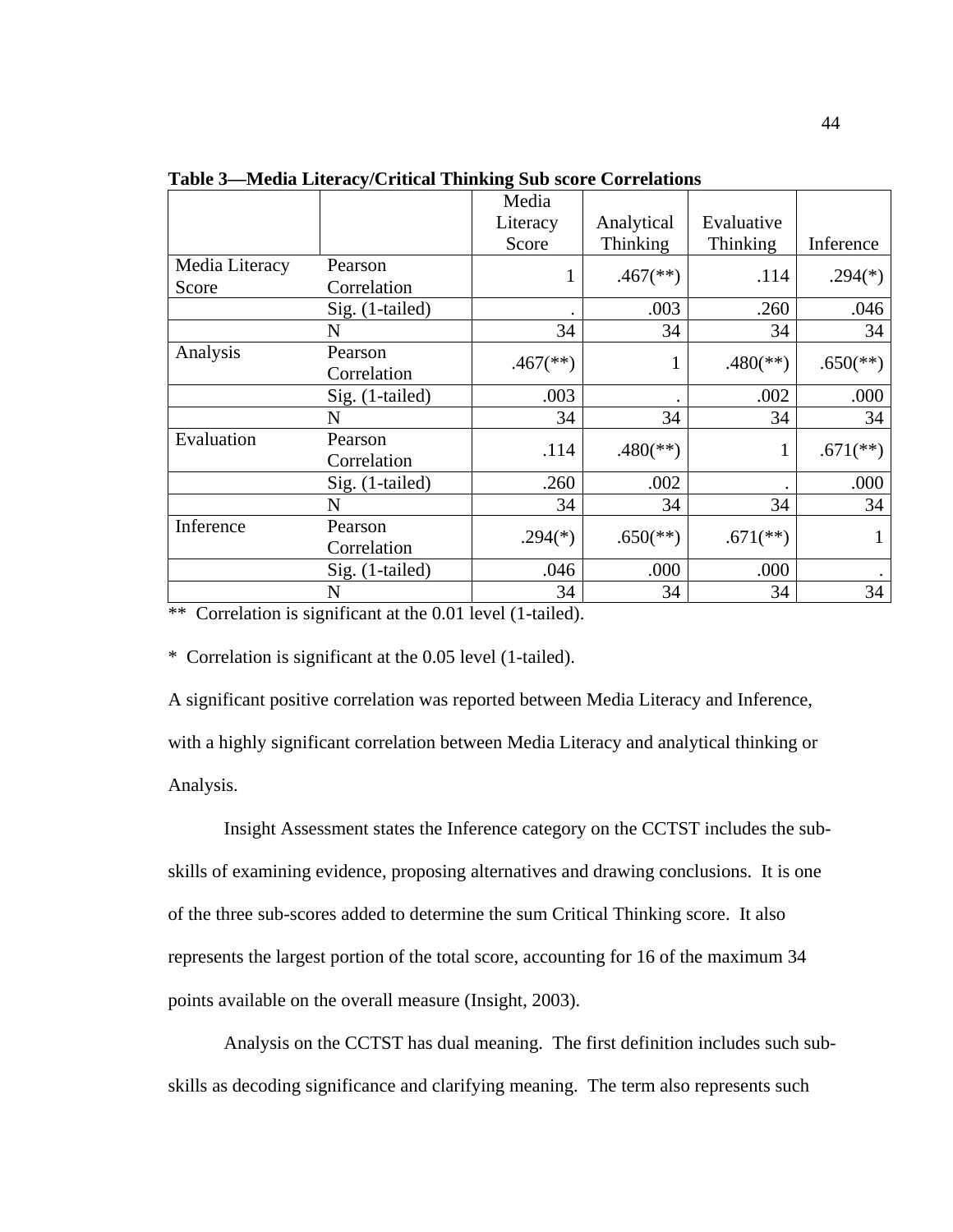sub-skills as detecting arguments and analyzing arguments into their component parts (Insight, 2003).

Evaluation also has a dual meaning when used in relation to the CCTST. Subskills for this area include assessing claims and arguments, justifying procedures and presenting arguments (Insight, 2003). The Pearson's analysis does not indicate a significant correlation between the Media Literacy measure and the Evaluation segment of the CCTST. Evaluation represents 11 of the 34 available points on the critical thinking measure.

 Hypothesis 2 calls for the examination of the relationship between college students' self-reported level of media literacy education and their respective scores on the CCTST. A student's level of media literacy was determined by taking a sum score of their responses to questions pertaining to their exposure to formal media literacy instruction on a pre-test questionnaire. Again, Pearson's one-tailed significance was used to examine the relationship between the variables. The results did not indicate a significant relationship ( $r(33) = .171$ ,  $p = .341$ ) between the two variables in question.

 A more detailed analysis categorizing the perceived type of media literacy education (informal vs. formal) was also performed. There was not a significant relationship identified between the various media literacy education responses and the critical thinking score  $(r(33) = .063 - .170, p = .172 - .363)$ . Most of the students  $(n = 25)$ indicated at least some self-perceived formal education in media literacy, in many cases reflecting their enrollment in the course in which the experiment was conducted.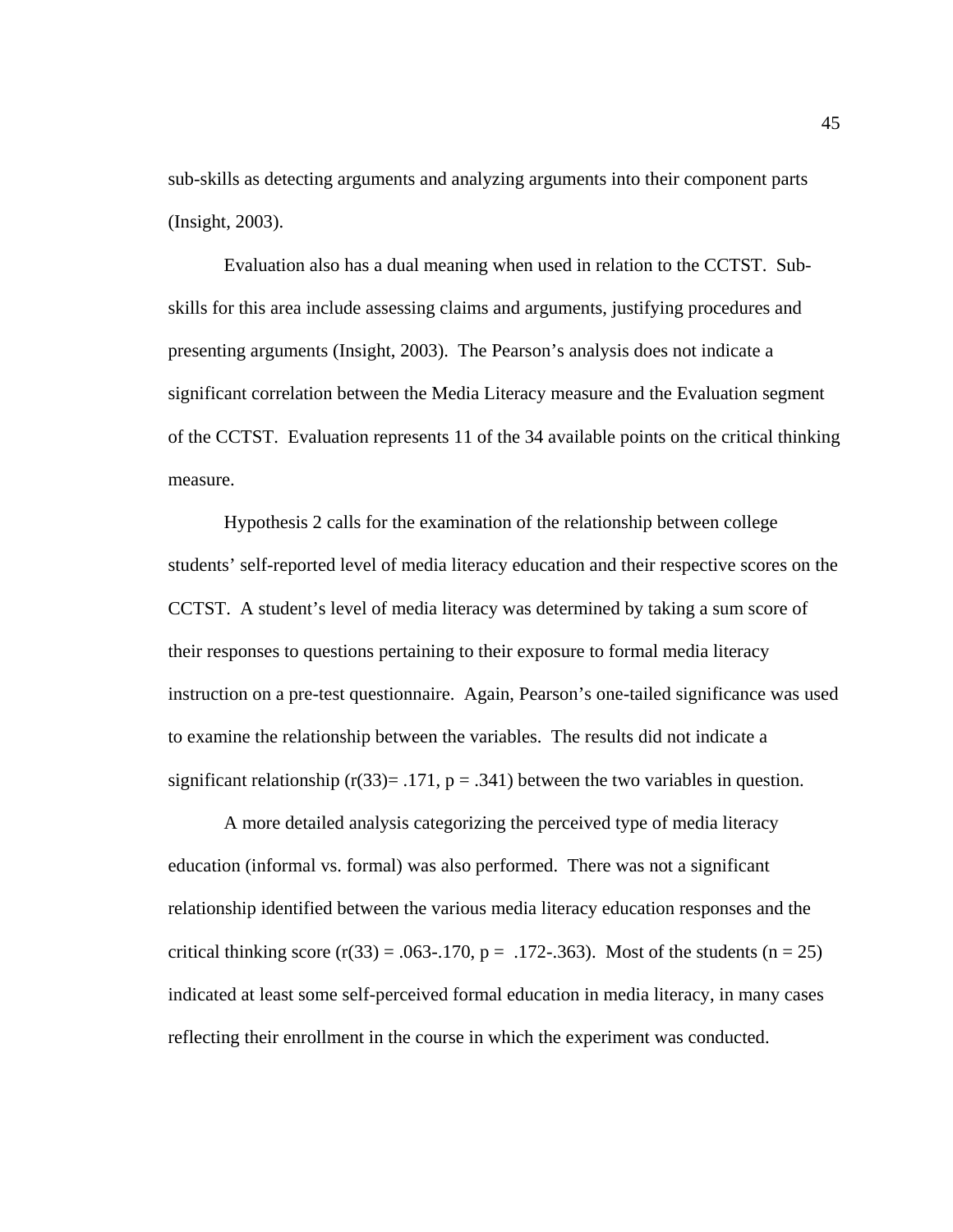Hypothesis 3 looks to determine if there is a significant relationship between the amount of media consumption and their scores on a critical thinking measure. This time, Pearson's two-tailed significance was utilized since previous research does not provide a clear indication of the direction of the correlation between these two variables. As with the second pair, a significant relationship was not identified  $(r(33)=.023, p=.897)$ . This may be attributed to the large majority of students ( $n=28$ ) that reported medium (4-7) hours per day) media consumption.

|                                |                            | Media<br>Consumption | <b>Critical Thinking</b><br>Score |
|--------------------------------|----------------------------|----------------------|-----------------------------------|
| <b>Media Consumption</b>       | <b>Pearson Correlation</b> |                      | .023                              |
|                                | $Sig. (2-tailed)$          |                      | .897                              |
|                                |                            | 33                   | 33                                |
| <b>Critical Thinking Score</b> | <b>Pearson Correlation</b> | .023                 |                                   |
|                                | $Sig. (2-tailed)$          | .897                 |                                   |
|                                |                            | 33                   |                                   |

**Table 4—Media Consumption and Critical Thinking** 

 This study was also designed to examine whether any of a number of other variables influence media literacy and critical thinking skills. The following tables show the ANOVA and Coefficients for the most significant independent variables:

| ravic J<br>$\alpha$ ) $\alpha$ ) $\alpha$ ) is the conditional dependence of $\alpha$ |            |                |    |             |       |         |  |  |  |
|---------------------------------------------------------------------------------------|------------|----------------|----|-------------|-------|---------|--|--|--|
| Model                                                                                 |            | Sum of Squares | df | Mean Square | E     | Sig.    |  |  |  |
|                                                                                       |            |                |    |             | 1.727 |         |  |  |  |
|                                                                                       | Regression | 617.279        |    | 123.456     |       | .162(a) |  |  |  |
|                                                                                       | Residual   | 1930.236       |    | 71.490      |       |         |  |  |  |
|                                                                                       | Total      | 2547.515       |    |             |       |         |  |  |  |

**Table 5—ANOVA—Media Literacy as Dependent** 

a Predictors: (Constant), Critical Thinking Score, College Major, Media Literacy

Education (More Formal), State/Educated, Media Literacy Education (Formal)

b Dependent Variable: Media Literacy Score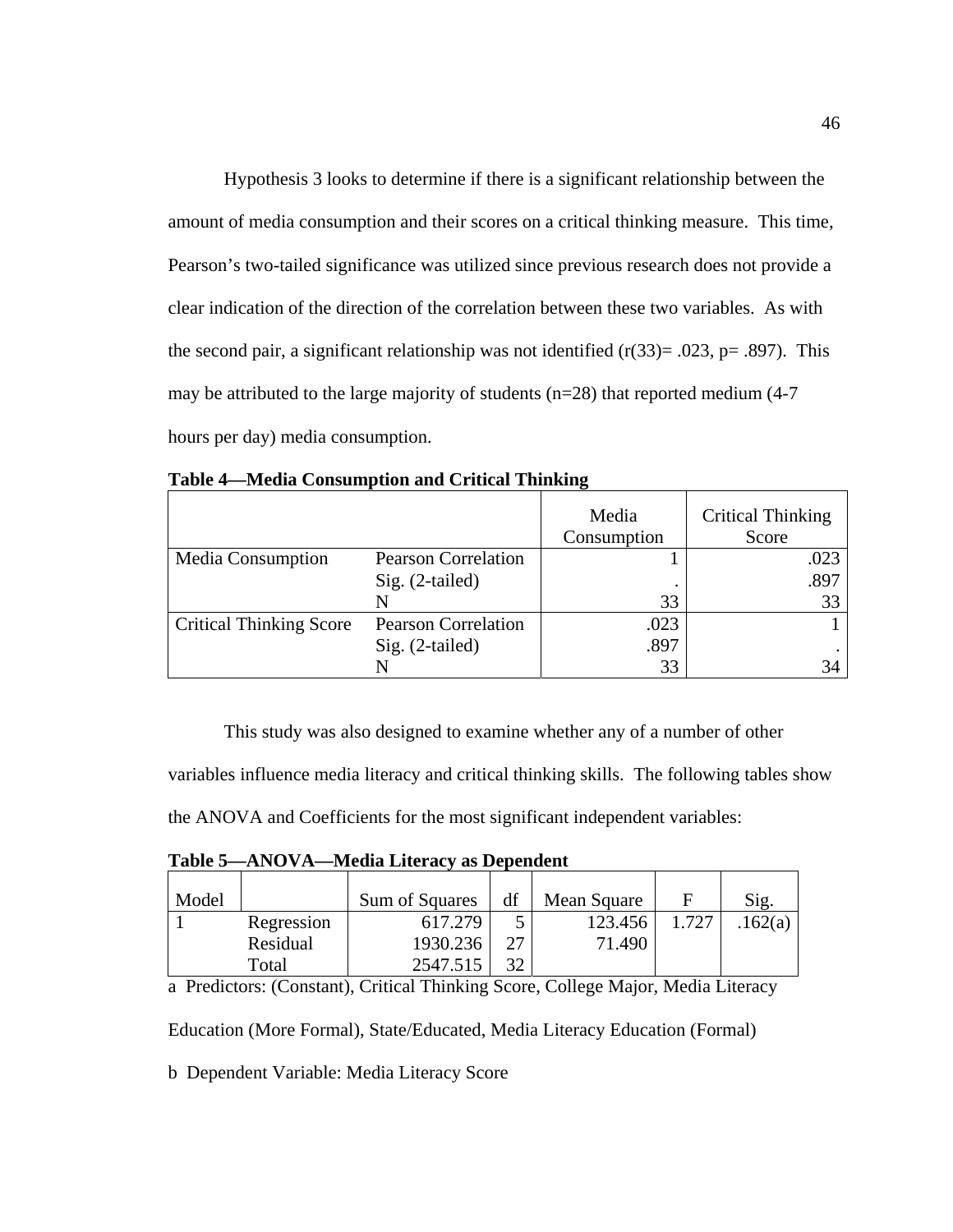| <b>Table 6—Media Literacy Coefficients</b> |
|--------------------------------------------|
|--------------------------------------------|

|       |                        | Unstandardized |       | Standardized |         |      |
|-------|------------------------|----------------|-------|--------------|---------|------|
|       |                        | Coefficients   |       | Coefficients |         |      |
|       |                        |                | Std.  |              |         |      |
| Model |                        | B              | Error | <b>B</b> eta | t       | Sig. |
|       | (Constant)             | 35.669         | 5.297 |              | 6.733   | .000 |
|       | Media Literacy         | 3.756          | 3.007 | .260         | 1.249   | .222 |
|       | Education (Formal)     |                |       |              |         |      |
|       | Media Literacy         |                |       |              |         |      |
|       | <b>Education</b> (More | 6.134          | 4.220 | .269         | 1.453   | .158 |
|       | Formal)                |                |       |              |         |      |
|       | College Major          | .115           | .089  | .218         | 1.293   | .207 |
|       | State/Educated         | $-.011$        | .046  | $-.047$      | $-.240$ | .812 |
|       | Critical Thinking      | .417           | .276  | .273         | 1.508   | .143 |
|       | Score                  |                |       |              |         |      |

a Dependent Variable: Media Literacy Score

# **Table 7—ANOVA—Critical Thinking as Dependent**

| Model |            | Sum of Squares | df | Mean Square |       | Sig.    |
|-------|------------|----------------|----|-------------|-------|---------|
|       | Regression | 229.192        |    | 45.838      | 1.434 | .244(a) |
|       | Residual   | 863.354        |    | 31.976      |       |         |
|       | Total      | 1092.545       | 30 |             |       |         |

a Predictors: (Constant), Media Literacy Score, State/Educated, College Major, Media

Literacy Education (More Formal), Media Literacy Education (Formal)

b Dependent Variable: Critical Thinking Score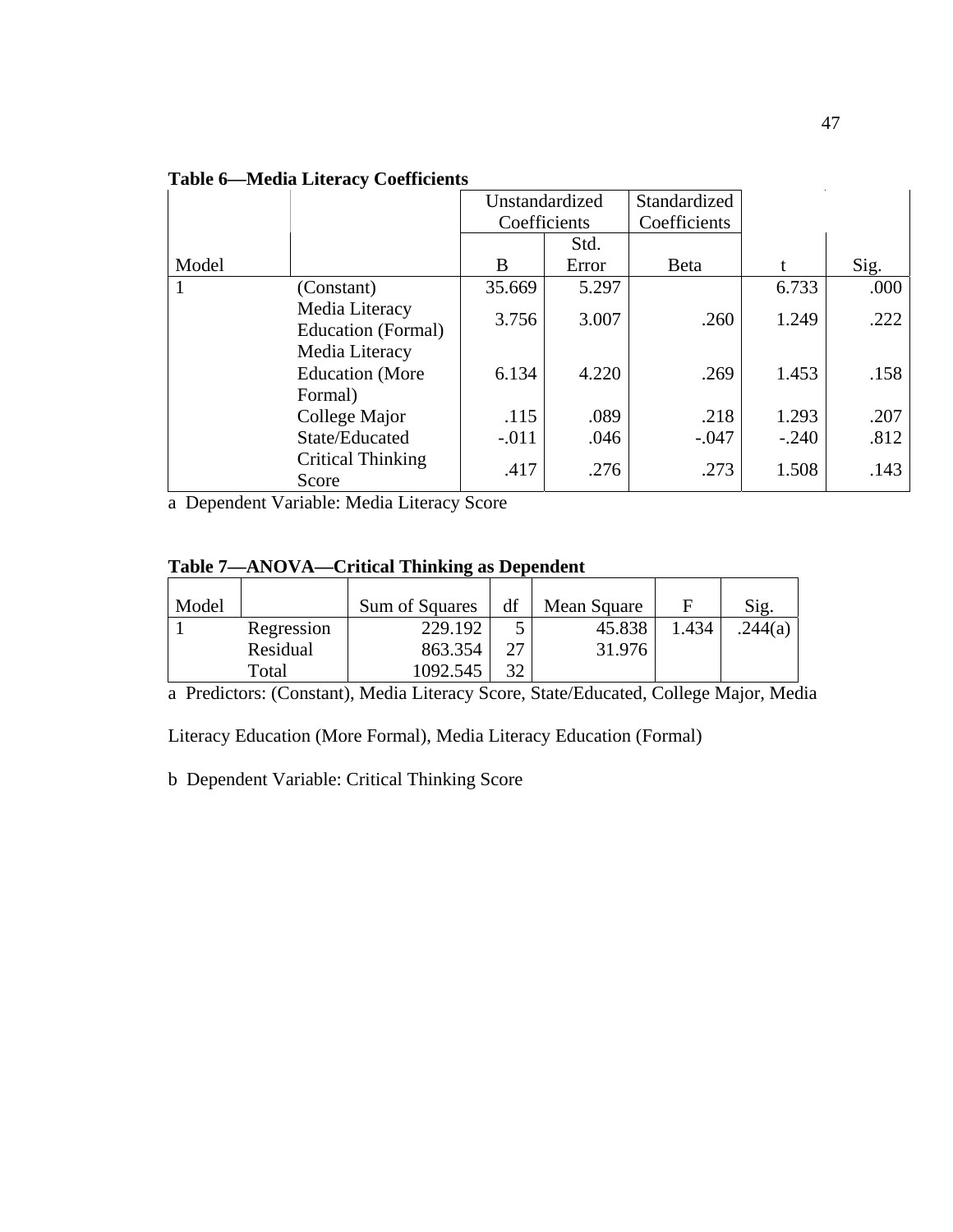|       |                         | Unstandardized |       | Standardized |         |      |
|-------|-------------------------|----------------|-------|--------------|---------|------|
|       |                         | Coefficients   |       | Coefficients |         |      |
|       |                         |                | Std.  |              |         |      |
| Model |                         | B              | Error | <b>B</b> eta |         | Sig. |
|       | (Constant)              | 6.457          | 5.664 |              | 1.140   | .264 |
|       | Media Literacy          |                |       |              |         |      |
|       | Education               | 2.508          | 2.012 | .265         | 1.247   | .223 |
|       | (Formal)                |                |       |              |         |      |
|       | Media Literacy          |                |       |              |         |      |
|       | <b>Education</b> (More  | .938           | 2.925 | .063         | .321    | .751 |
|       | Formal)                 |                |       |              |         |      |
|       | College Major           | $-.006$        | .061  | $-.019$      | $-.106$ | .917 |
|       | State/Educated          | .050           | .029  | .323         | 1.713   | .098 |
|       | Media Literacy<br>Score | .186           | .124  | .285         | 1.508   | .143 |

**Table 8—Critical Thinking Coefficients** 

a Dependent Variable: Critical Thinking Score

No significant relationships were indicated as a result of the multiple regression calculations, although the significance of the connection between the media literacy and critical thinking scores begins to approach the .10 level in this model.

 As a control measure, independent sample t tests were used to analyze whether there were statistical differences between variables such as gender, college major, and the state where students primary education was provided, and media literacy and critical thinking scores. For the media literacy measure, there was a significant difference recorded between the mean scores for males and females.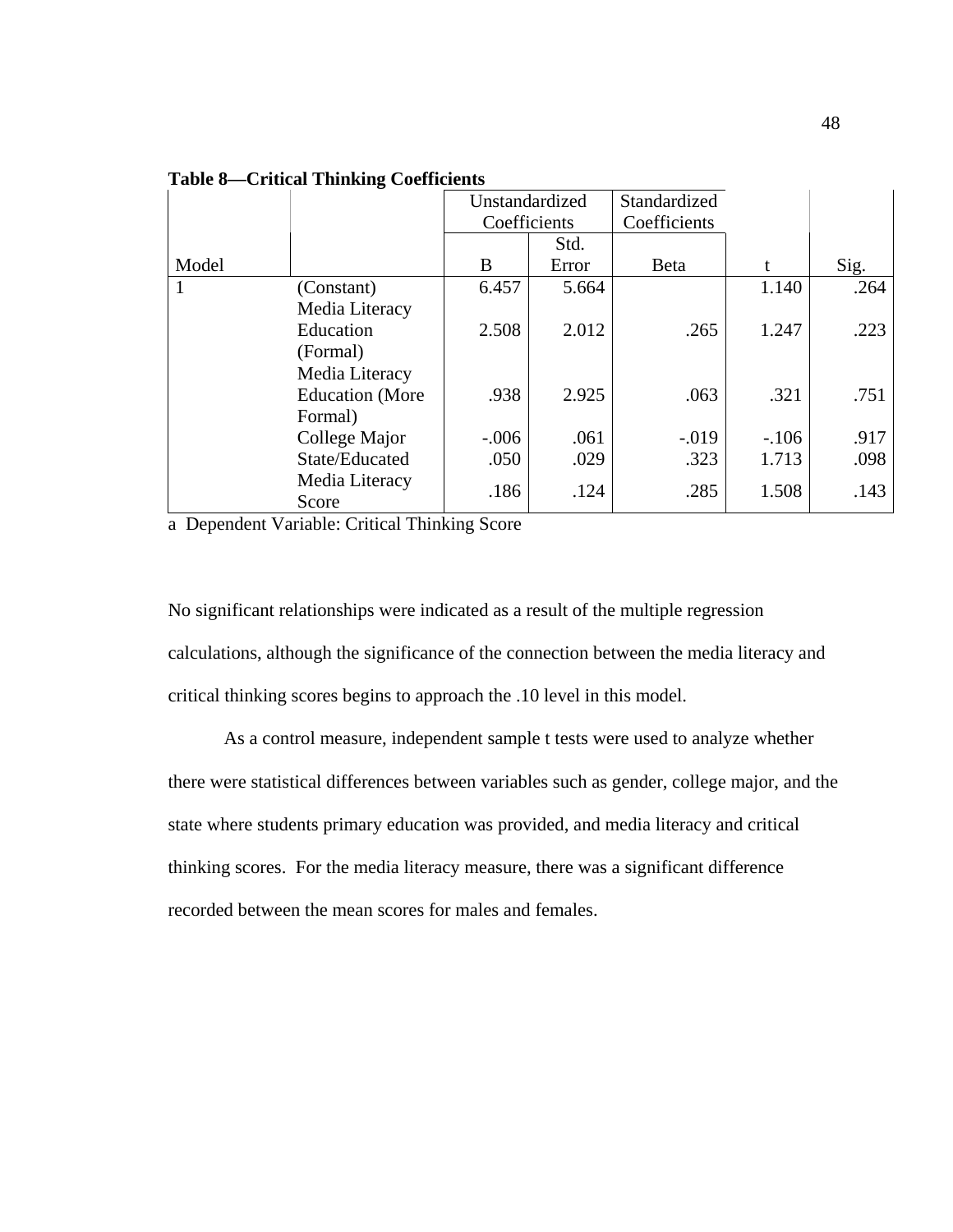| Table 9—Media Literacy by Gender |  |
|----------------------------------|--|
|----------------------------------|--|

|                              | Gender |    | Mean  | <b>Std. Deviation</b> | Std. Error Mean |
|------------------------------|--------|----|-------|-----------------------|-----------------|
| Media Literacy Male<br>Score |        | 13 | 42.69 | 8.976                 | 2.489           |
|                              | Female | 20 | 51.65 | 7.066                 | 1.580           |

**Table 10—Independent t-test for Media Literacy/Gender** 

|          |           |              | Levene's    |          |        |                 |                              |            |                 |          |
|----------|-----------|--------------|-------------|----------|--------|-----------------|------------------------------|------------|-----------------|----------|
|          |           |              | Test for    |          |        |                 |                              |            |                 |          |
|          |           |              | Equality of |          |        |                 |                              |            |                 |          |
|          |           |              | Variances   |          |        |                 | t-test for Equality of Means |            |                 |          |
|          |           |              |             |          |        |                 |                              |            | 95% Confidence  |          |
|          |           |              |             |          |        |                 |                              |            | Interval of the |          |
|          |           |              |             |          |        |                 |                              |            | Difference      |          |
|          |           |              |             |          |        |                 | Mean                         | Std. Error |                 |          |
|          |           | $\mathbf{F}$ | Sig.        | t        | df     | Sig. (2-tailed) | Difference                   | Difference | Lower           | Upper    |
| Media    | Equal     |              |             |          |        |                 |                              |            |                 |          |
| Literacy | variances | .610         | .441        | $-3.199$ | 31     | .003            | $-8.958$                     | 2.800      | $-14.669$       | $-3.246$ |
| Score    | assumed   |              |             |          |        |                 |                              |            |                 |          |
|          | Equal     |              |             |          |        |                 |                              |            |                 |          |
|          | variances |              |             | $-3.038$ | 21.419 | .006            | $-8.958$                     | 2.948      | $-15.082$       | $-2.833$ |
|          | not       |              |             |          |        |                 |                              |            |                 |          |
|          | assumed   |              |             |          |        |                 |                              |            |                 |          |

 As a result of the independent t-test to control for gender, a partial correlation controlling for the gender variable was conducted. The analysis shows that the significance of the correlation between the scores on the media literacy measure and the CCTST was not impacted by the variance in means by gender of the media literacy scores.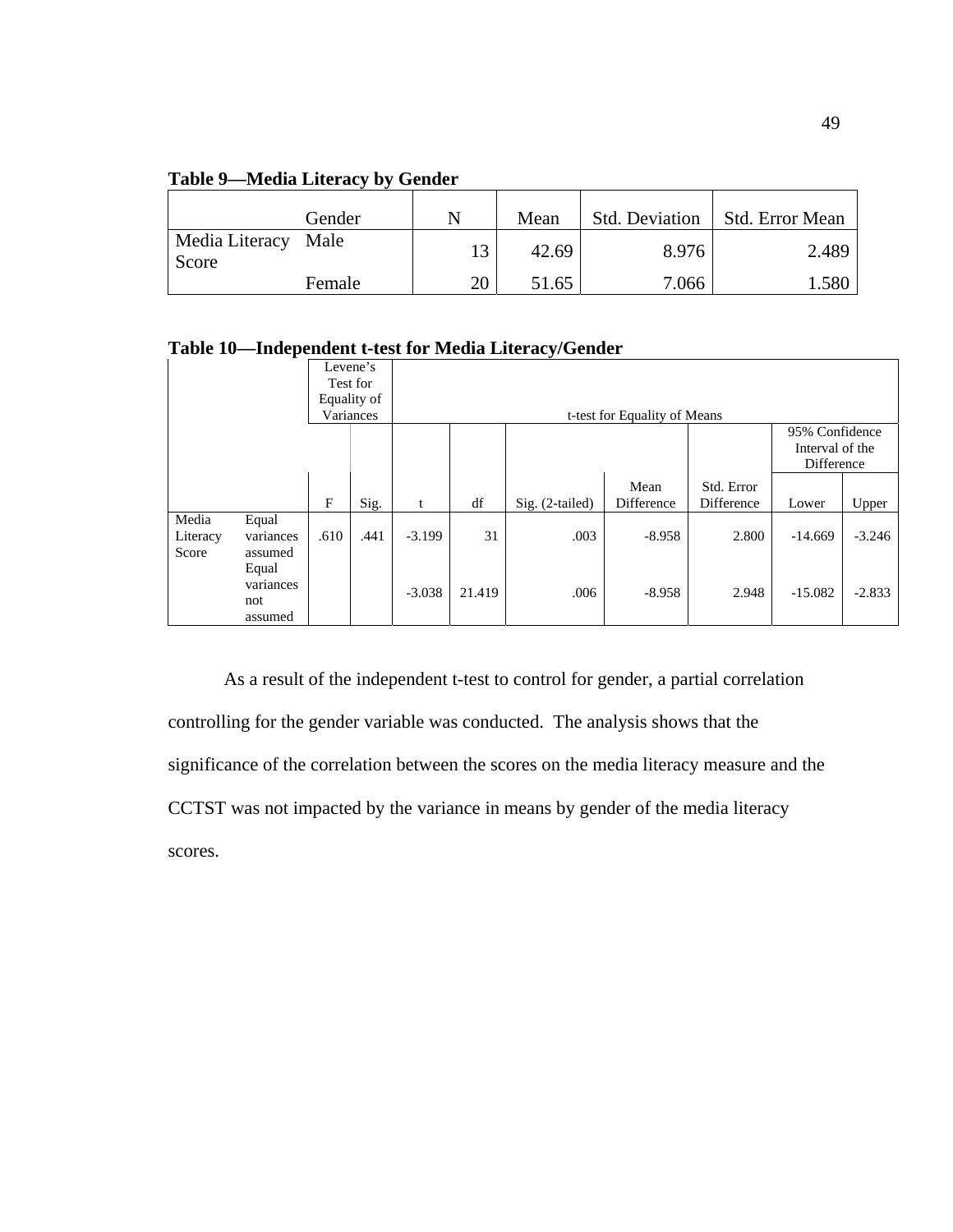|                          |                                   | o                       | Media    | Critical |
|--------------------------|-----------------------------------|-------------------------|----------|----------|
|                          |                                   |                         | Literacy | Thinking |
| <b>Control Variables</b> |                                   |                         | Score    | Score    |
| Gender                   | Media Literacy<br>Score           | Correlation             | 1.000    | .457     |
|                          |                                   | Significance (2-tailed) |          | .009     |
|                          |                                   | df                      | 0        | 30       |
|                          | <b>Critical Thinking</b><br>Score | Correlation             | .457     | 1.000    |
|                          |                                   | Significance (2-tailed) | .009     |          |
|                          |                                   | df                      | 30       | 0        |

**Table 11—Partial Correlation controlling for Gender** 

Media literacy means analyzed by the state in which the subjects received their basic education also showed some additional variance. Pennsylvania-educated students scored lower on average on both the media literacy and critical thinking score measures.

**Table 12—Critical Thinking and Media Literacy by State Educated** 

|                                   |                |    |       | Std.      | Std. Error |
|-----------------------------------|----------------|----|-------|-----------|------------|
|                                   | State/Educated | N  | Mean  | Deviation | Mean       |
| <b>Critical Thinking</b><br>Score | Pennsylvania   | 21 | 18.24 | 5.291     | 1.155      |
|                                   | Other          | 13 | 19.62 | 6.577     | 1.824      |
| Media Literacy<br>Score           | Pennsylvania   | 21 | 46.76 | 9.944     | 2.170      |
|                                   | Other          | 13 | 49.77 | 6.747     | 1.871      |

The final independent t-test analysis was conducted on the basis of college major.

Communication majors and those subjects outside of the discipline scored virtually the same mean on the media literacy measure. That is contrary to the finding on the CCTST, where non-Communication majors averaged nearly 2.5 points higher.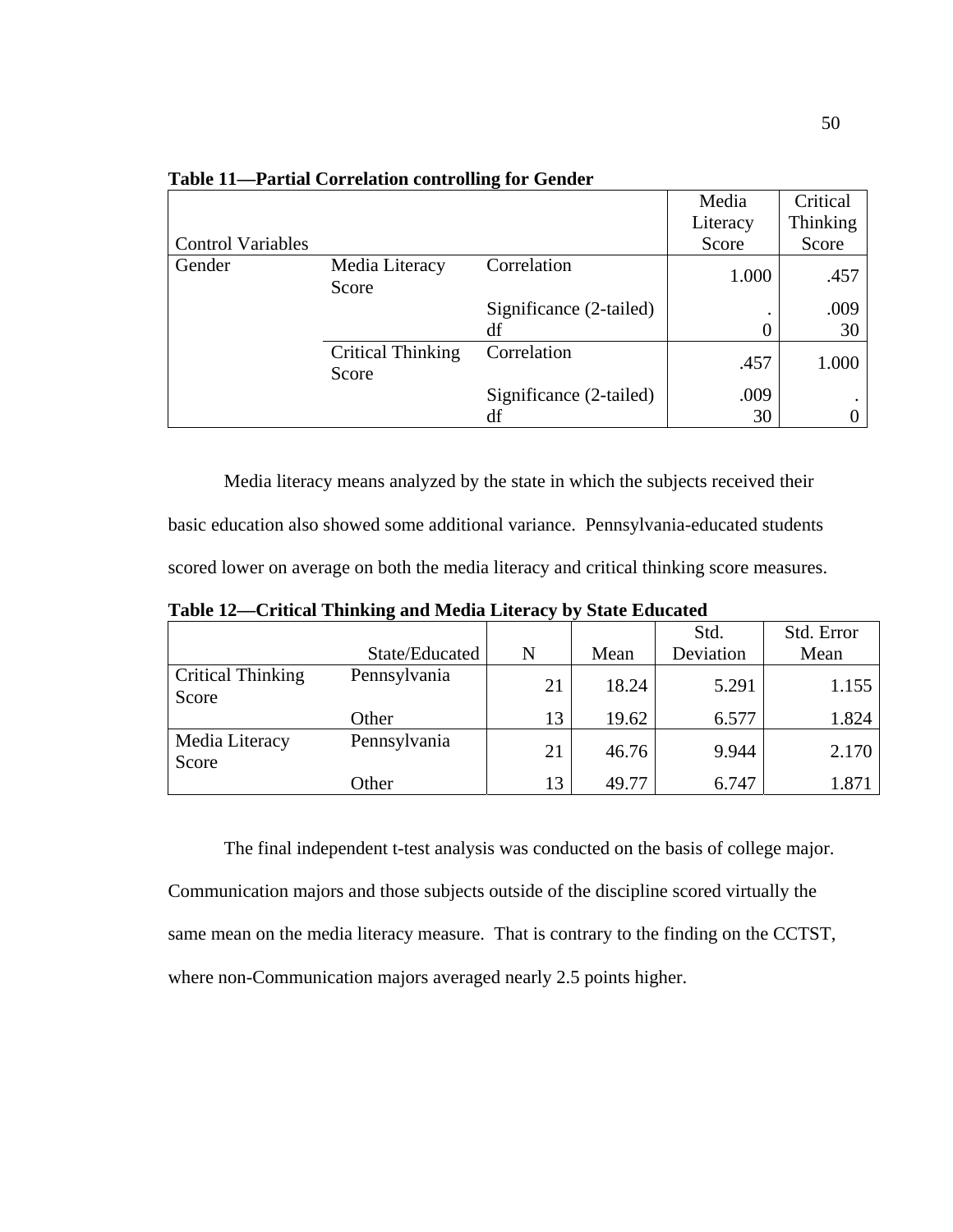|                                   |               |    |       |           | Std.  |
|-----------------------------------|---------------|----|-------|-----------|-------|
|                                   |               |    |       | Std.      | Error |
|                                   | College Major | N  | Mean  | Deviation | Mean  |
| Critical<br><b>Thinking Score</b> | Communication | 15 | 20.13 | 5.854     | 1.511 |
|                                   | Other         | 19 | 17.68 | 5.598     | 1.284 |
| Media Literacy<br>Score           | Communication | 15 | 47.87 | 7.367     | 1.902 |
|                                   | Other         | 19 | 47.95 | 10.102    | 2.318 |

**Table 13—Critical Thinking and Media Literacy Means by College Major** 

### Summary

 The results of the statistical analysis lead the researcher to conclude that there is evidence to support at least one of the research hypotheses. There does appear to be support for the belief that media literacy can lead to improved critical thinking skills as measured by the tests utilized for the study. The significant correlation between the scores on each of the measures support the belief that there is a significant relationship between scores on the media literacy and critical thinking skills tests administered.

 There was not sufficient evidence to support the remaining research hypotheses. Quantitative data does not indicate a significant relationship between college students' self-reported level of media literacy education and critical thinking skills. The data also does not support the notion of a significant relationship between the amount of media students consume and their scores on a critical thinking skills measure.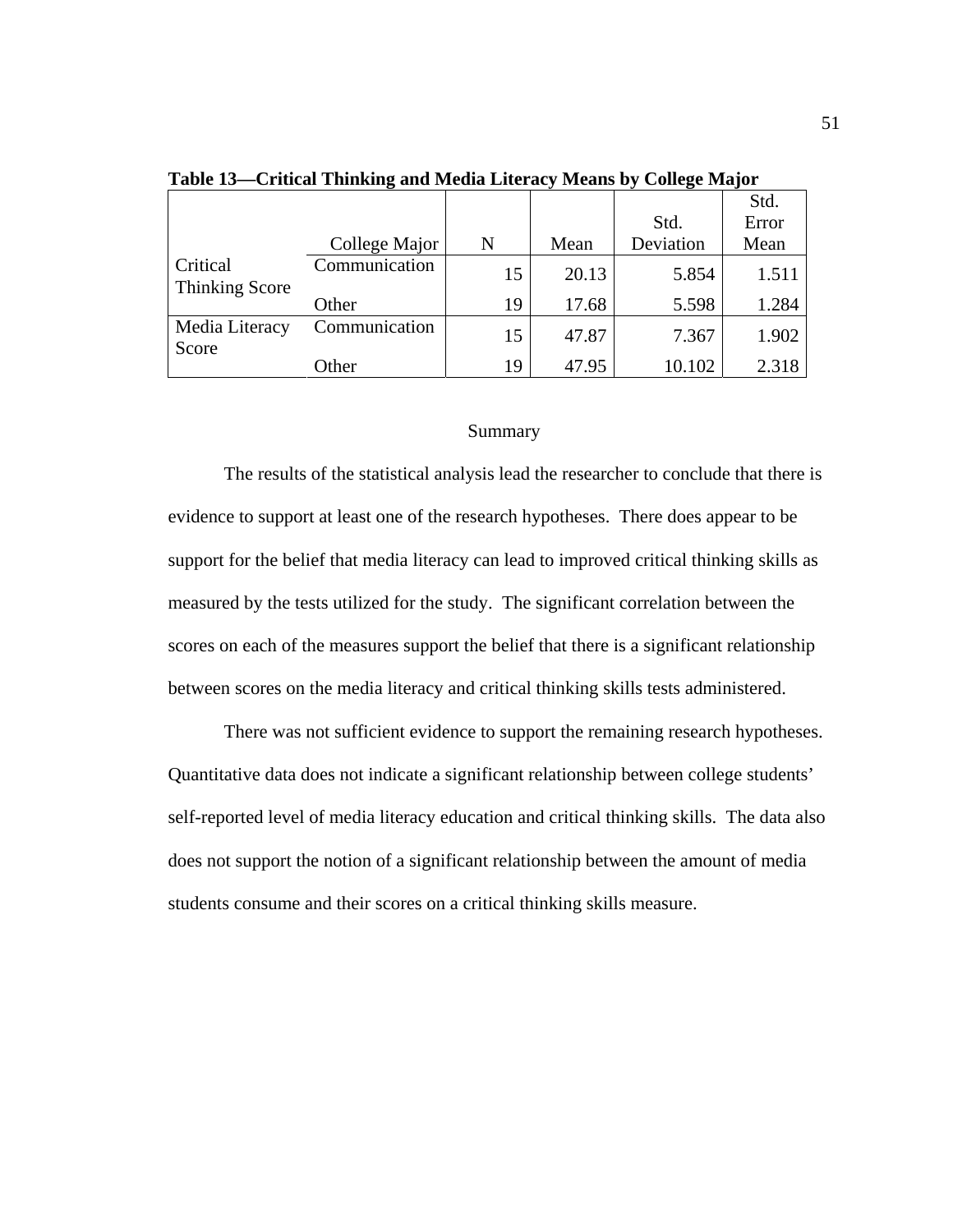## CHAPTER 5

### INTERPRETATIONS, CONCLUSIONS AND IMPLICATIONS

 The purpose of this study was to provide some quantitative research data in a field where the body of formal literature is rather light. Some scholars in textbooks, professional publications and other venues have indicated or assumed a connection between media literacy and critical thinking skills. While their suppositions seem valid, there is little research to support those beliefs. Through a media literacy measure administered to a sample of college students this paper does support with quantitative data the connection between media literacy and critical thinking skills that has been assumed by other researchers.

 A measure of media literacy skills was developed based on the educational and assessment philosophies of Bloom and Gagne'. The results of that measurement were compared to the results of the California Critical Thinking Skills Test (CCTST). The correlation between the scores proved to be statistically significant, therefore supporting one of the three research hypotheses. It is that result, coupled with other observations, which will be the focus of the concluding chapter.

 The other two research hypotheses could not be directly supported by the data gathered in this study. The amount of self-reported media literacy education and the amount of self-reported media consumption was not found to be related in a statistically significant way to scores on the CCTST. Those results do provide the basis for future research questions and study.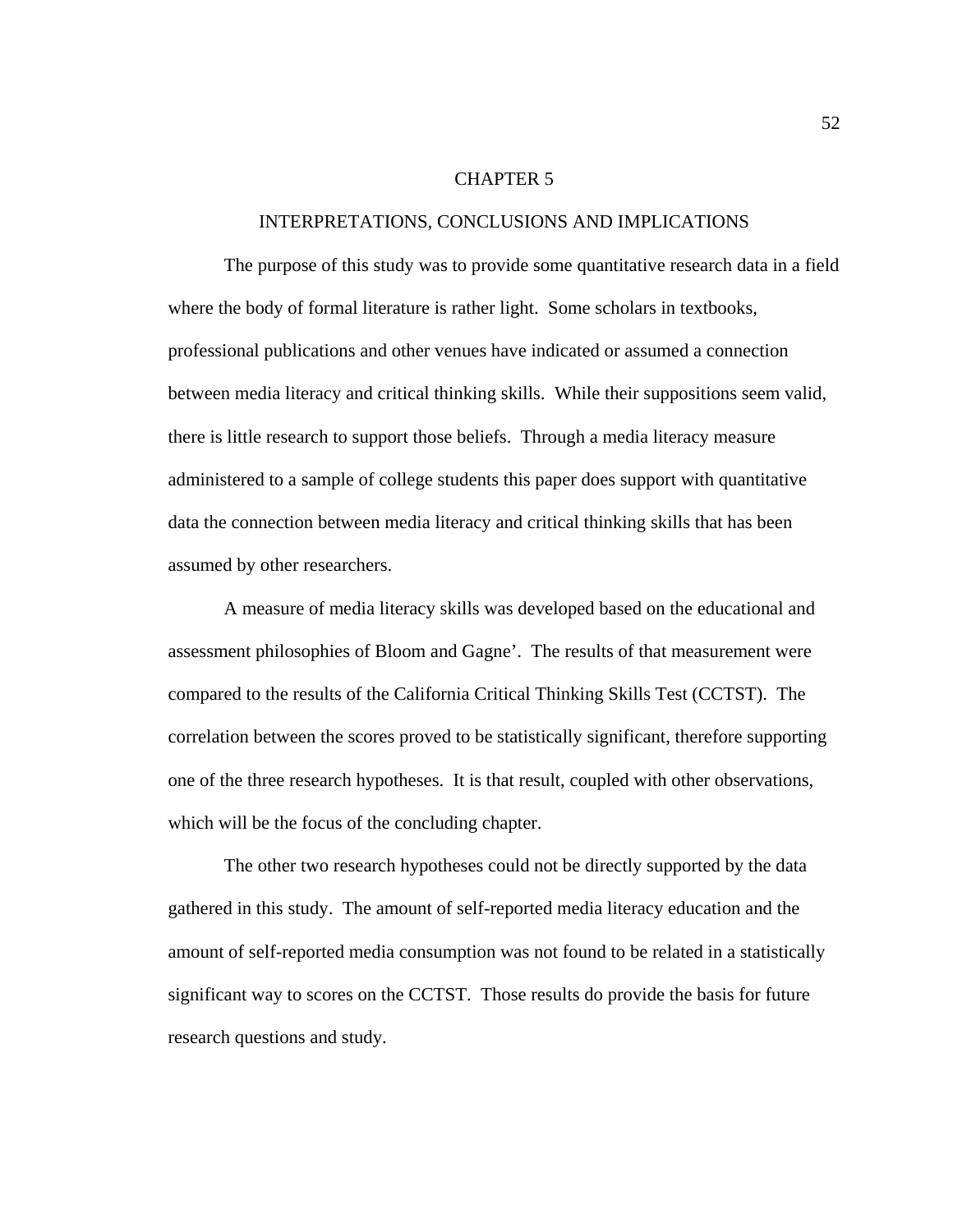## Statement of Problem

 After reviewing the literature the need for a quantitative study to examine the relationship between media literacy and critical thinking skills became very apparent. The development of critical thinking or analytical skills as a result of media literacy education has been assumed by a number of scholars working in the field. Evidence to support that assumption has been less frequent. This study attempted to determine whether there is a significant relationship between scores measuring media literacy and critical thinking skills in the hopes of establishing a correlation between media literacy education and critical thinking abilities. Once a correlation has been established in the literature researchers may then begin to explore whether causality between the two skills sets exist.

### Interpretations

 The data gathered for this study support the suggestion that media literacy education can help students develop critical thinking skills. Analyzing scores from a newly developed media literacy measure and scores on the California Critical Thinking Skills Test (CCTST) with a one-tailed Pearson's (r) correlation, a statistically significant relationship at the <.05 level was determined. The p <.05 level of significance is the most frequently cited level (Huck, 2000). This finding helps provide support for the previous assumption of a connection between the two processes.

 When analyzing the critical thinking data even further a stronger correlation between media literacy and analytical thinking was determined. The CCTST provides sub-scores that include the area of analysis. A comparison of the media literacy scores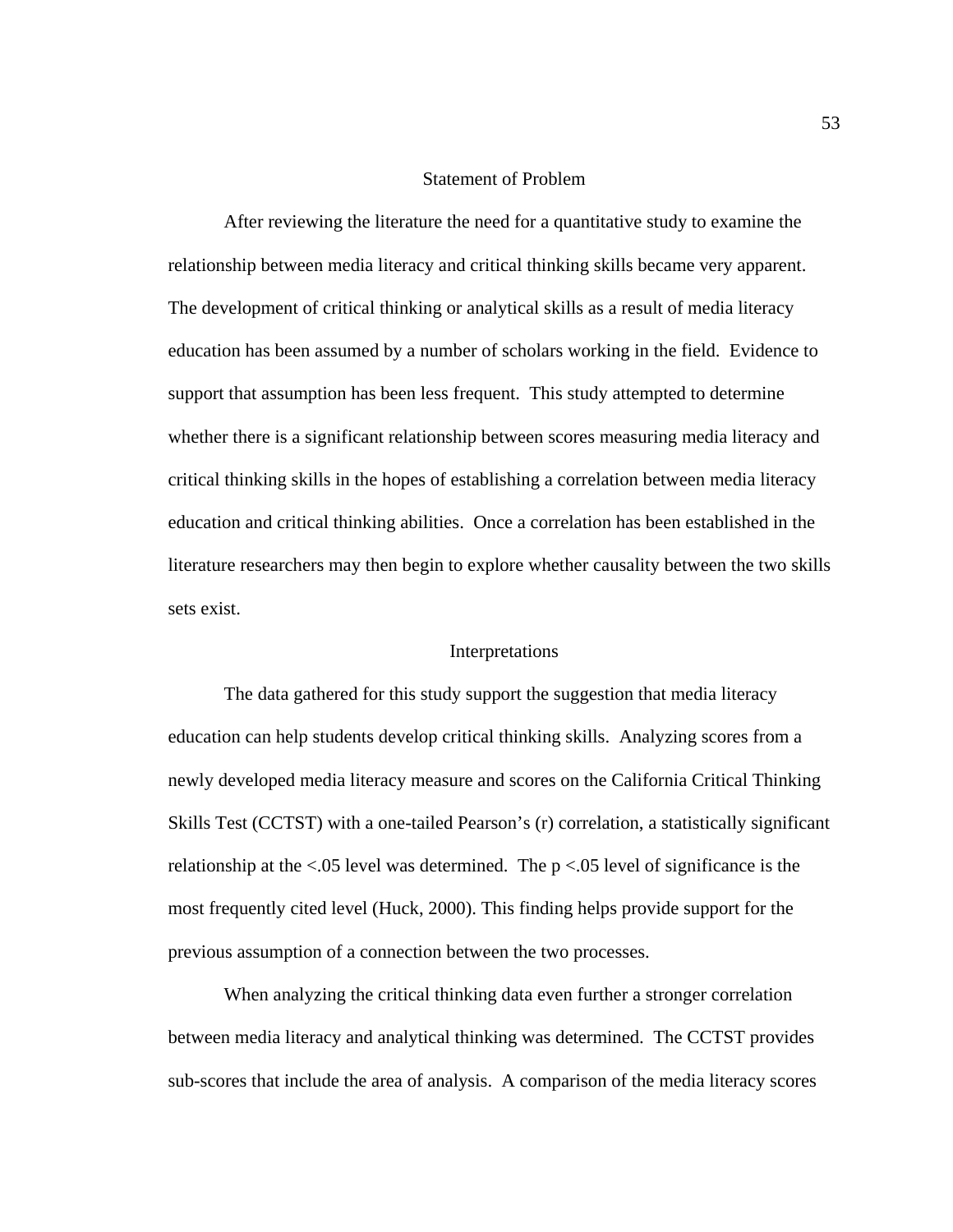with the analysis sub-scores produced a highly significant statistical relationship at the .003 level. The finding provides support for the pre-existing assumption that media literacy is a process of analytical thinking. Analysis is also one of the four core components of the consensus definition of media literacy established at a National Leadership Conference in 1992.

 Evaluation is another of the four core components of media literacy. In the examination of the sub-scores for Evaluation a statistically significant correlation was not found. Analysis and Evaluation are strongly related according to the CCTST data. Why this study did not find a similar correlation between media literacy and evaluation as it did for media literacy and analysis is an area for future study. One possible explanation for the discrepancy is the omission of any questions on the media literacy measure that asks subjects to justify their reasoning. Insight Assessment's definition of evaluation is based on the assessment of credibility of statements and on the ability to "present one's reasoning in the form of cogent arguments" (p. 1). Future versions of the media literacy measure may consider adding a question dealing with why a particular conclusion was reached. The addition could help to better align the two measures. Another possible adjustment would be to breakdown the media literacy measure into subscales for a more detailed analysis similar to the analysis conducted on the CCTST.

 The second hypothesis guiding the study posited a statistically significant relationship between self-reported media literacy education and critical thinking skills. The statistical analysis did not find support for the hypothesis. An observation as a result of coding the survey that accompanied the measures is that many college students are not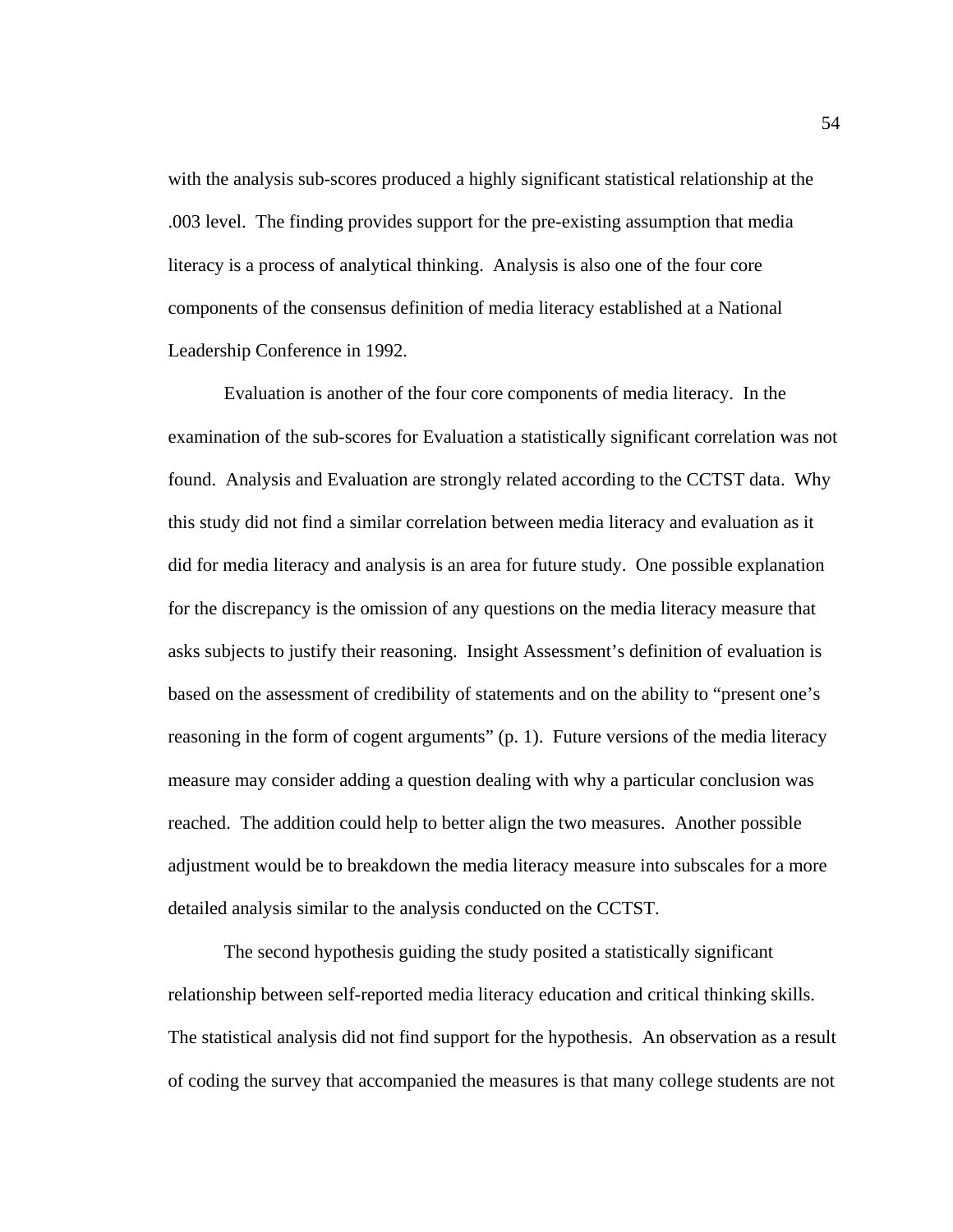aware of any media literacy education prior to coming to campus. Over half (57.6%) did not report receiving media literacy education during their basic educational experience. Nearly 70% seemed to recognize the course in which the study was carried out as a formal media literacy educational experience. This interpretation of the data is important in the context of media literacy advocates pointing to the presence of media education in the core curricular frameworks of all 50 states (Kubey, 2004). There apparently is little importance placed on the media education, at least explicitly, since many students do not realize they are being exposed to such instruction.

 The third hypothesis tested a statistically significant relationship between selfreported media consumption and critical thinking scores. Nothing was found in the literature to indicate such a relationship could exist. The two-tailed Pearson's supported the null hypothesis.

Again the analysis provides some interesting information. Nearly 85 percent of the respondents indicated medium (4-7 hours) media consumption. The few responses on the high and low end of the scale limited the scope of the comparison. While the comparison with critical thinking skills scores was limited by the sample size, the consumption reported is consistent with the declaration that "they (and we) easily devote one-third to one-half of our waking lives to the electronic media" (Kubey, 2004, p. 22). It may also be possible students do not realize the total amount of time they spend with media. In reality, there may have been more heavy media users in the study's pool of participants than was acknowledged in the self-reporting section of pre-testing survey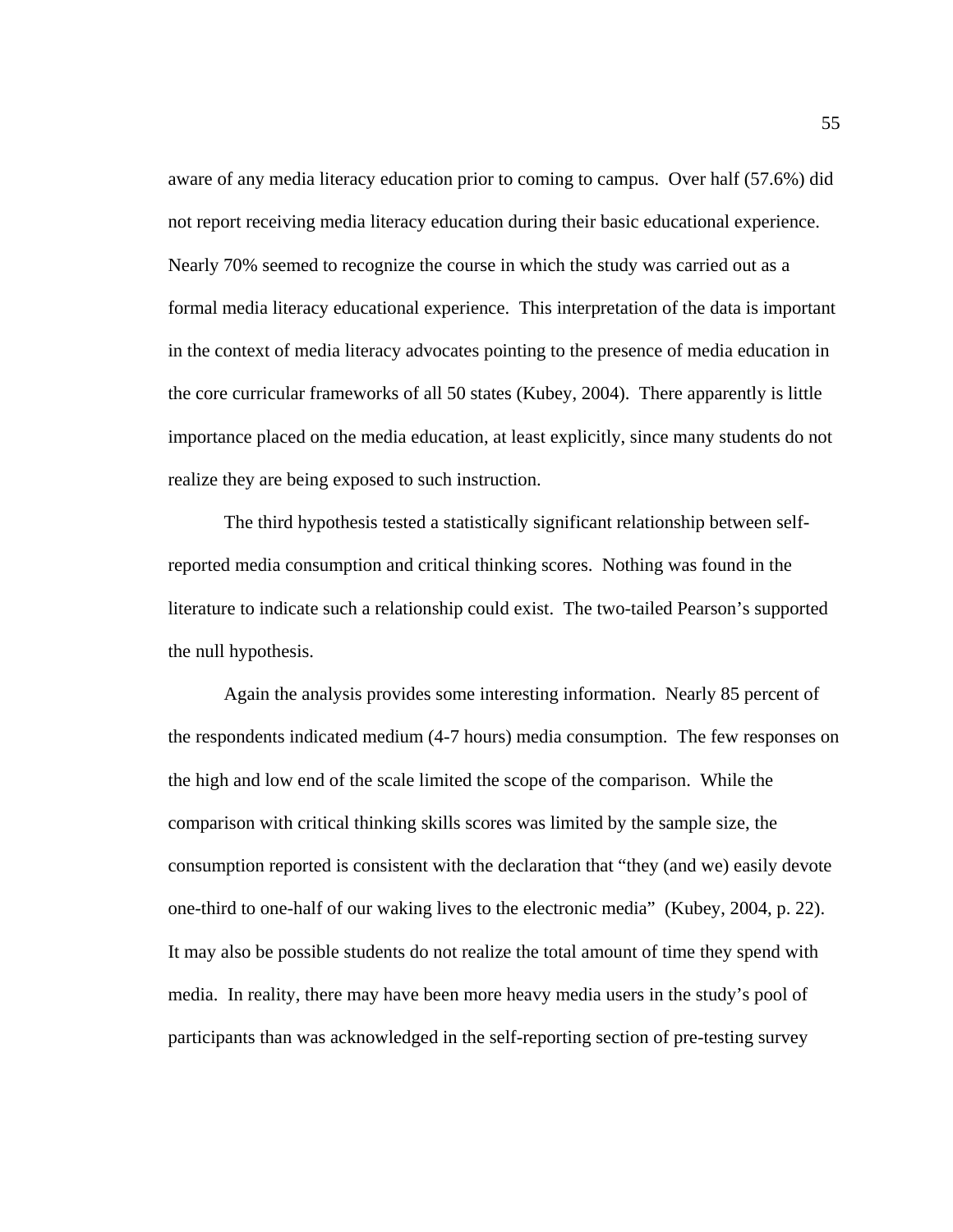that was conducted. An important media literacy component is getting consumers to realize just how much time and what a significant role the media occupies in their lives.

 The data gathered for this study provides a preliminary foundation for the examination of the relationship between the emerging field of media literacy and the more established, although still somewhat undefined field of critical thinking. While critical thinking is more recognized among educational administrators, there is an apparent lack of clarity in terms of how to provide instruction in that area. The results of this study indicate media literacy education can be one means of developing or improving a student's critical thinking abilities.

# Conclusions

 There are a number of conclusions that can be reached as a result of undertaking this study. Some may be directly related to testing phase of the project, while others stem from the literature review, anecdotal evidence and other ancillary aspects of the research conducted to complete the dissertation. The conclusions also lead to a number of recommendations for ongoing research in the area of media literacy.

Based on the data gathered in the quantitative portion of this project, media literacy education can be a valuable tool in aiding the development of critical thinking skills. A statistically significant positive correlation between performance on a media literacy measure and a critical thinking skills measure was found. The relationship would indicate a similarity between each subject's materials. Therefore, providing instruction in media literacy would help further the educational goals and objectives of many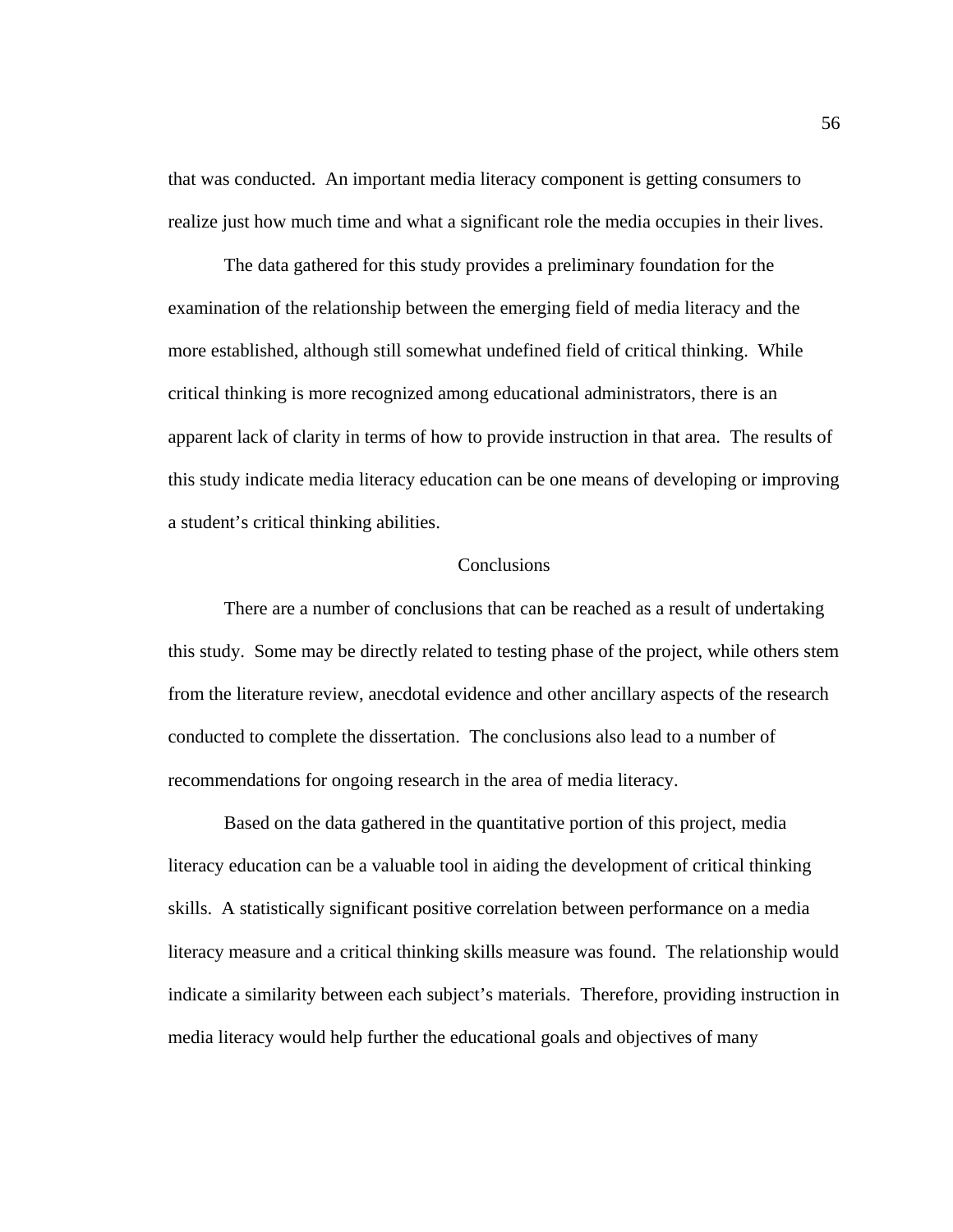institutions of higher education that strive to develop critical thinkers or critical thinking skills as part of their overall curriculum.

 This research finding is consistent with one of the conclusions reached by Feuerstein. She stated: "As pupils increase their experience with media literacy they will demonstrate greater capability in media analysis and critical thinking skills" (Feuerstein, 1999, p. 51). Her research was to further explore the extent to which the critical thinker is able to continue independent analysis even with separation from the original learning situation and its guiding educator. Should this concept be supported, it would provide evidence that the critical thinking skills developed by media literacy education can remain with a student well beyond the length of the class. A search for additional publications by Feuerstein in the 6 years since her original research was published did not turn up additional information.

Five years ago the 29<sup>th</sup> General Conference of the United Nations Educational and Scientific and Cultural Organization (UNESCO) touted media education as the "entitlement of every citizen, in every country in the world" (Kubey, 2004, p. 21). While some researchers have indicated the presence of media education elements in the core curricular frameworks of all 50 states, the results of a survey conducted within this study shows that if the current cohort of college-age students is receiving formal media education, school districts and teachers are not explicit about the concepts they are teaching. If the sample's answers are an accurate representation, a majority of the students are not receiving the media education experiences to which they are entitled.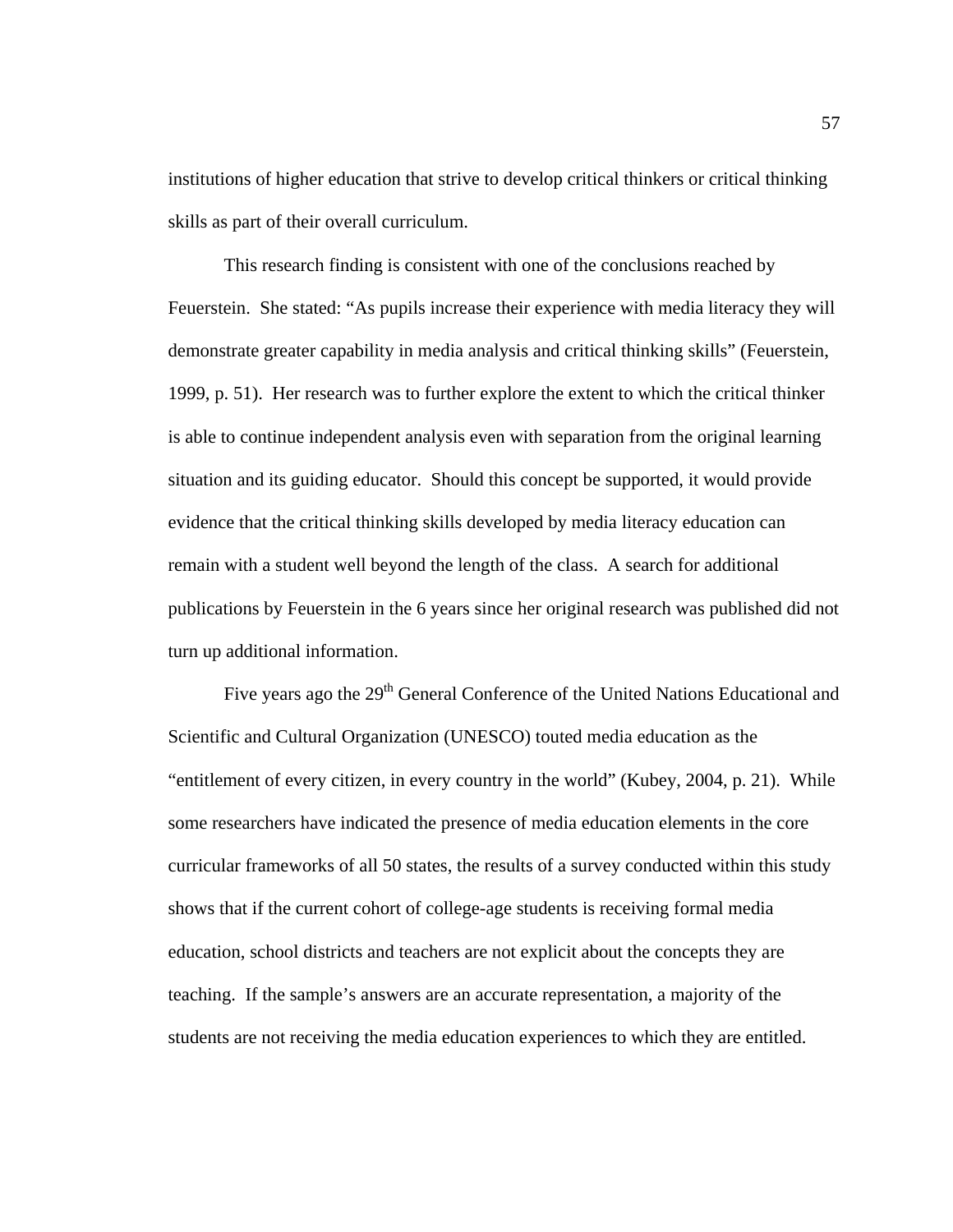Since educators are often working to deliver educational experiences that promote critical thinking, what better way to deliver such experience than to directly relate them to cultural institutions with which they spend such a large portion of their waking hours? If majority of college students are spending 4-7 hours a day with the media as the pre-test survey indicates, then what better way to tie classroom instruction with experiences that are occurring outside of school each day? This observation can be applied to students at both the basic and higher education levels.

 Scharrer (2002) writes: "It is necessary to move beyond implicit assumptions about the benefits such efforts (media literacy education) can achieve and toward their explicit definition and measurement" (p. 354). Media literacy advocates need to be more explicit about the educational opportunities in the field that are being offered and the benefits such instruction provides, and they should participate in a process to develop national standards for media-literacy assessment. While the sample size  $(n=34)$  for this study may be somewhat narrow, the measurement device for media literacy that was developed represents at least a starting point for future efforts in bringing widespread recognition and acceptance of media literacy education in this country. The media literacy test administered also looks to determine whether students are asking critical questions about media messages and to establish the level of engagement with the messages that students are experiencing.

 Since there are few quantitative studies in circulation, the media literacy measure developed for this project is significant in several ways. The test provides a means of gauging where an individual's current state of media literacy. The few measures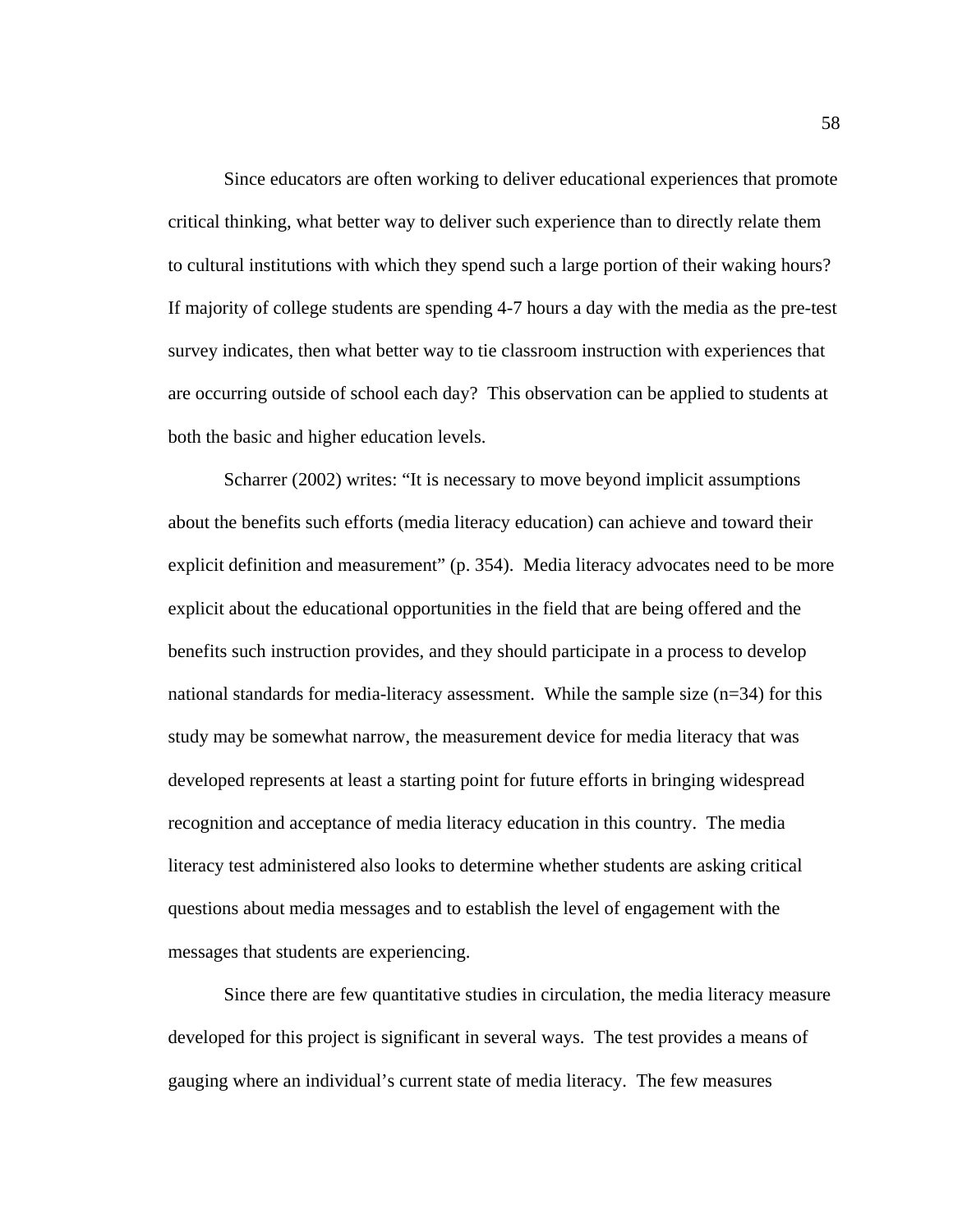uncovered during the literature review process were developed to take measurements surrounding a particular media education curriculum- for example, whether a media violence lecture or course was successful in addressing the goals and objectives of the instructors, rather than gauge a more general level of media literacy.

The measure utilized in this study was also successful in showing that a disparity in media literacy exists in a sample of college students. The test could be utilized in a number of situations and scenarios to plot a baseline media literacy mark and to determine an individual's relationship to the mean. The range of scores also is consistent with educational expectations for a range of ability levels. Some studies have concluded a student's media literacy improves with focused instruction on the concepts. The measure included in this study can also be implemented in a pre- and post-test manner to gauge improvement.

The media literacy test developed here is not specific to a particular educational goal or objective other than measuring or plotting a student's media literacy level. Unlike Hobbs (2003) study, for example, which examined the integration of medialiteracy instruction within a yearlong course in high school English language arts. Her measurement was also concerned with the development of students' message comprehension, writing, and critical thinking skills.

 The results of this study also found the mean score for female students to be higher than males. Quin and McMahon (1995) published similar findings after testing over 1400 Australian high school students in 1991. They offered general literacy as a possible explanation since students were required to read questions and provide written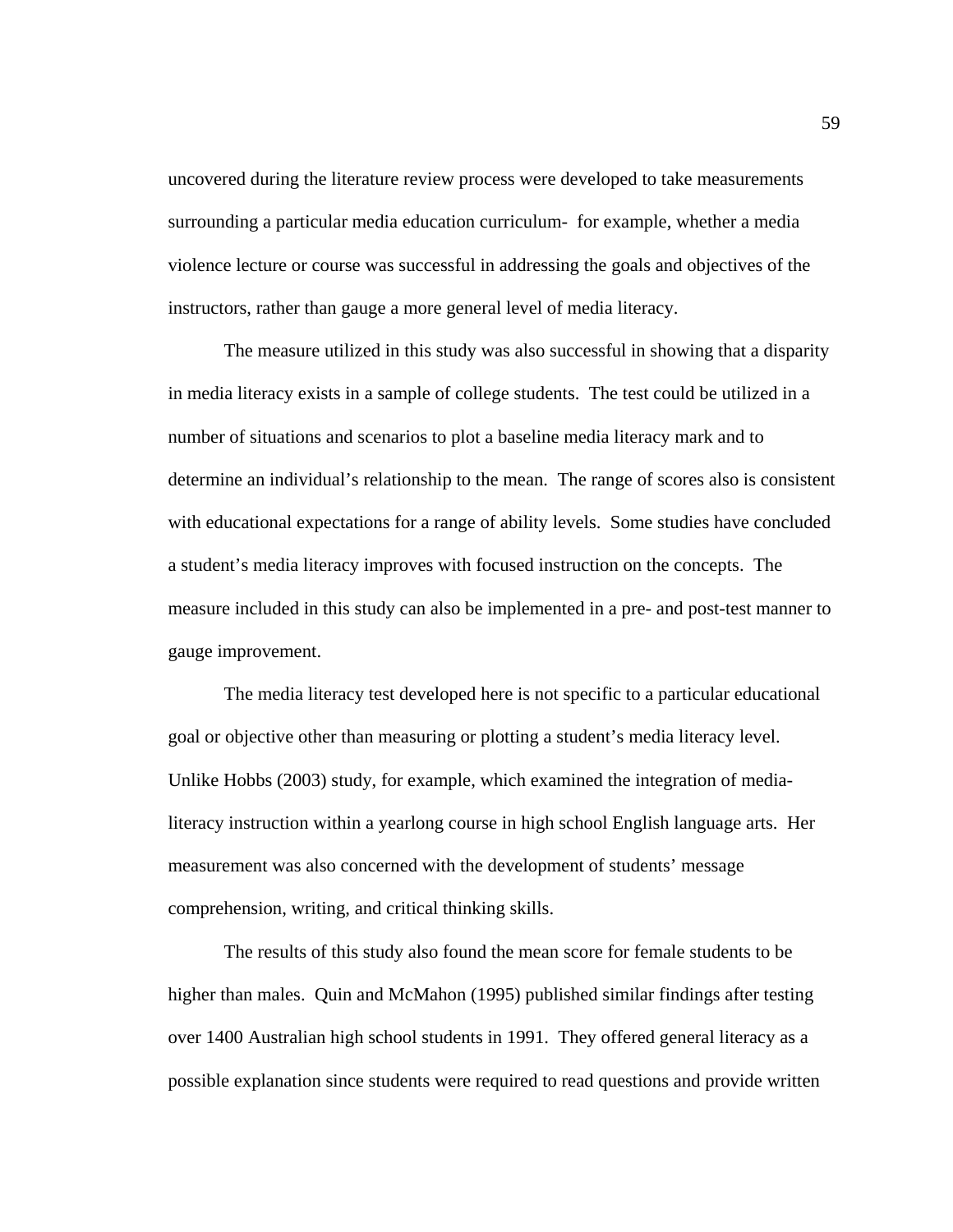answers. Other Australian Monitoring Standards tests had revealed female students in their subject pool had superior literacy skills to their male counterparts.

 Additional discussion to insure the inclusion of media education in the basic as well as higher education curriculum for all students in the United States is still necessary. A majority of the respondents to the survey portion of this study either did not receive or were unaware of media literacy education during their elementary and secondary education experience. If for whatever reason basic education institutions are unable or unwilling to provide media literacy instruction, higher education venues should be an obvious place to look for the inclusion of such learning experiences. Many institutions of higher education tout critical thinking as a skill provided as part of their curriculum. Since a relationship between media literacy and critical thinking has been established, formal media education classes would be a viable option for colleges and universities to deliver, via their curriculum, on this promise. Media literacy advocates should not be satisfied at just the inclusion of media literacy language or requirements in the core curriculum frameworks of the 50 states. The implementation of instruction that actually corresponds with the state objectives must now be formalized.

 One area of higher education where media literacy should be introduced is in schools of education. Hobbs (2004) writes: "Because even young teachers are often not experienced with how to analyze visual or electronic messages, and do not themselves know how to create messages using media and technology, strengthening young people's media literacy skills in the  $21<sup>st</sup>$  century will continue to be an enormous challenge" (p. 56-57). As educators passionate about media literacy continue to spread their message, it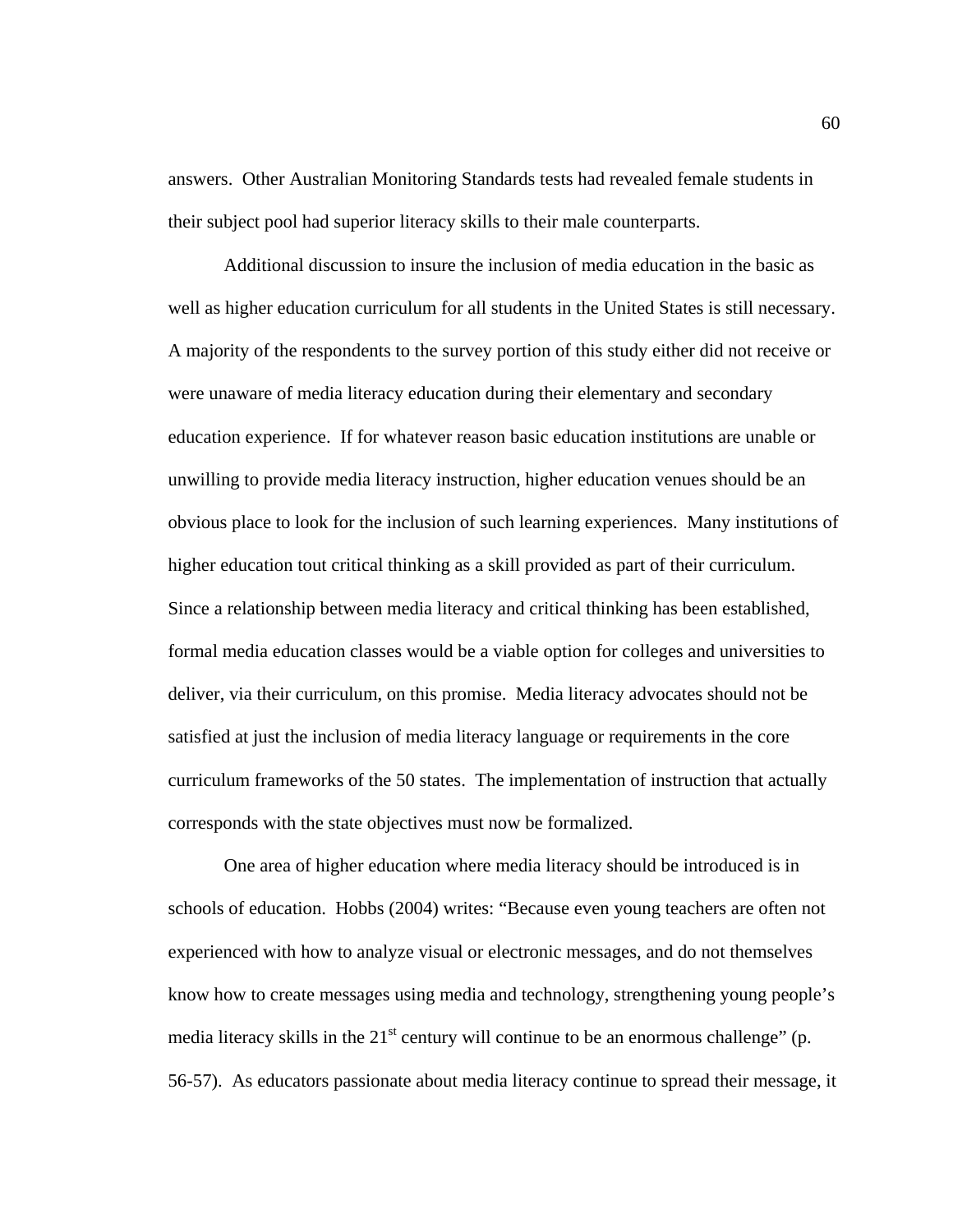is important to consider ways to educate future teachers and parents about the importance of the field.

 Anecdotally, the limited circulation and familiarity of the term media literacy should be noted. In catalog searches, "media literacy" often results in a limited number of hits. Specifically, in the case of Cumberland County, Pennsylvania, the search term resulted in no matches within the county's library system. Cumberland County is a blend of suburban and rural communities just to the west of the state capitol, Harrisburg. The fact that the system lists no resources in such a vital area is somewhat alarming. But that fact also illustrates the limited circles in which media literacy is discussed. Far more needs to be written and circulated regarding the value of media literacy and the importance of providing more education in this area.

### Limitations

 The author recognizes there are limitations to the inferential claims that can be made as a result of the data gathered from a sample size of 34. However, while the measures were administered in a Communication course, 44% of the respondents representing at least 5 other majors were present in the sample. Also, at least nine different states and at least two other countries were represented in the sample as well. Huck (2000) writes, "It is the quality of the sample (rather than its size) that makes statistical inference work" (p. 133). Therefore, while the sample was one of convenience there is evidence that it is representative of the college campus from which it was selected.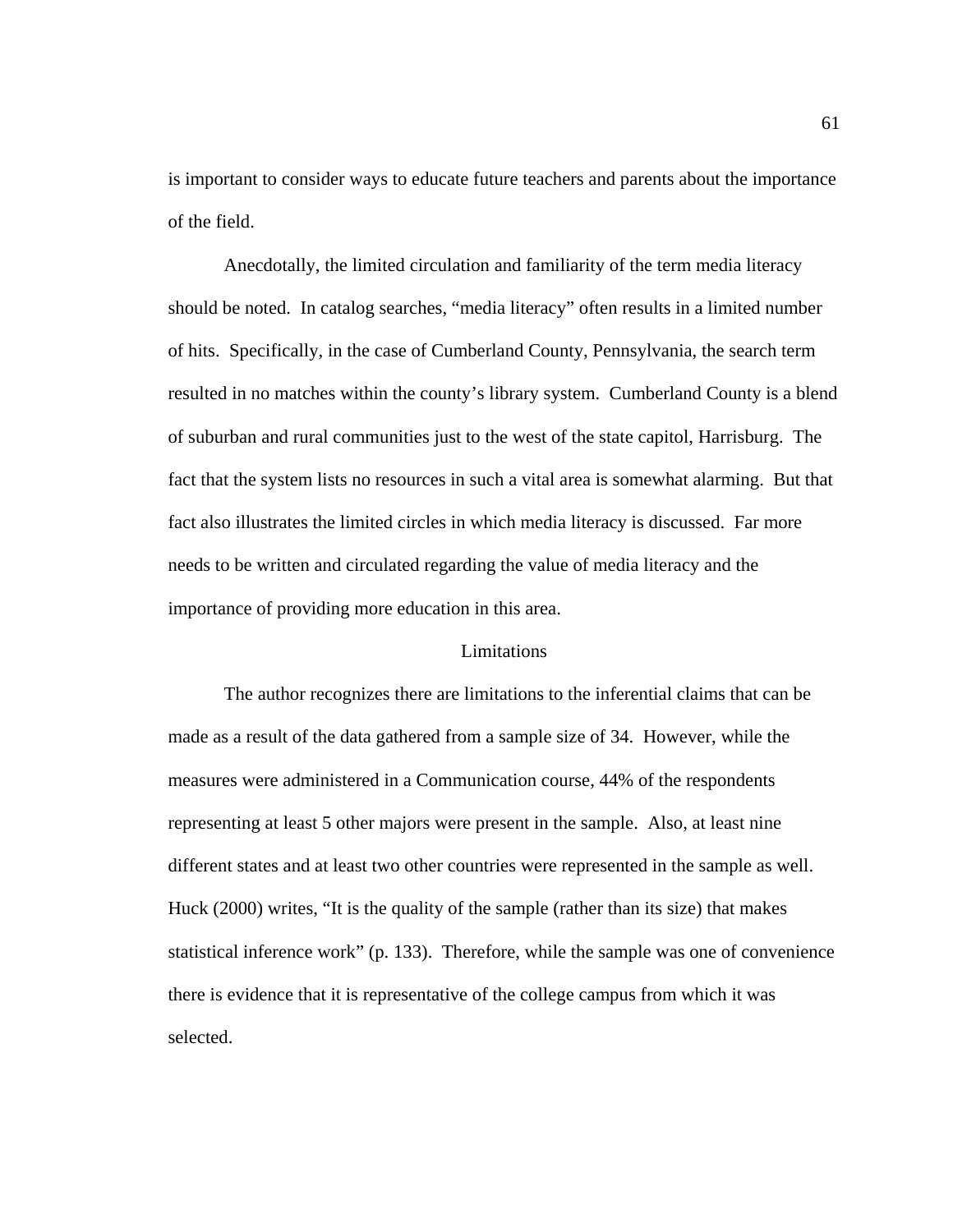It is also noted that the results of the correlation between media literacy and critical thinking skills did not control variables such as grade point average or grade received/expected in the class. Such a control was not considered in the development of the study, but could be included in future studies to ensure the test results are not a result of another academic variable or intelligence factor.

 This dissertation study was designed as a starting point for future quantitative efforts in the area of media literacy measurement. It should be recognized as a preliminary effort or foundational point for further development and sophistication. Because of the lack of literature reflecting anything of this nature being conducted in the past, this study should be read as a conversation starter as the field of media literacy continues to mature.

# Recommendations

 The study carried out and reported in this document provides the basis for further study in the area of media literacy measurement. Researchers in the past have indicated a need and desire for quantitative approaches to media literacy. Much of the past published material has been primarily qualitative in nature, aimed at middle school students, or somewhat limited in scope. The media literacy measure developed for this study is applicable to students on a number of levels, including those beyond formal education. Because it is based on educational principles that are widely recognized and because it is adaptable in terms of the messages it analyzes, the media literacy test piloted here can be adapted and replicated by other researchers without difficulty. Should the measure gain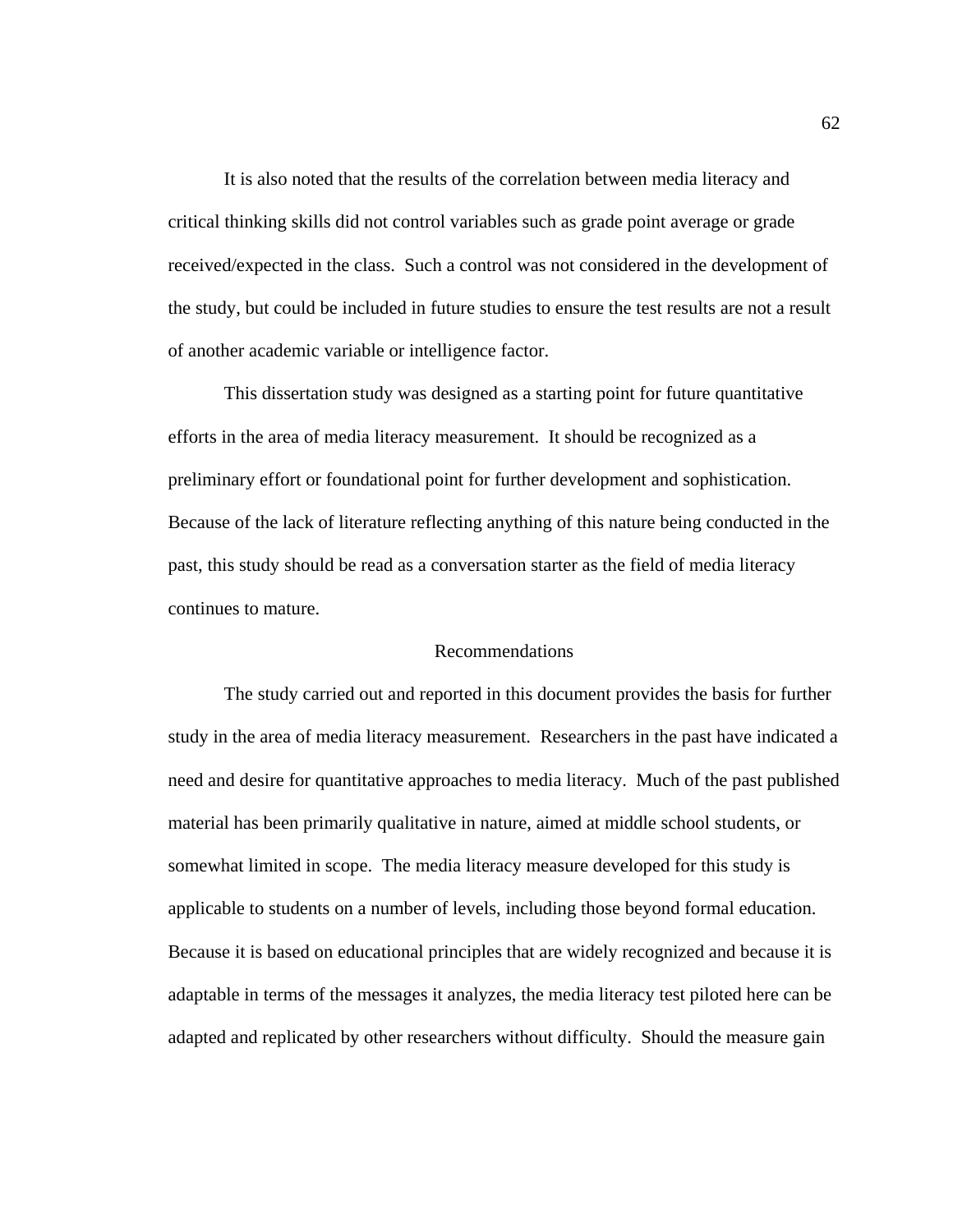wide acceptance it would provide a universal means of gauging an individuals media literacy.

 Media literacy education should become a widely accepted means of developing critical thinking among college students. The correlation between media literacy and critical thinking indicates the former may be a viable way for delivering a skill set that colleges and universities strive to provide as part of their educational goals and objectives. Some advocates even argue such an educational experience is an entitlement, although data gathered for this study indicates not all students are receiving or are aware of such an experience as part of their formal education.

 As we try and increase the relevancy of educational programs for students, it should also be noted again that teaching media literacy in the classroom closely correlates to what students at many educational levels are doing outside of school. Again, noting anecdotally, students in another course of this researcher reported contact with the media upwards of 20 hours in a 30-hour period as logged for a class exercise. There is little doubt that making coursework relevant succeeds in improving the learning potential of students of all ages.

Finally, further advocacy for the field of media literacy needs to occur. Some accomplishments have been noted from the literature that has been amassed over the last decade. But while those advancements should be noted, there is also a body of literature that reiterates hopes and goals for the field that were stated years ago. More needs to be done to educate the general public about the impact such educational situations can have. It seems as media consolidation continues in this country, there are fewer and fewer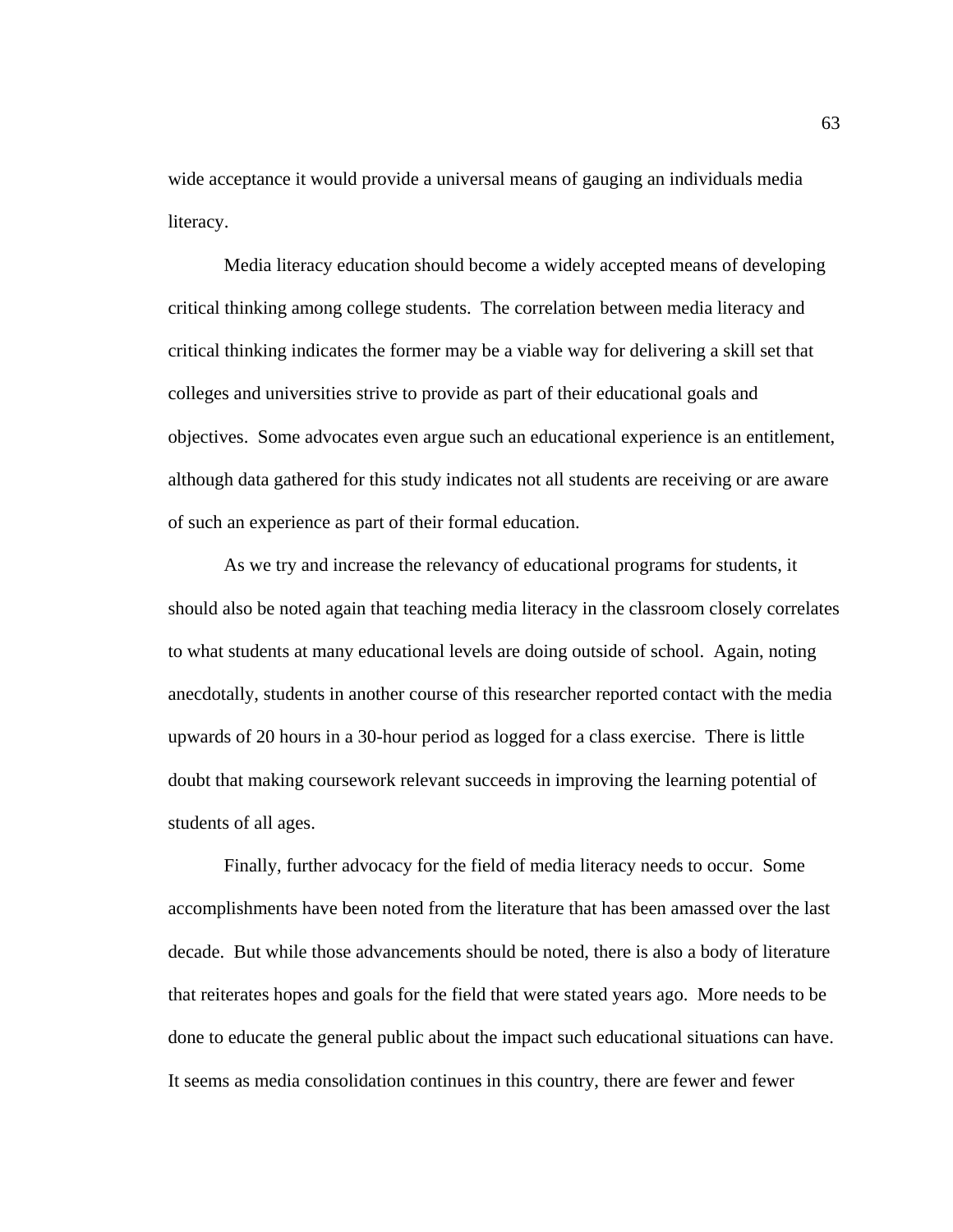mentions of media literacy in the mainstream media. Divisions among advocates, academics, educators and others promoting media literacy need to be closed so that energies can be spent bring about more substantial positive accomplishments in the field.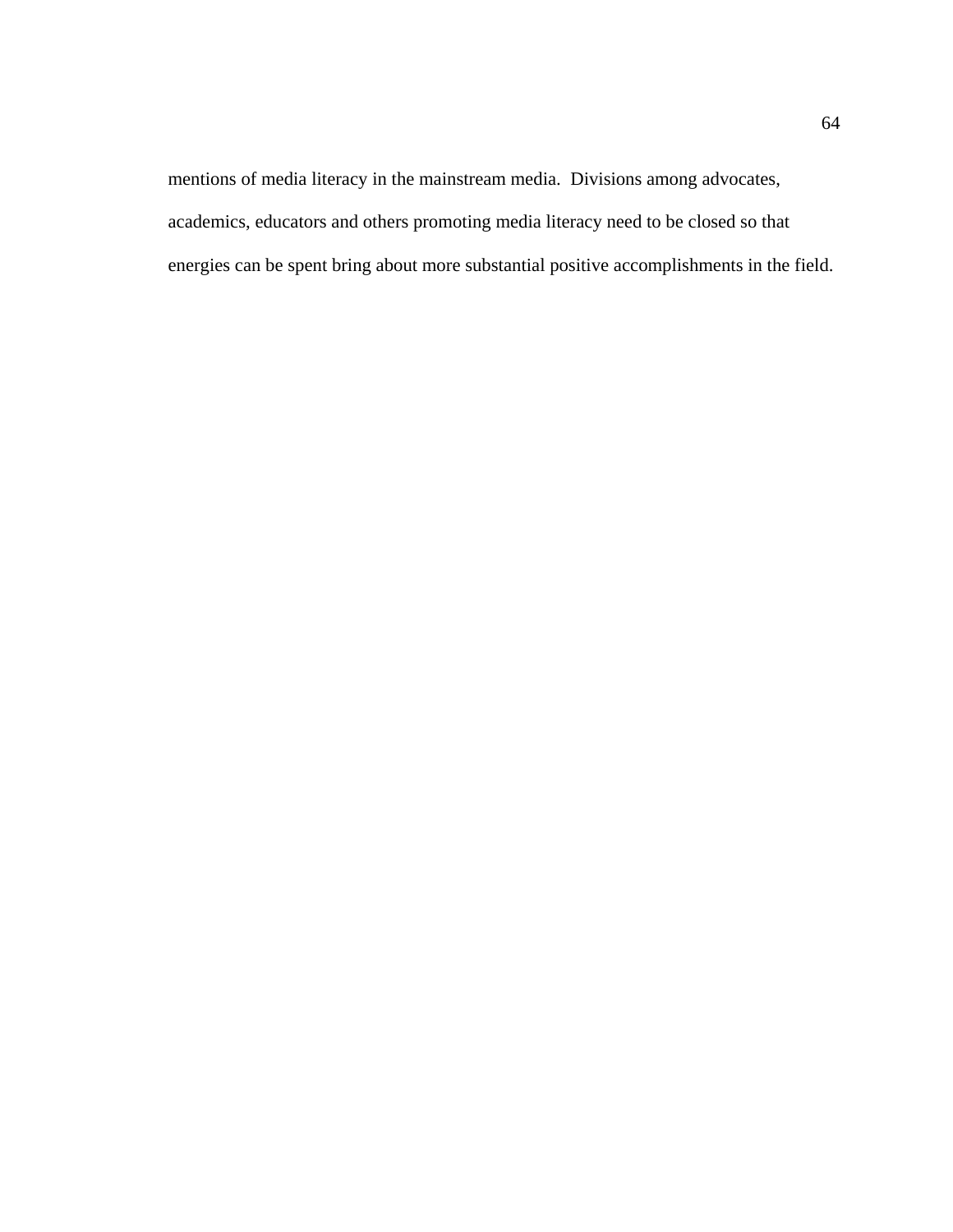#### References

- Adams, D., Hamm, M. (2000). *Media and literacy: Learning in an electronic age-Issues, ideas and teaching strategies.* Springfield, IL: Charles C. Thomas.
- AEJMC (n.d.). *Report from the AEJMC/ASJMC task force on mission and purpose.*  Retrieved September 16, 2003 from: [http://aejmc.org/pubs/task\\_force.html](http://aejmc.org/pubs/task_force.html).
- Aufderheide, P. (2001). Media literacy: from a report of the national leadership Conference on media literacy. In R. Kubey (Ed.), *Media literacy in the Information age: current perspectives (pp. 79-86).* New Brunswick, NJ: Transaction.
- Bajkiewicz, T.E. (2002). Teens, technology, and teaching science: A case study in media literacy, science literacy, and student-authored hypermedia (Doctoral dissertation, The University of North Carolina at Chapel Hill, 2002).
- Baran, S.J. (2002). *Introduction to mass communication. (2nd ed.)* Boston: McGraw-Hill.
- Berko, R., Morreale, S., Cooper, P., & Perry, C. (1998). Communication standards and Competencies for kindergarten through grade 12: The role of the National Communication Association. *Communication Education,* 47 (2), 174-182.
- Blake, R.H., & Haroldsen, E.O. (1975). *A taxonomy of concepts in communication.* New York: Hastings House.
- Bloom, B.S., Hastings, J.T., & Madaus, G.F. (1971). *Handbook on formative and Summative evaluation of student learning.* New York: McGraw-Hill.
- Brown, J. (1991). *Television "Critical Viewing Skills" Education: Major Media Literacy Projects in the United States and Selected Countries.* Hillsdale, NJ: Lawrence Erlbaum.
- Carnegie Council on Adolescent Development (1995). *Great transitions: preparing Adolescents for a new century.* New York: Carnegie Corporation of New York.
- Christ, W. & Potter, W.J. (1998). Media literacy, media education and the academy. *Journal of Communication,* 48 (1), 5-13.
- Christ, W. (2002). Media literacy: moving from the margins? *Journal of Broadcasting And Electronic Media,* 46 (2), 321-327.
- Conoley, J.C. & Impara, J.C. (1995). *12th Mental Measurement Year Book.* Buros Institute of Mental Measurements: Lincoln, NE.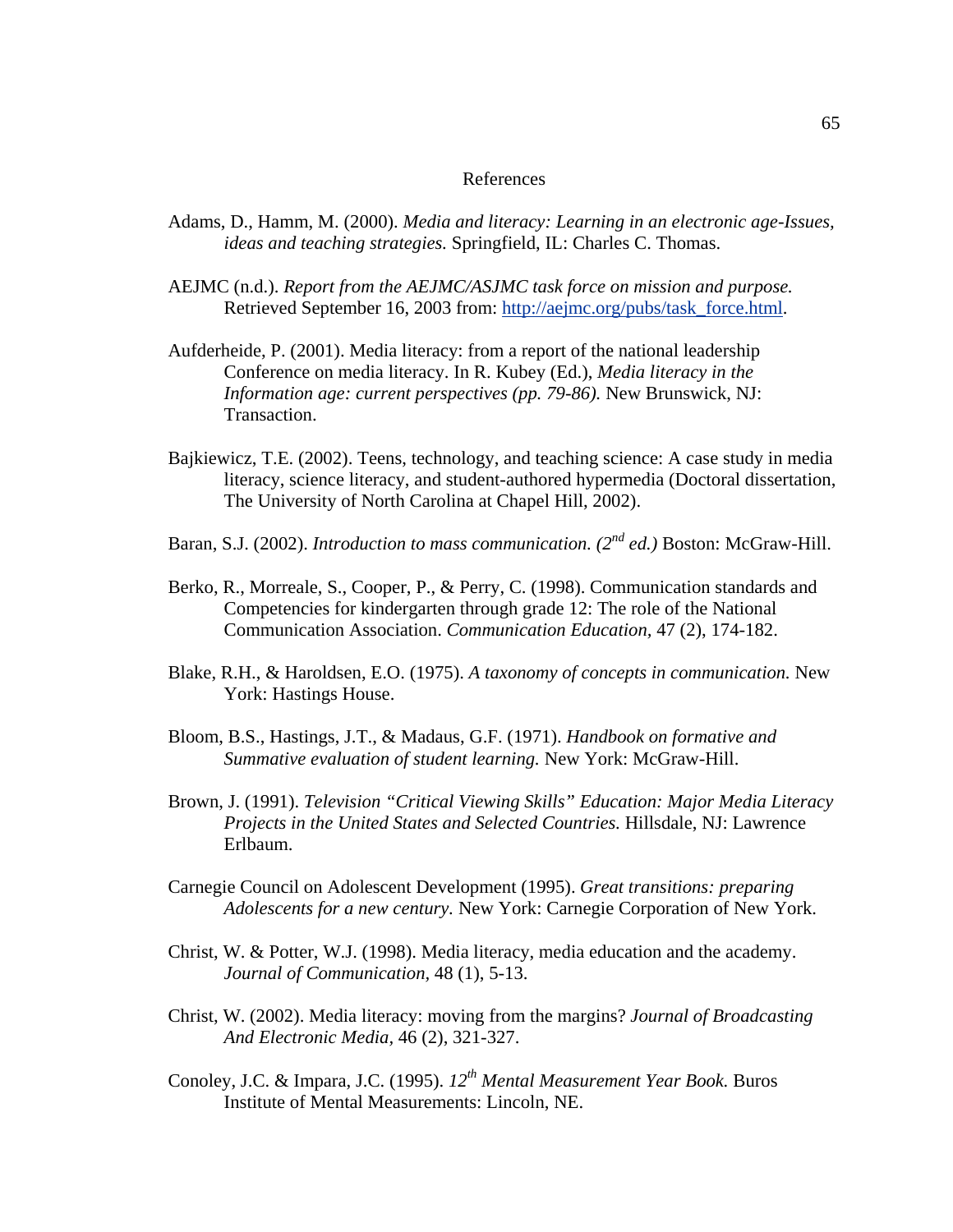- Considine, D. (2002). Media literacy: national developments and international origins. *Journal of Popular Film and Television,* 30 (1), 7-15.
- Covington, W. (1997). Media literacy: an integral part of a liberal education. *International Journal of Instructional Media,* 24 (1), 37-42.
- Dorr, A., Graves, S. B., & Phelps, E. (1980). Critical TV viewing television literacy for young children. *Journal of Communication (pre-1986),* Retrieved January 26, 2005, from ABI/INFORM Global database. (Document ID: 608476461).
- Feuerstein, M. (1999). Media literacy in support of critical thinking. *Journal of Educational Media,* 24 (1), 43-54.
- Gagne', R.M. & Briggs, L.J. (1979). *Principles of Instructional Design. (2nd ed.).* New York: Holt, Rinehart and Winston.
- George, D., & Mallery, P. (2001). *SPSS for Windows step by step: A simple guide and Reference. 10.0 update (3rd ed.).* Boston: Allyn & Bacon.
- Heins, M., & Cho, C. (2002). *Media literacy: An alternative to censorship. (2nd Printing).* New York: Free Expression Policy Project.
- Hobbs, R. (2004). A review of school-based initiatives in media literacy education. *American Behavioral Scientist,* 48 (1), 42-59.
- Hobbs, R. (1998). The seven great debates in the media literacy movement. *Journal Of Communication,* 48 (1), 16-32.
- Hobbs, R. & Frost, R. (2003). Measuring the acquisition of media-literacy skills. *Reading Research Quarterly,* 38, 330-352.
- Hobbs, R. & Frost, R. (1999). Instructional practices in media literacy education and Their impact on students' learning. *New Jersey Journal of Communication,* 6 (2), 123-148.
- Huck, S. (2000). *Reading Statistics and Research. (3rd ed.)* New York: Longman. Insight Assessment (2003?)
- Kubey, R. (2004). What is media literacy and why is it important. *Television Quarterly,*  34(3/4), 21-27. Retrieved January 26, 2005, from Research Library database. (Document ID: 682330741).
- McBrien, J. L. (1999). New texts, new tools: an argument for media literacy. *Educational Leadership,* 57 (2). 76-79.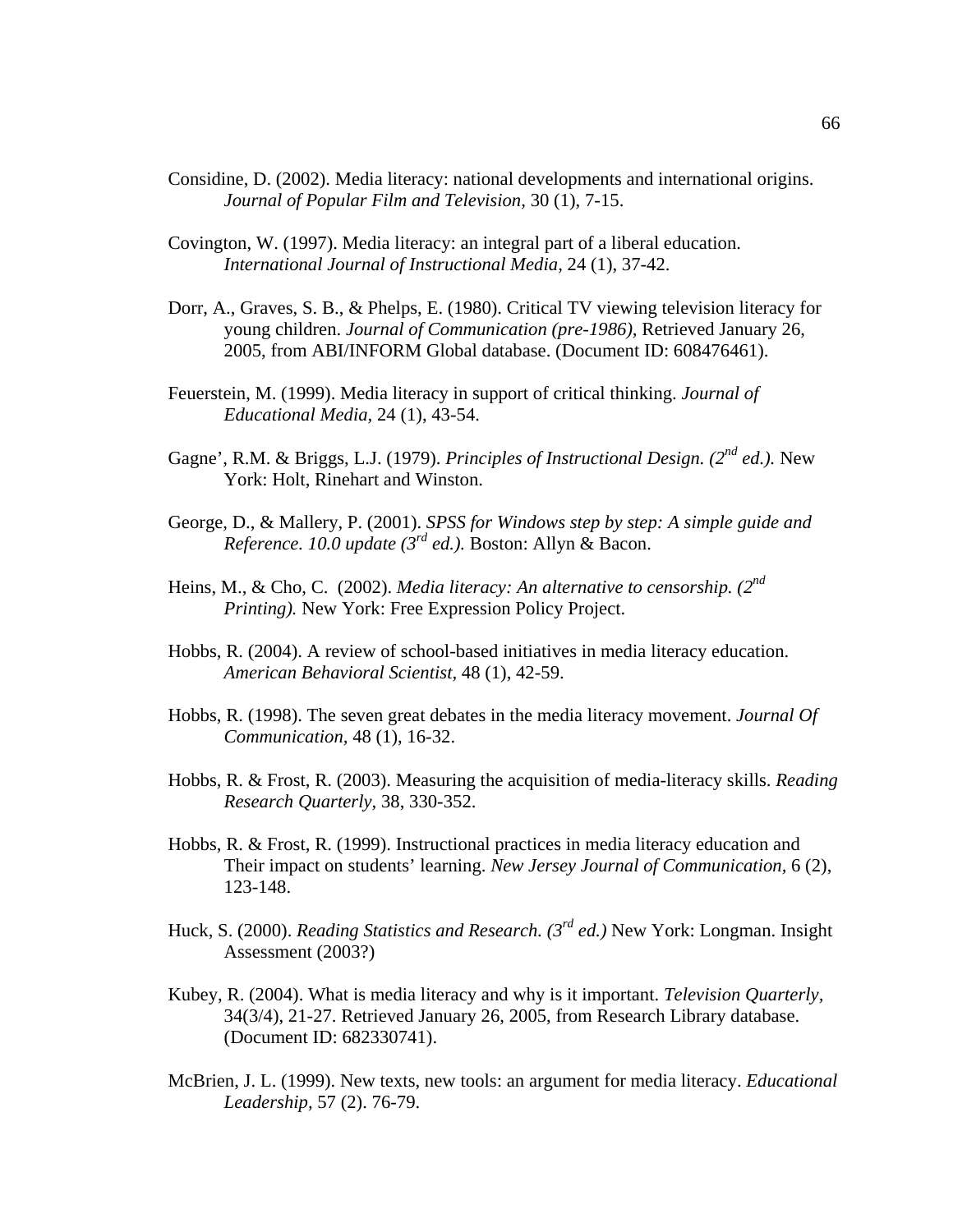- Messiah College (2003). *A Report Submitted to the Middle States Association of Colleges and Schools.* Grantham, PA: Messiah College.
- Morgan, M. (2002). *Against the mainstream: The selected works of George Gerbner.*  New York: Peter Lang.
- National Communication Association. (1996). *Speaking, listening, and media literacy Standards for K-12 education.* Annandale, VA: National Communication Association.
- National Communication Association. (1998). *K-12 Speaking, listening, and media Literacy standards and competency statements.* Annandale, VA: National Communication Association.
- National Education Goals Panel. (1992). *Executive summary: The national education Goals report-Building a nation of learners*. Washington, DC: Author.
- Nitko, A.J. (2001). *Educational Assessment of Students (3rd ed.)* Upper Saddle River, NJ: Merrill Prentice Hall.
- Norris, S.P. (1985). Synthesis of research on critical thinking. *Educational Leadership,*  42, 40-46.
- Quin, R. & McMahon, B. (2001) Living with the tiger: media curriculum issues for the future. In R. Kubey (Ed.), *Media literacy in the information age: current perspectives* (pp. 307-321). New Brunswick, New Jersey: Transaction.
- Quin, R. & McMahon, B. (1995) Evaluating standards in media education. *Canadian Journal of Educational Communication.* 22 (1), 15-25.
- Potter, W.J. (2001). *Media Literacy* (2<sup>nd</sup> ed.). Thousand Oaks, CA: Sage Publications.
- Pungente, J. (1995). The second spring: Media education in Canada's secondary Schools. *Canadian Journal of Educational Communication.* 22 (1), 47-60.
- Ruminski, H. & Hanks, W. (1995). Critical thinking lacks definition and uniform Evaluation criteria. *Journalism and Mass Communication Educator.* 50 (3), 4-10.
- Scharrer, E. (2002). Making a case for media literacy in the curriculum: outcomes and assessment. *Journal of Adolescent and Adult Literacy,* 46, 354-357.
- Schramm, W. (1973). *Men, messages and media: A look at human communication.* New York: Harper and Row.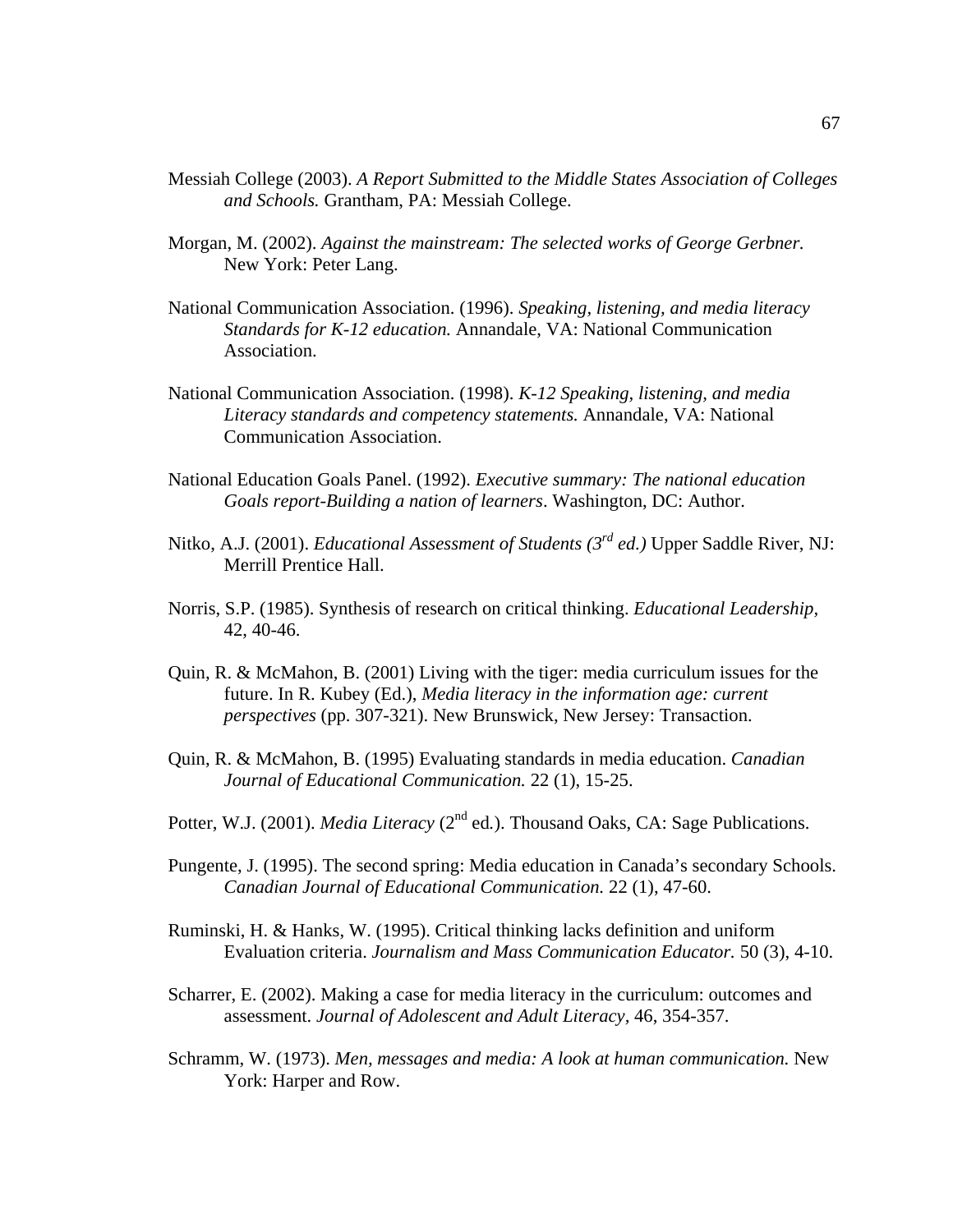- Scrimshaw, P. (1992). Evaluating media education through action research. In M. Alverado and O. Boyd-Barrett (Eds.), *Media education: an introduction* (pp. 242- 252). London: BFI Publishing in partnership with The Open University.
- Scriven, M. & Paul, R. (n.d.). *Defining critical thinking.* Retrieved June 9, 2003, from The National Council for Excellence in Critical Thinking Instruction: [http://www.](http://www/) Criticalthinking.org/University/defining/html.
- Silverblatt, A. (2001). *Media literacy: Keys to interpreting media messages.*  $(2^{nd}$  ed.) Westport, CT: Praeger Publishers.
- Silverblatt, A., Baker, F., Tyner, K. & Stuhlman, L. (2002). *Media literacy in U.S. Institutions of Higher Education.* Retrieved January 22, 2003, from Webster University: http://www.webster.edu/medialiteracy/survey/survey\_Report.htm
- Singer, D. (1994). Creating critical viewers. *Television Quarterly,* 27 (1), p. 43-47.
- Singer, D. & Singer, J. (1998). Developing critical viewing skills and media literacy in Children. *Annals of the American Academy of Political and Social Science,* 557, 164-179.
- Stiggins, R.J., Rubel, E., & Quellmalz, E. (1986). *Measuring thinking skills in the classroom.* Washington, D.C.: National Education Association.
- Tugend, A. (2003). Reading between the lines. *American Journalism Review,* Retrieved April 21, 2003, from <http://216.167.28.193/Article.asp?id=2797>.
- Worsnop, C.M. (1996). *Assessing Media Work.* Mississauga, Ont.: Wright Communications.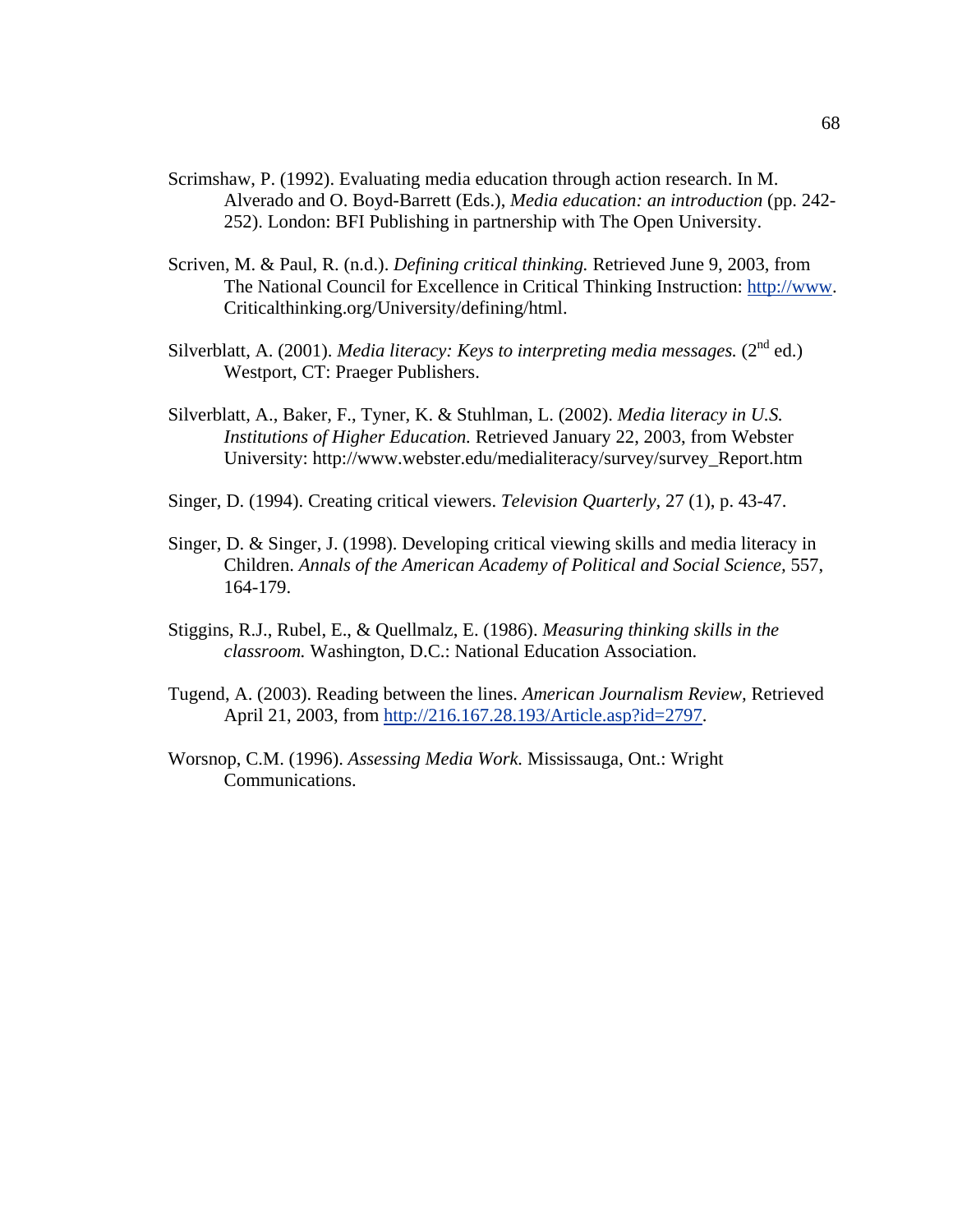# APPENDIX A

### PRE-TEST SURVEY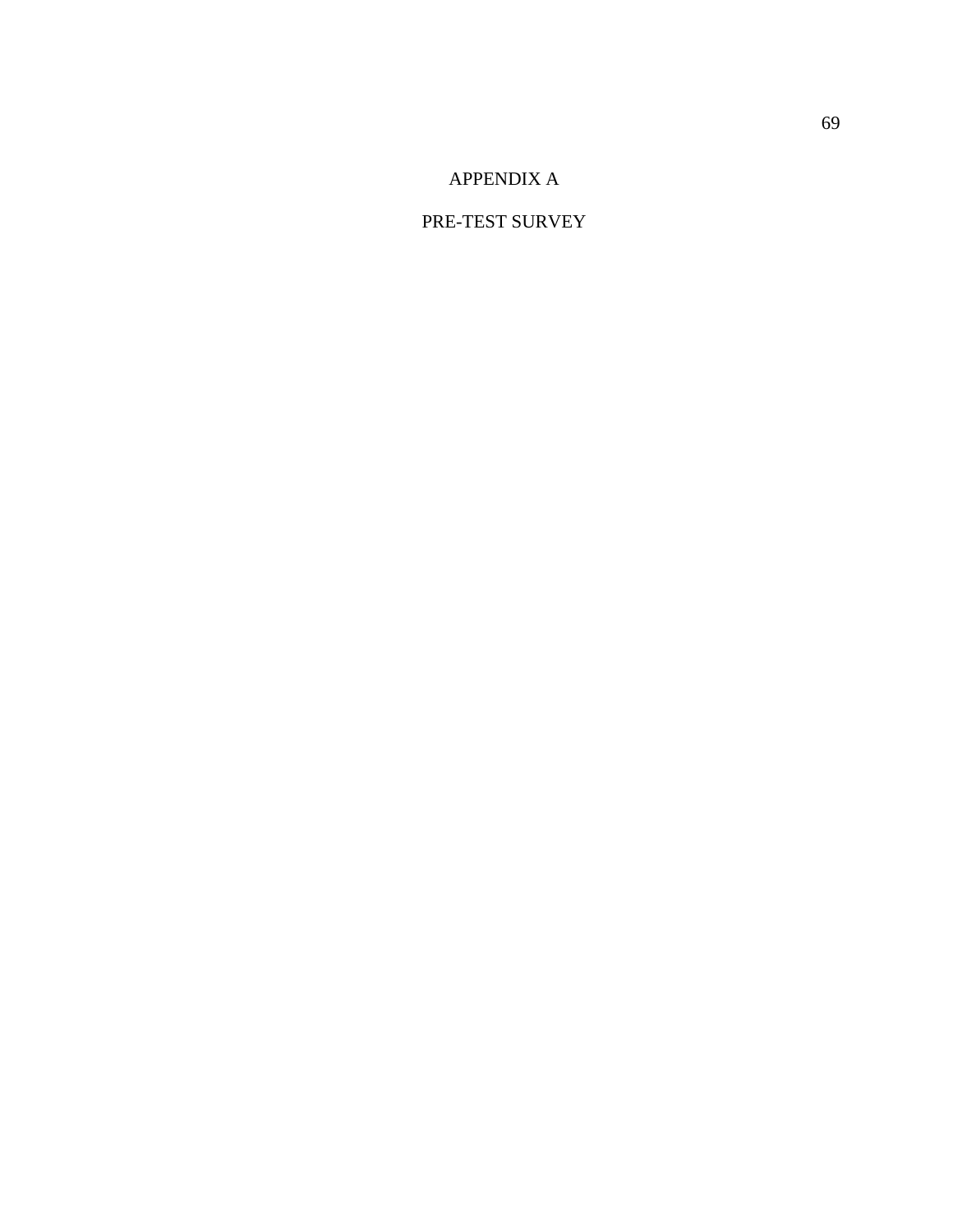| Control #: $\sqrt{2\pi}$           |                                                        |                  |  |        |
|------------------------------------|--------------------------------------------------------|------------------|--|--------|
| Class Standing: Freshman           |                                                        | Sophomore Junior |  | Senior |
| Gender:                            | Female<br>Male                                         |                  |  |        |
| Previous media literacy education: |                                                        |                  |  |        |
|                                    | <b>NONE</b>                                            |                  |  |        |
|                                    | Some exposure: in Grade School / High School / College |                  |  |        |
|                                    | Formal class: in Grade School / High School / College  |                  |  |        |
|                                    | More than one formal class                             |                  |  |        |
| Media Consumption:                 |                                                        |                  |  |        |
|                                    | Light $-(0-3$ hours per day)                           |                  |  |        |
|                                    | Medium— $(4-7$ hours per day)                          |                  |  |        |
|                                    | Heavy— $(7+$ hours per day)                            |                  |  |        |
| College major:                     |                                                        |                  |  |        |

State/Country where most of your previous education occurred: \_\_\_\_\_\_\_\_\_\_\_\_\_\_\_\_\_\_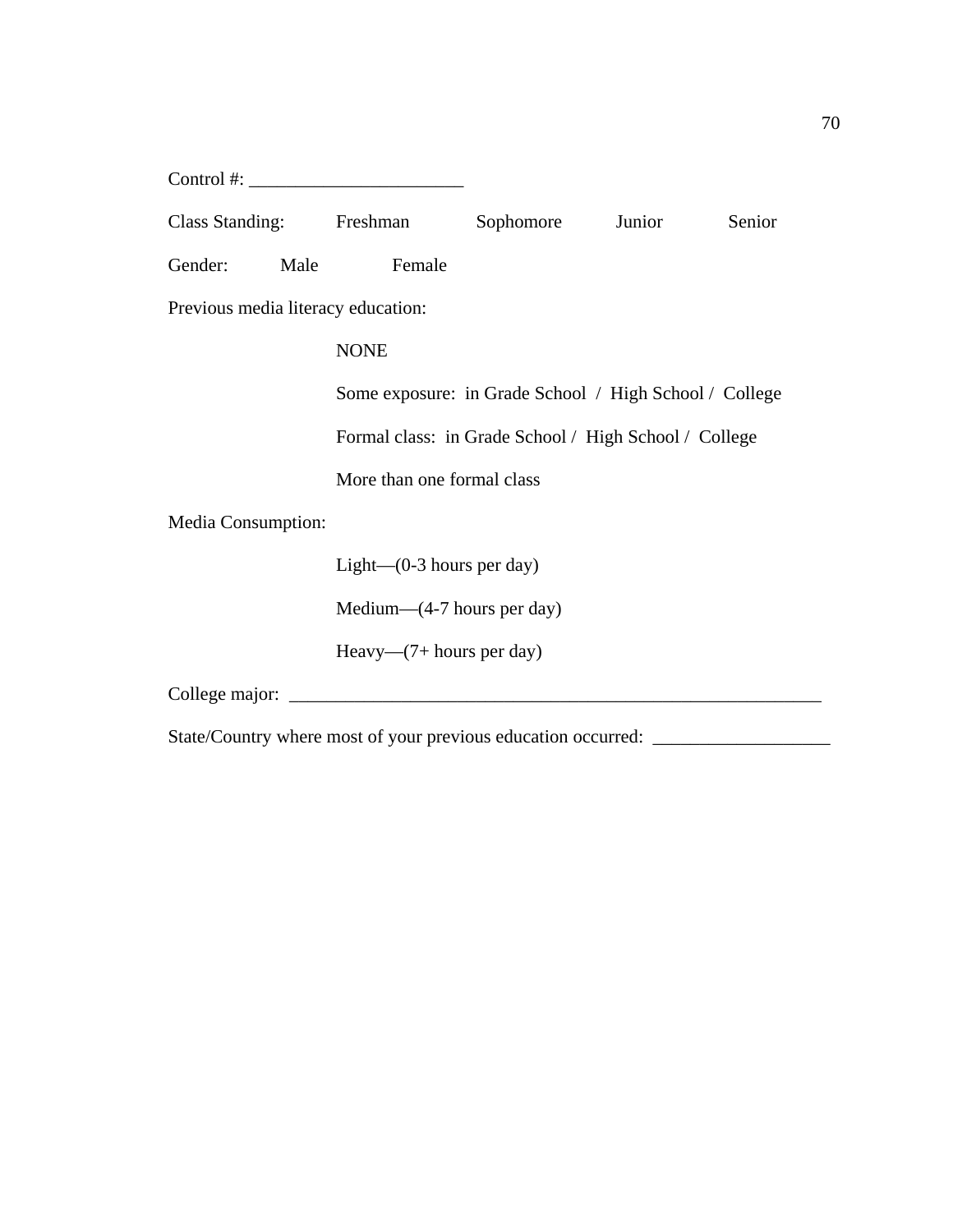### APPENDIX B

### RADIO MEASURE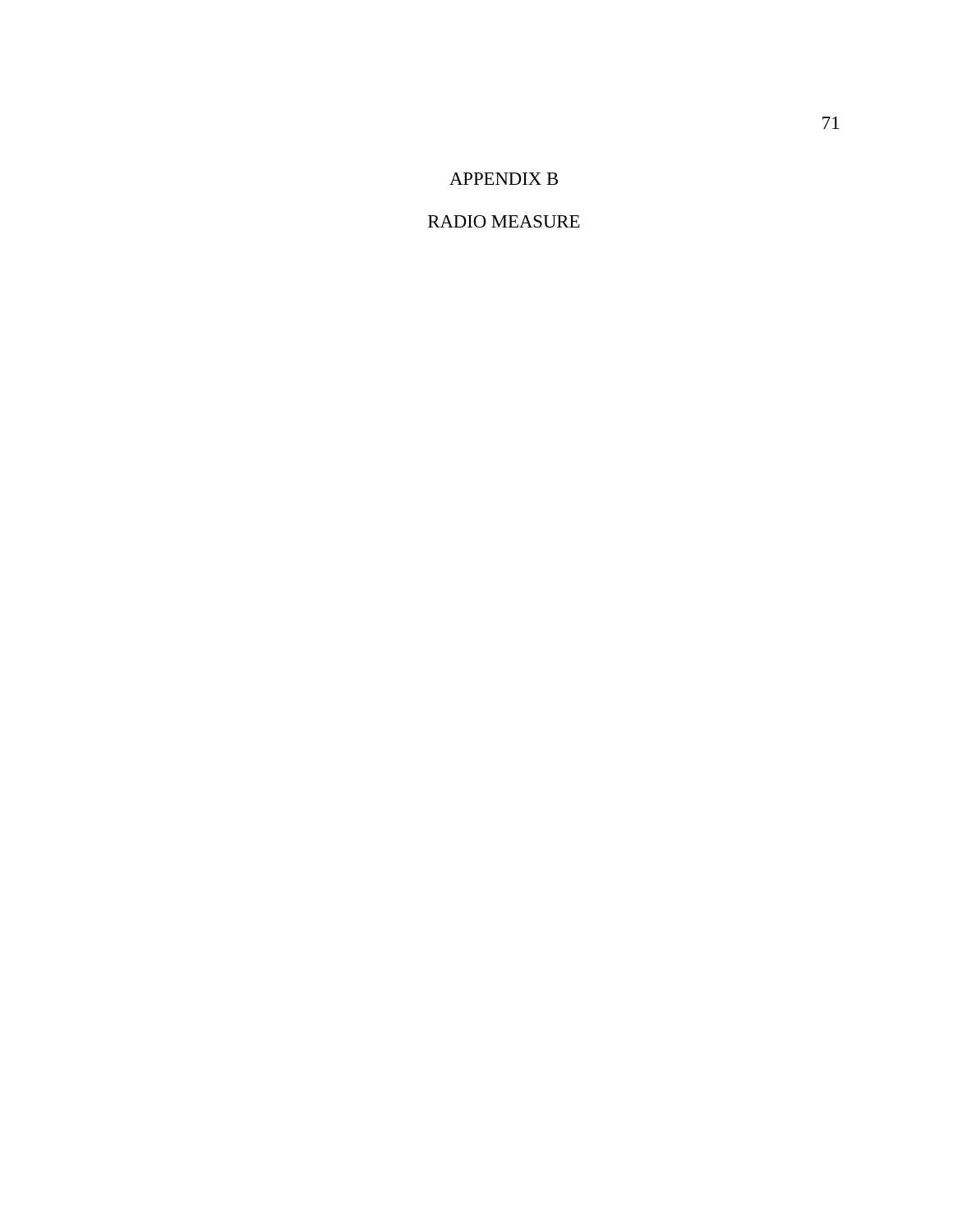### **Radio Measure—The Virtues of Leisure**

Control # \_\_\_\_\_\_\_\_\_\_\_\_\_\_\_\_

- 1. Which Greek philosopher was referred to in the story?
	- a. Plato
	- b. Hercules
	- c. Aristotle
	- d. Socrates
- 2. Author Al Gini is from which university?
	- a. Loyola Marymount
	- b. Loyola in Chicago
	- c. Loyola in Louisiana
	- d. Mount St. Mary's
- 3. \_\_\_\_\_\_\_\_\_\_\_\_\_\_\_\_\_\_ was referred to as a character flaw.
	- a. Leisure
	- b. Laziness
	- c. Maturity
	- d. Work
- 4. According to the story, we equate \_\_\_\_\_\_\_\_\_\_\_\_\_\_\_\_\_\_\_\_ with being busy.
	- a. play
	- b. work
	- c. importance
	- d. leisure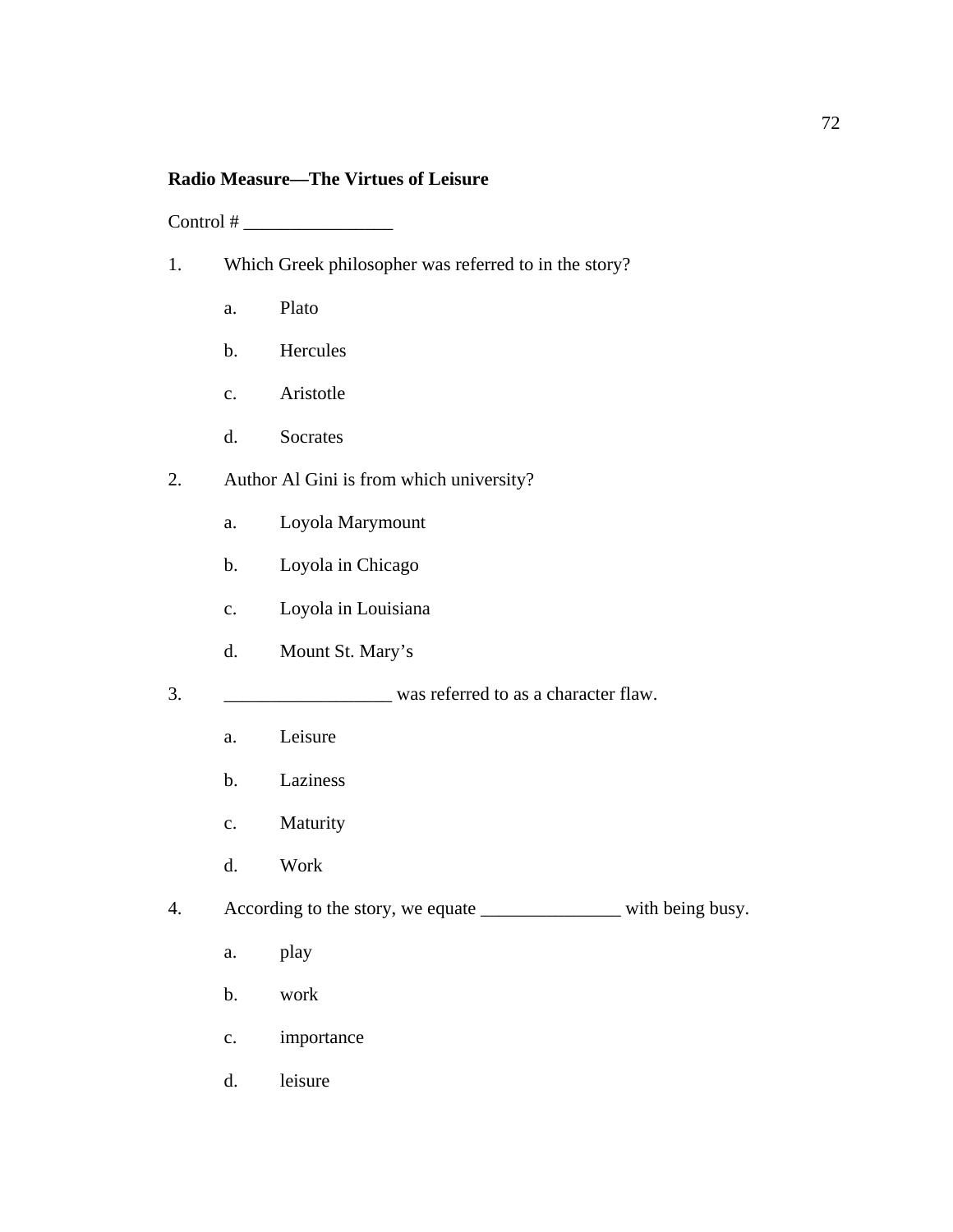- 5. Al Gini suggests we \_\_\_\_\_\_\_\_\_\_\_\_\_\_\_\_ before we recreate.
	- a. work
	- b. read
	- c. think
	- d. rest

Please briefly summarize the message:

What is the purpose of the message? (check all that apply): \_\_\_to inform, \_\_to persuade, \_\_\_to entertain, \_\_\_self-expression, \_\_\_to teach, \_\_\_to make money.

Identify the sender of this message. Where did the information originate?

What information or points of view may be missing from this message?

How does the sender attract and hold your attention? (check all that apply): \_\_\_the use of sound, \_\_\_multiple voices, \_\_\_\_word choices, \_\_\_\_ expert opinion \_\_\_music. Others:

What does this information suggest about the place of leisure in  $21<sup>st</sup>$  Century America?

How has this message changed what you believe about the way you utilize your leisure time?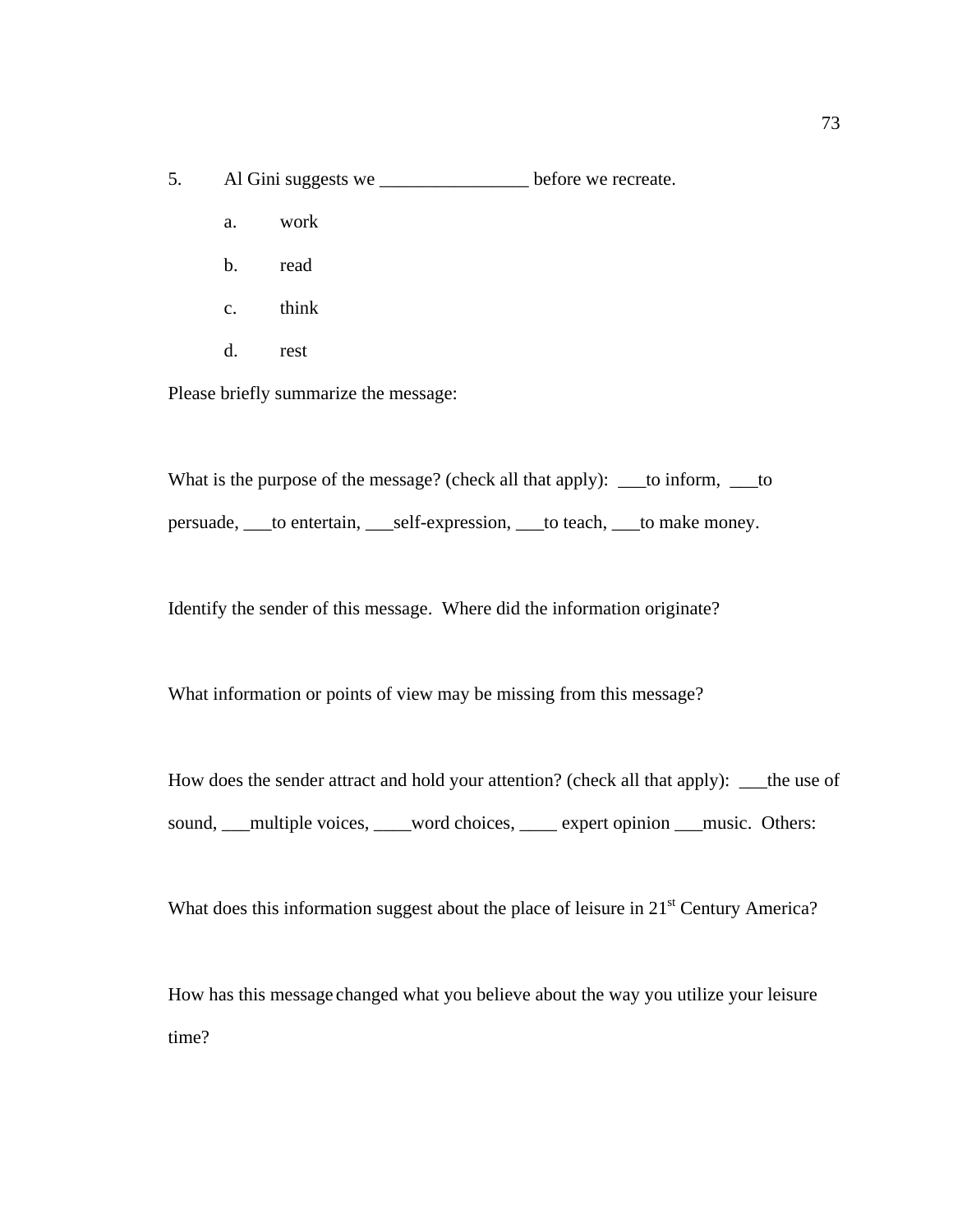APPENDIX C

TV MEASURE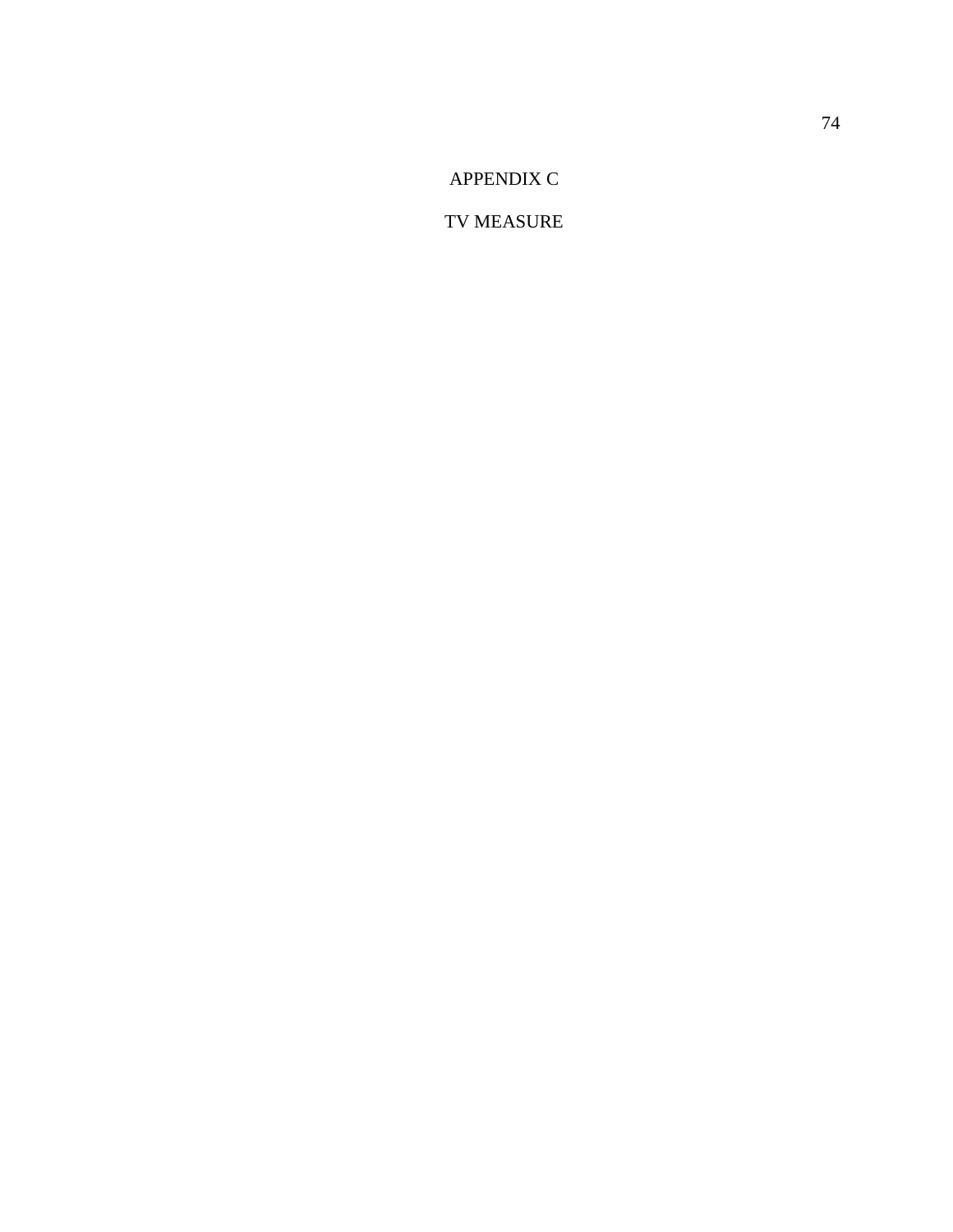### **Television Measure—Sacred Noise**

Control # \_\_\_\_\_\_\_\_\_\_\_\_\_\_\_\_

- 1. *Sacred Noise* is set in
	- a. Los Angeles.
	- b. New York City.
	- c. Philadelphia.
	- d. Toronto.

### 2. *Sacred Noise* is

- a. a sound effects library.
- b. a company that shoots commercials.
- c. a commercial music company.
- d. a Canadian media company.
- 3. Employees of *Sacred Noise* "steal" sounds from
	- a. their own recording libraries.
	- b. the television.
	- c. the radio.
	- d. laser discs of movies.
- 4. To make sounds their own, *Sacred Noise*
	- a. records noises in the field.
	- b. manipulates sounds they've acquired elsewhere.
	- c. pays or trades for sounds they've acquired.
	- d. all of the above.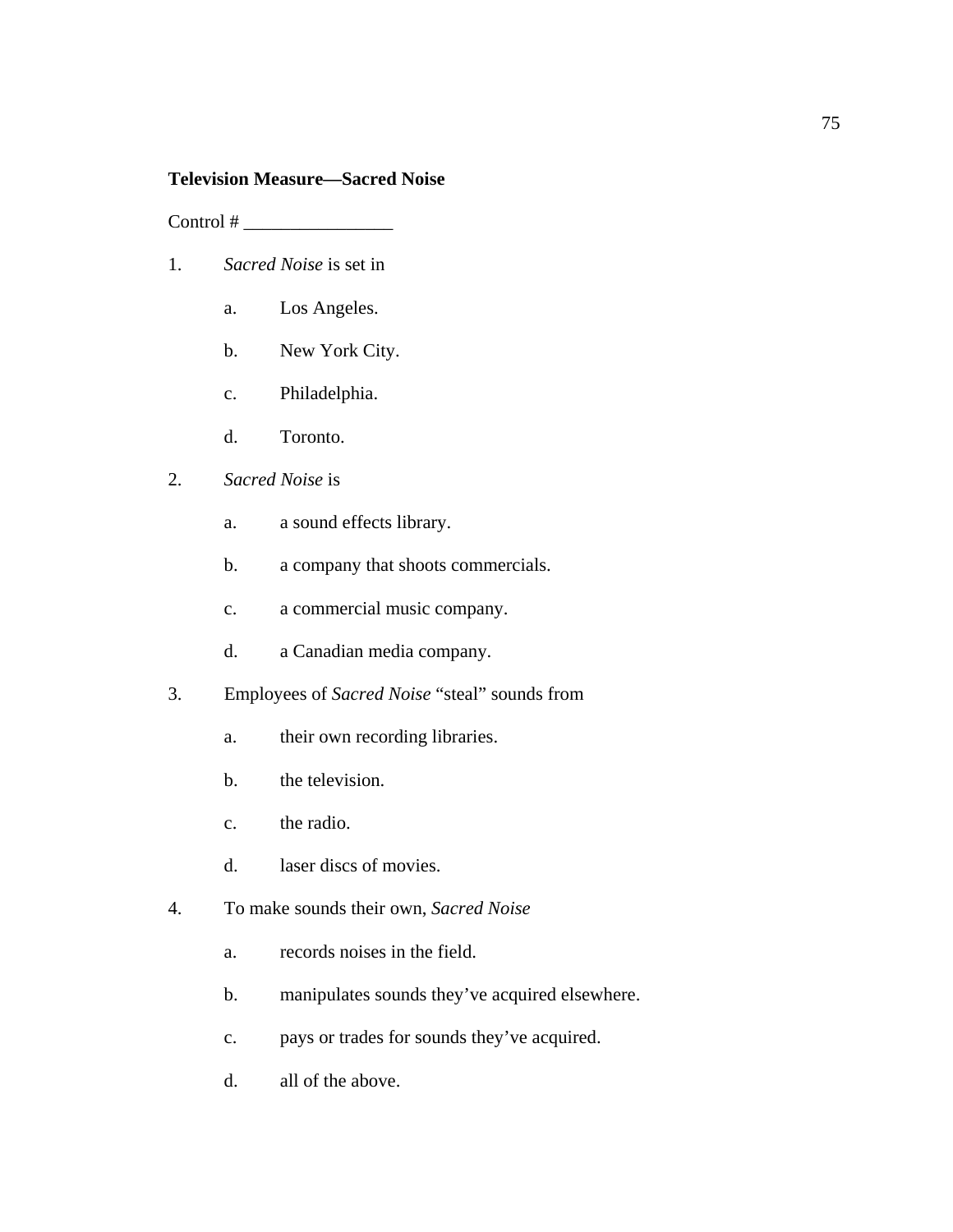- 5. The commercial discussing turkey breasts was for what company?
	- a. Purdue
	- b. Gold Star
	- c. Boarshead
	- d. Armour

Please briefly summarize the message:

What is the purpose of the message? (check all that apply): \_\_\_to inform, \_\_to persuade, \_\_\_to entertain, \_\_\_self-expression, \_\_\_to teach, \_\_\_to make money.

Identify the sender of this message. Where did the information originate?

What information or points of view may be missing from this message?

How does the sender attract and hold your attention? (check all that apply): \_\_\_the use of color, \_\_\_lighting, \_\_\_movement, \_\_\_the use of sound, \_\_\_camera angles, \_\_\_music.

What does this information suggest about the use of sound effects and music in television commercials?

How has this message changed what you believe about the way in which television commercials are made?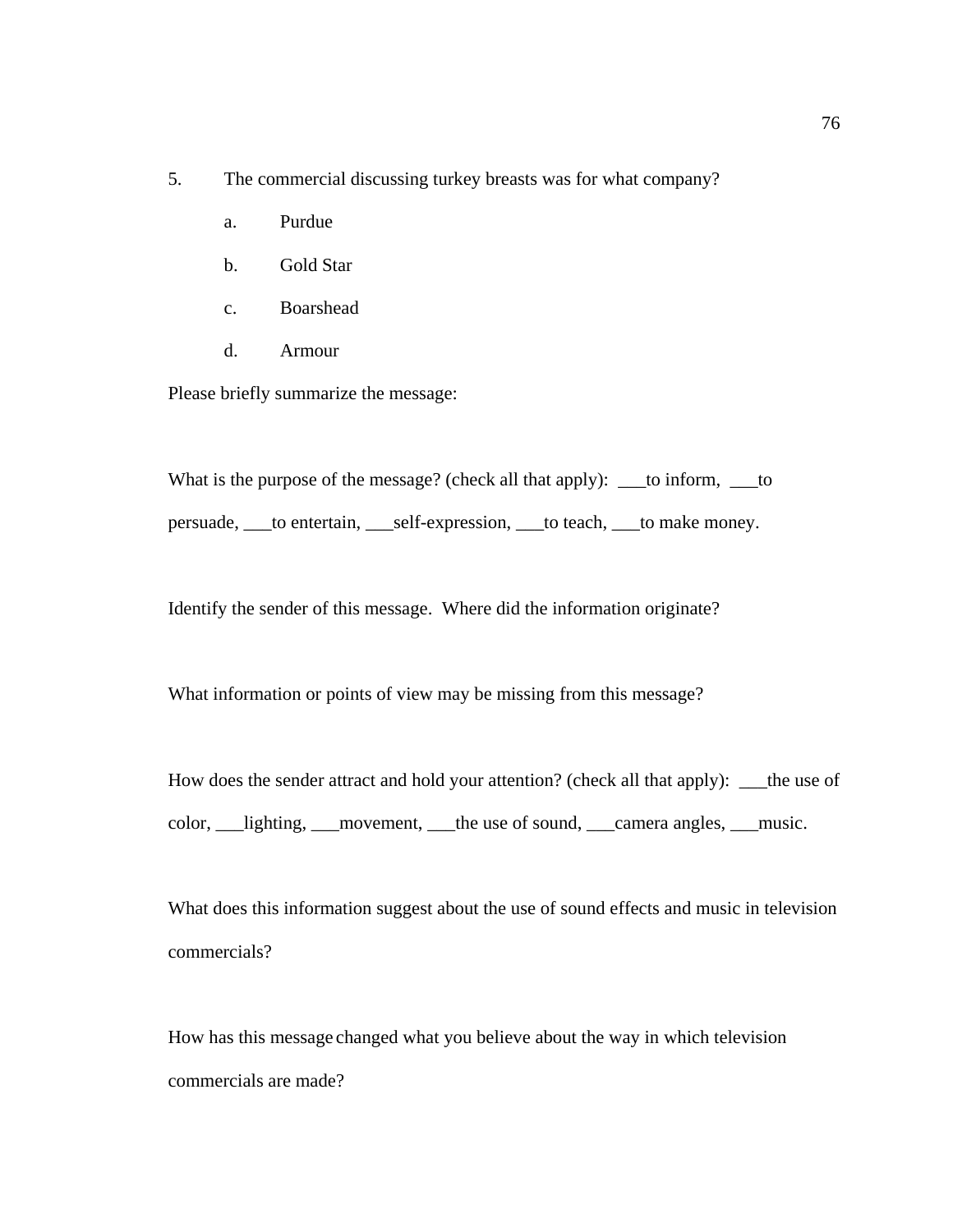# APPENDIX D

### PRINT MEASURE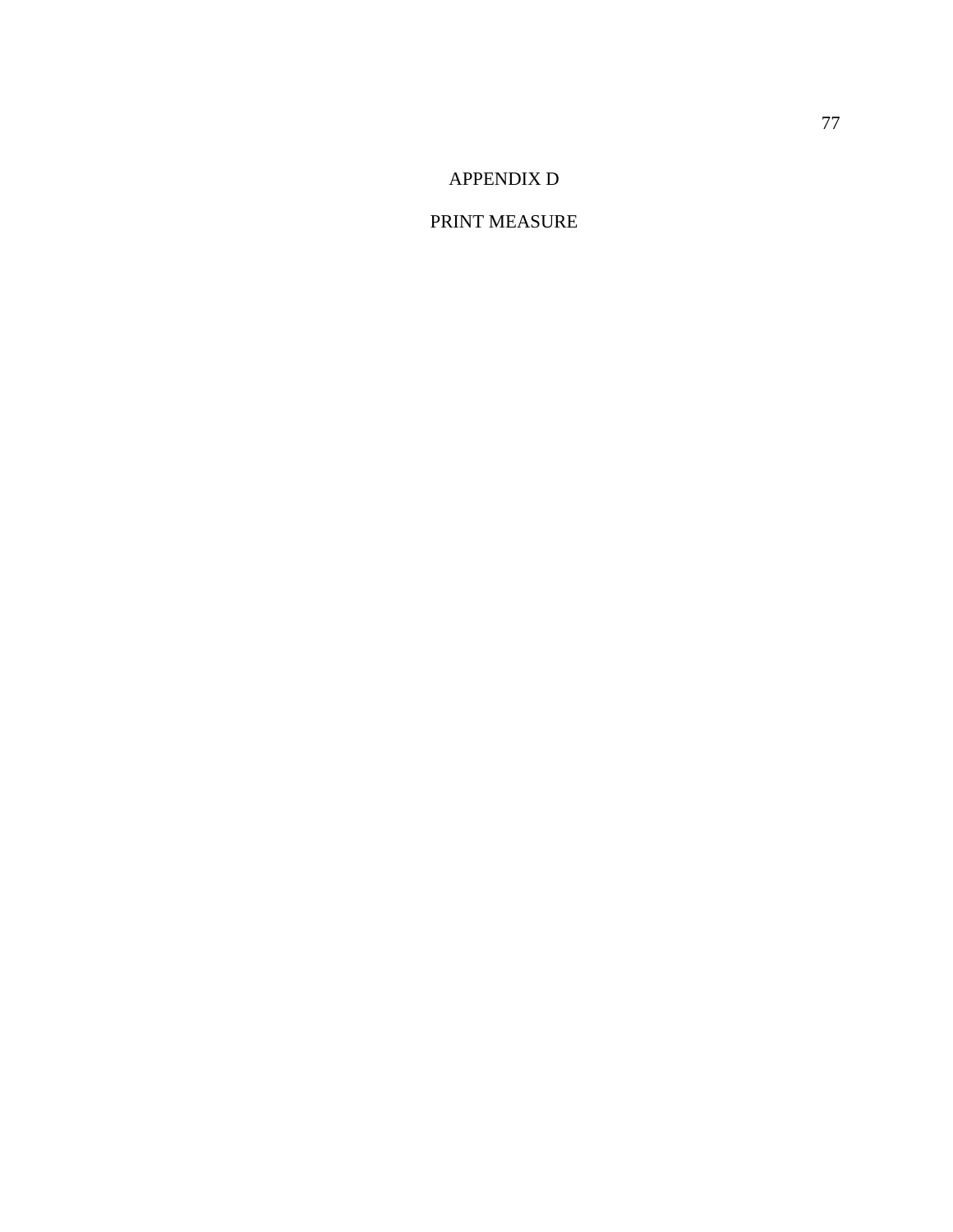### **Print Measure—New Leash on Life**

 $Control \# \_$ 

- 1. The prison inmates raise dogs for
	- a. breeding.
	- b. guide dogs.
	- c. police dogs.
	- d. a & b.
	- e. b & c.
- 2. The inmates care for the dogs for
	- a. 8 weeks.
	- b. 12 months.
	- c. 16 months.
	- d. 24 months.
- 3. Puppies Behind Bars operates in \_\_\_\_ prisons.
	- a. 6
	- b. 8
	- c. 10
	- d. 4
- 4. The program has been in existence for \_\_\_\_ years.
	- a. 7
	- b. 9
	- c. 8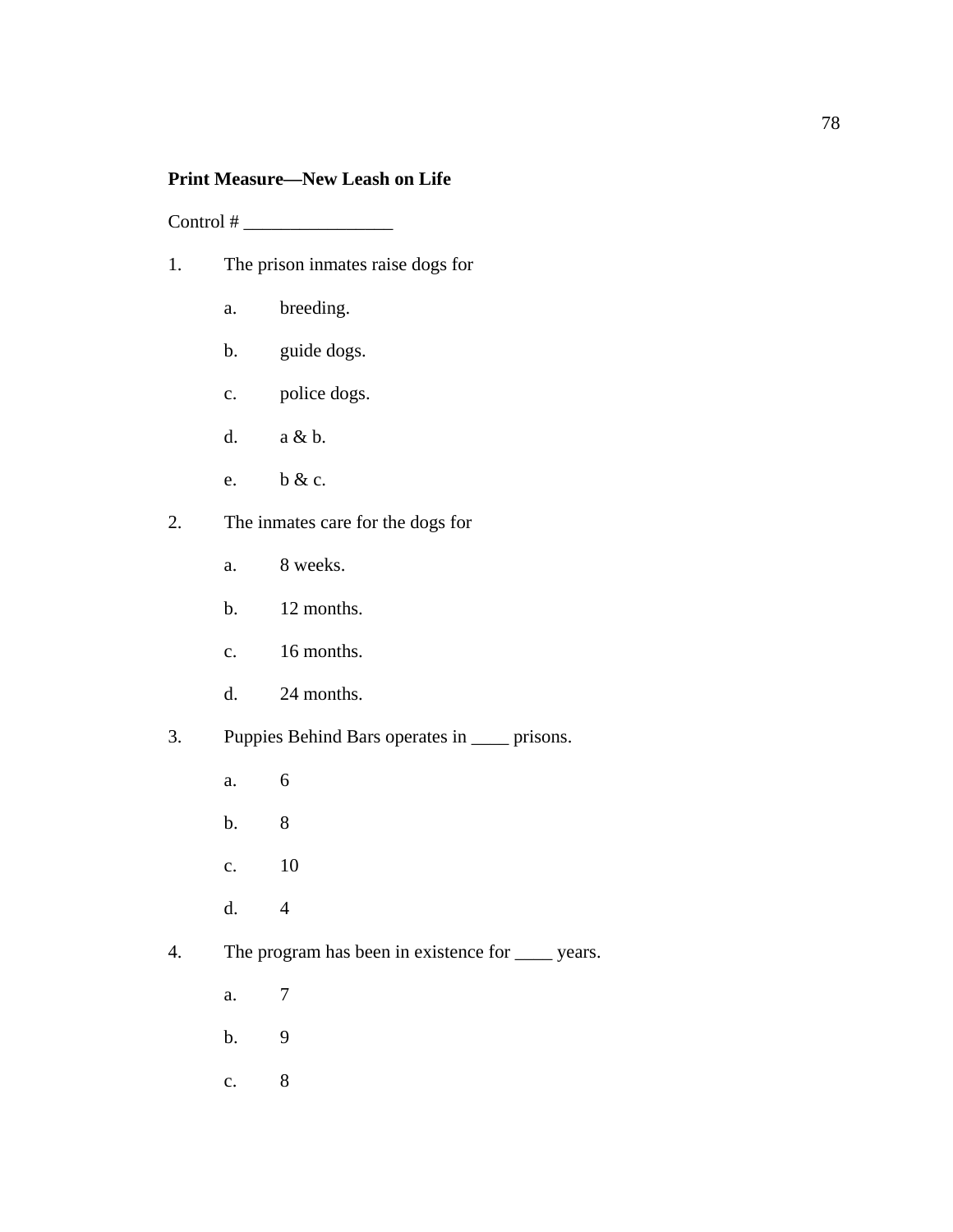- d. 4
- 5. \_\_\_\_\_\_\_\_\_\_\_\_\_\_ pet food company donates food for Puppies Behind Bars.
	- a. Purina
	- b. Dads
	- c. Iams
	- d. Milk Bone

Please briefly summarize the message:

What is the purpose of the message? (check all that apply): \_\_\_to inform, \_\_to persuade, \_\_\_to entertain, \_\_\_self-expression, \_\_\_to teach, \_\_\_to make money.

Identify the sender of this message. Where did the information originate?

What information or points of view may be missing from this message?

How does the sender attract and hold your attention? (check all that apply): \_\_\_the use of language, quotes, expert opinion, human interest, emotions. Other:

What does this information suggest about the relationship between prison inmates and the raising of dogs for use by those with sight impairments?